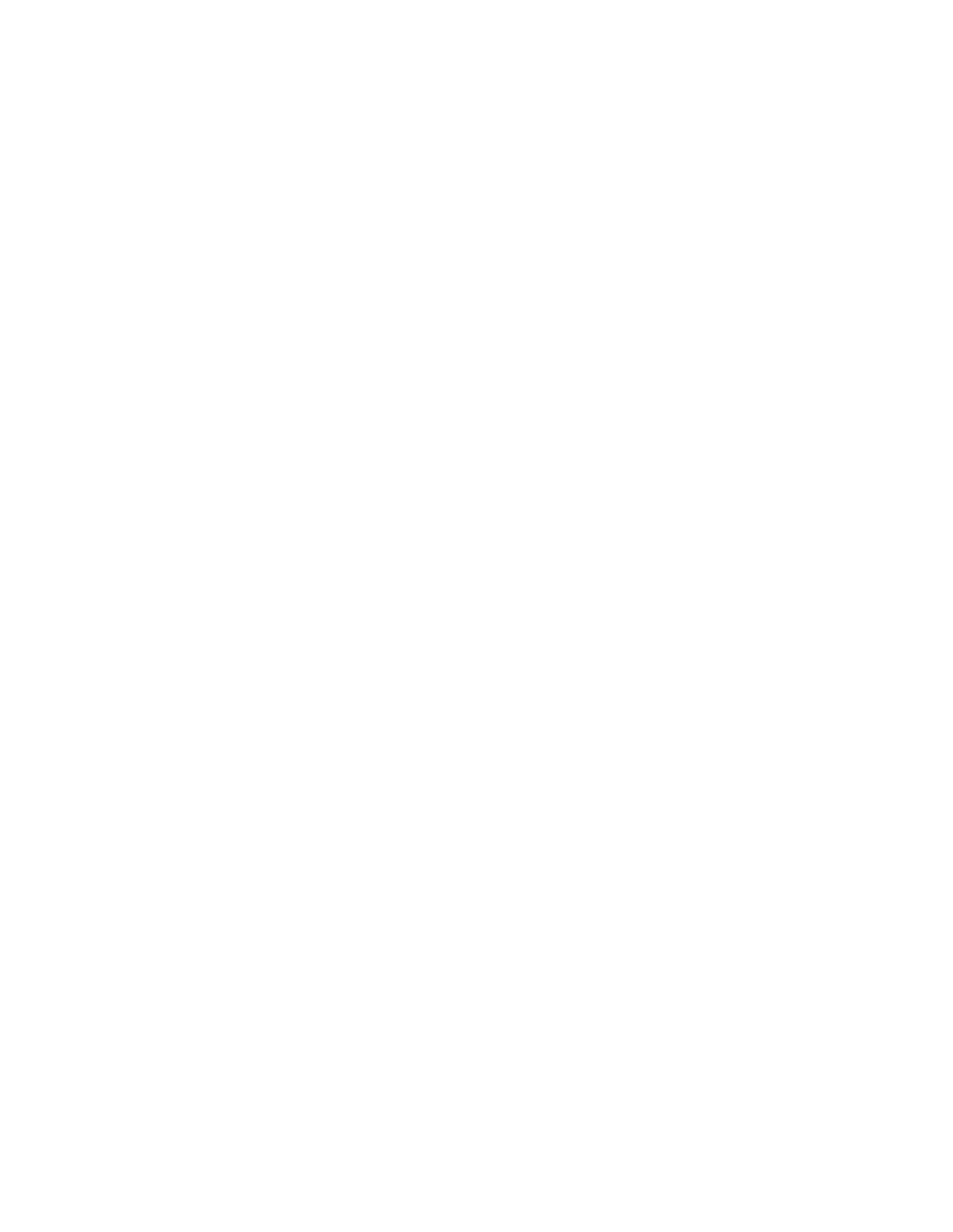# **RURAL MUNICIPALITY OF EAST ST. PAUL DEVELOPMENT PLAN BY-LAW NO. 2007-14**

# $L$  Landmark

Planning & Design Inc.

# **PREPARED BY: PREPARED FOR:**

**Rural Municipality of East St. Paul 3021 Bird's Hill Road East St. Paul, Manitoba R2E 1A7**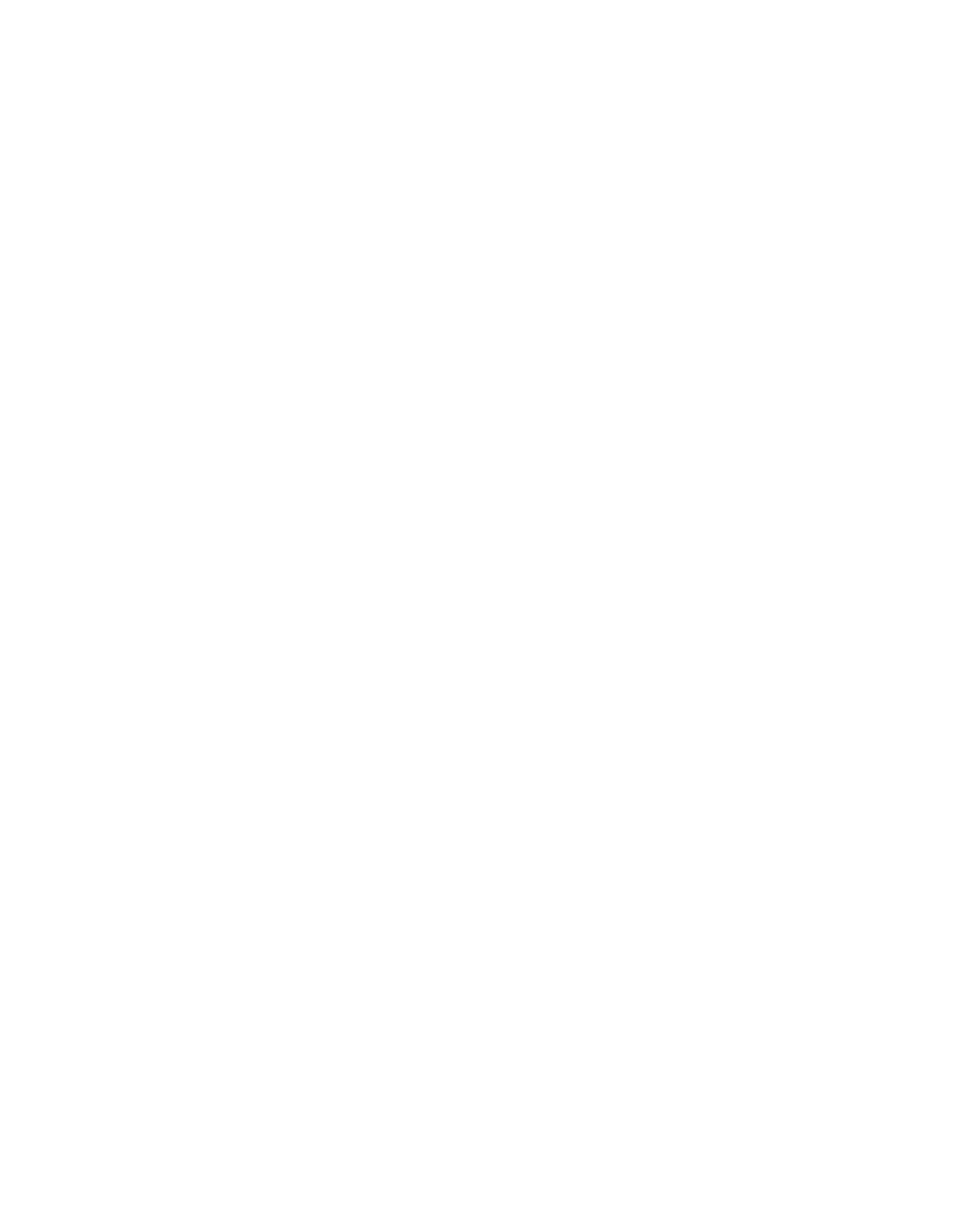### **RURAL MUNICIPALITY OF EAST ST. PAUL DEVELOPMENT PLAN BY-LAW NO. 2007-14**

BEING a By-law of the Rural Municipality of East St. Paul, in the Province of Manitoba, to adopt a Development Plan.

**WHEREAS** Section 40 of The Planning Act provides authority for the preparation of a development plan;

**AND WHEREAS** Section 45 of The Planning Act provides authority for the adoption of a development plan by By-law;

**AND WHEREAS** pursuant to the provisions of The Planning Act, the Minister of Intergovernmental Affairs approved the Rural Municipality of East St. Paul Development Plan on the day of  $A.D. 200$ ;

**NOW THEREFORE** the Rural Municipality of East St. Paul, in meeting duly assembled, enacts as follows:

- 1. The Rural Municipality of East St. Paul Development Plan By-law No. 93-7, and all amendments thereto is hereby rescinded.
- 2. The Rural Municipality of East St. Paul Development Plan, attached hereto and marked as "Schedule A" is hereby adopted.
- 3. The Rural Municipality of East St. Paul Development Plan shall take force and effect on the date of Third Reading of this By-law.

**DONE AND PASSED** 4th day of June A.D. 2008.

Lawrence Morris Mayor Jerome Mauws Chief Administrative Officer

Read a First Time this 17th day of October A.D. 2007. Read a Second Time this 19th day of December A.D. 2007. Read a Third Time this 4th day of June, A.D. 2008.

Certified a true copy of By-law No. 2007-14 of the Rural Municipality of East St. Paul.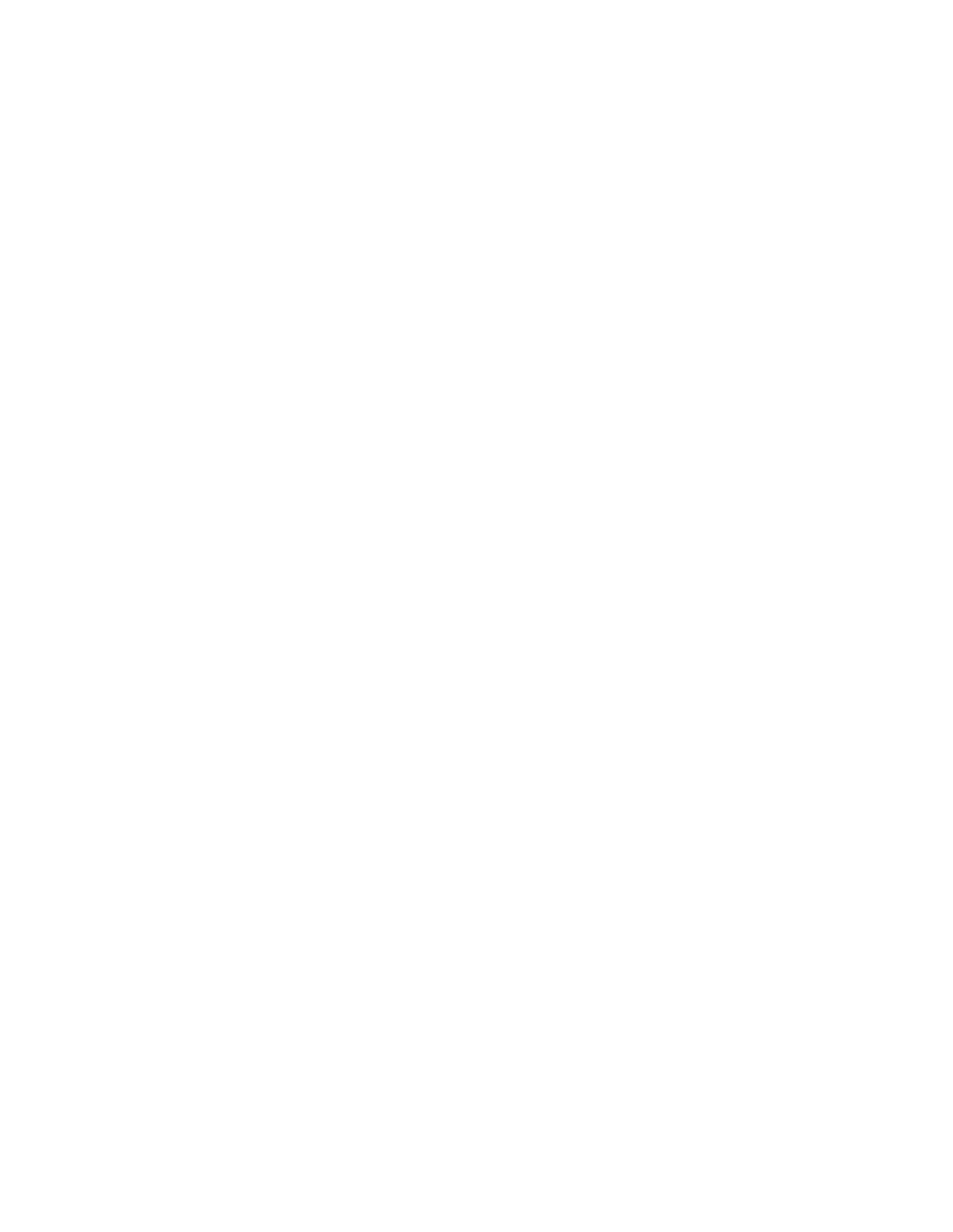# **RURAL MUNICIPALITY OF EAST ST. PAUL**

# **DEVELOPMENT PLAN**

# **BEING SCHEDULE "A"**

## **ATTACHED TO BY-LAW NO. 2007-14**

#### **OF**

# **THE RURAL MUNICIPALITY OF EAST ST. PAUL**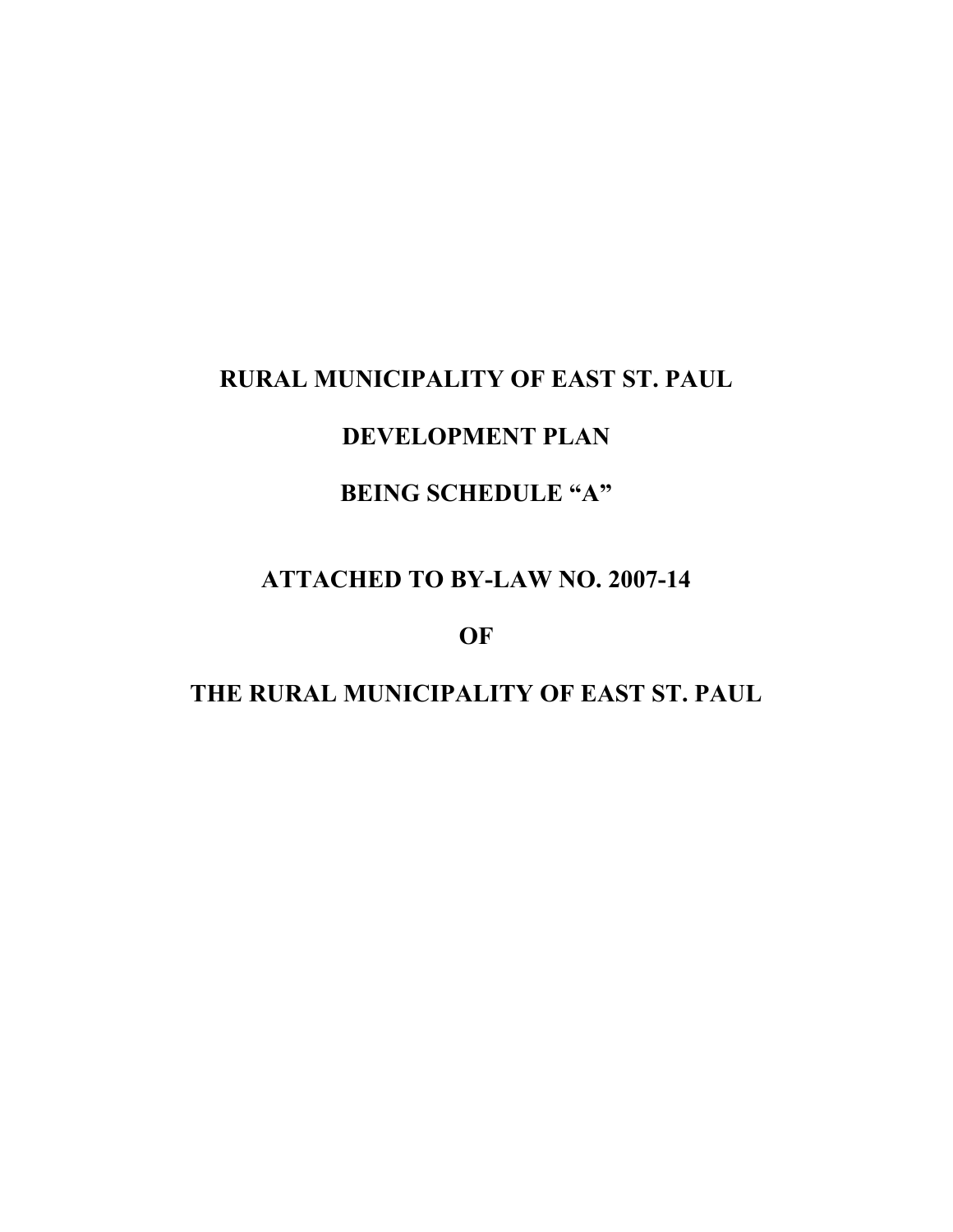| NOTICE OF AMENDMENTS TO BYLAW-2007-14 |                                                                                                              |                                        |  |  |  |  |  |
|---------------------------------------|--------------------------------------------------------------------------------------------------------------|----------------------------------------|--|--|--|--|--|
| <b>BYLAW NUMBER</b>                   | <b>AMENDMENT</b>                                                                                             | <b>DATE OF THIRD</b><br><b>READING</b> |  |  |  |  |  |
| 209-13                                | Replaces Part 13 – Rural<br>Limited Land Use<br>Designation, Policy 13.3.8 (f)                               | January 22, 2014                       |  |  |  |  |  |
| 210-13                                | Amends section 5.1 to remove<br>text related to lot size.                                                    | January 22, 2014                       |  |  |  |  |  |
| 213-13                                | Map amendment from R1 to<br>COM (Tax Roll #22455)                                                            | January 22, 2014                       |  |  |  |  |  |
| 238-15                                | Map amendment from<br><b>Commercial to Mixed Use</b><br>Business / Limited Residential<br>(Tax Roll # 92850) | June 15, 2016                          |  |  |  |  |  |
|                                       |                                                                                                              |                                        |  |  |  |  |  |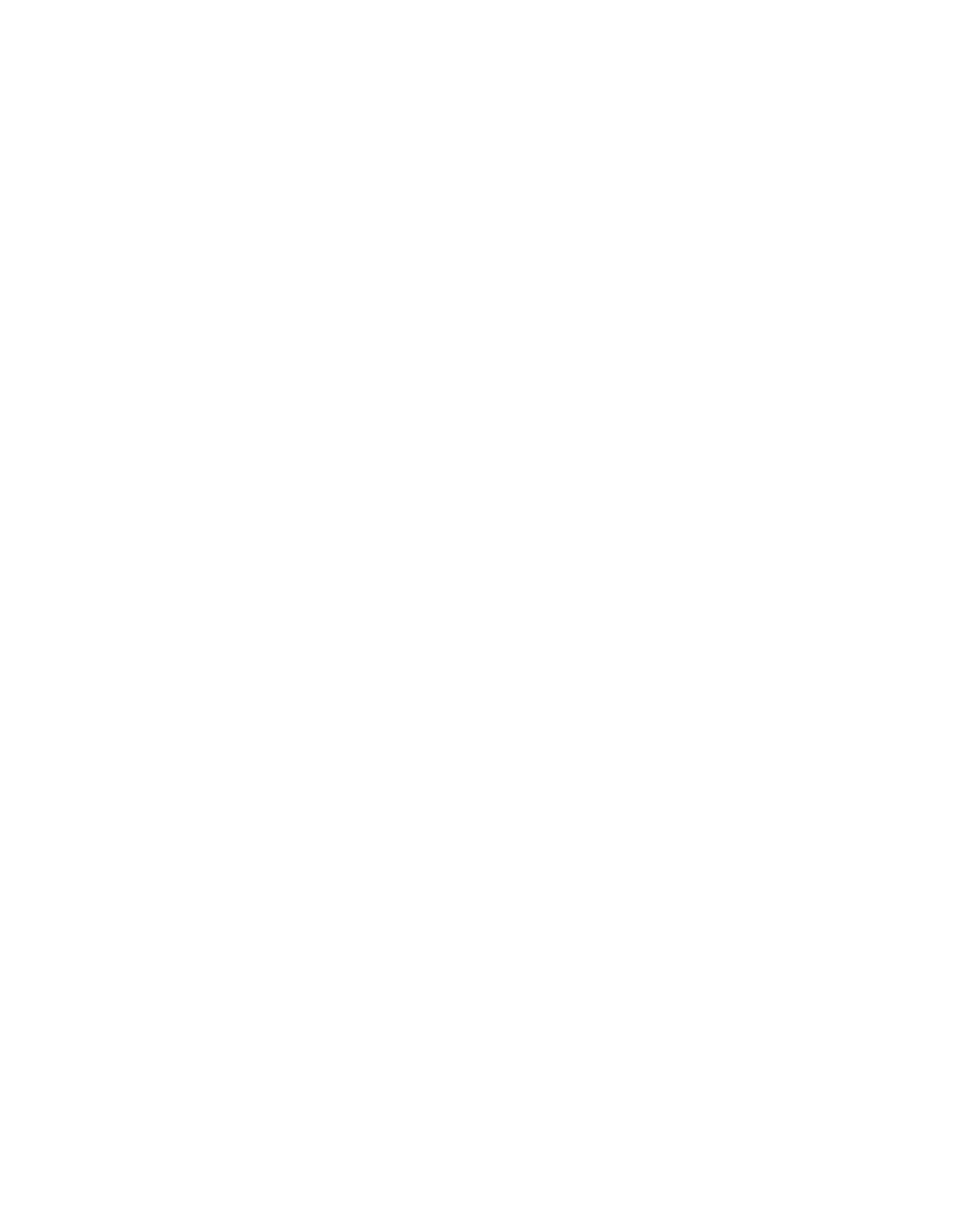### **Contents**

| 1.0                                                  |    |
|------------------------------------------------------|----|
| 1.1                                                  |    |
| 1.2                                                  |    |
| 1.3                                                  |    |
| 1.4                                                  |    |
| 1.5                                                  |    |
| 1.6                                                  |    |
| 1.7                                                  |    |
| 1.8                                                  |    |
| 1.9                                                  |    |
| 1.10                                                 |    |
| 1.11                                                 |    |
| 1.12                                                 |    |
| 2.0                                                  |    |
| 2.1                                                  |    |
| 2.2                                                  |    |
| 2.3                                                  |    |
| Labour Force Activity Characteristics  10<br>2.4     |    |
| 2.5<br>Employment By Occupation Characteristics  10  |    |
| 2.6                                                  |    |
|                                                      |    |
| 2.7                                                  |    |
| 2.8                                                  |    |
| 2.9                                                  |    |
| 2.10                                                 |    |
| 2.11                                                 |    |
| 2.12                                                 |    |
| 2.13                                                 |    |
| 2.14                                                 |    |
| 2.15                                                 |    |
| 2.16                                                 |    |
| OVERALL GOALS, POLICIES AND LAND USE PLAN  21<br>3.0 |    |
| 3.1                                                  |    |
| 3.2                                                  |    |
| 3.3                                                  |    |
| 4.0                                                  |    |
| 5.0                                                  |    |
| 5.1                                                  |    |
| 5.2                                                  |    |
| 5.3                                                  |    |
| 5.4                                                  |    |
| 6.0                                                  |    |
| 6.1                                                  |    |
| 6.2                                                  | 31 |
| 6.3                                                  |    |
| 6.4                                                  |    |
| 7.0                                                  |    |
| 7.1                                                  |    |
| 7.2                                                  | 35 |
| 7.3                                                  |    |
| 7.4                                                  | 37 |
| 8.0                                                  | 39 |
| 8.1                                                  | 39 |
| 8.2                                                  |    |
| 8.3                                                  |    |
|                                                      |    |
| 8.4                                                  |    |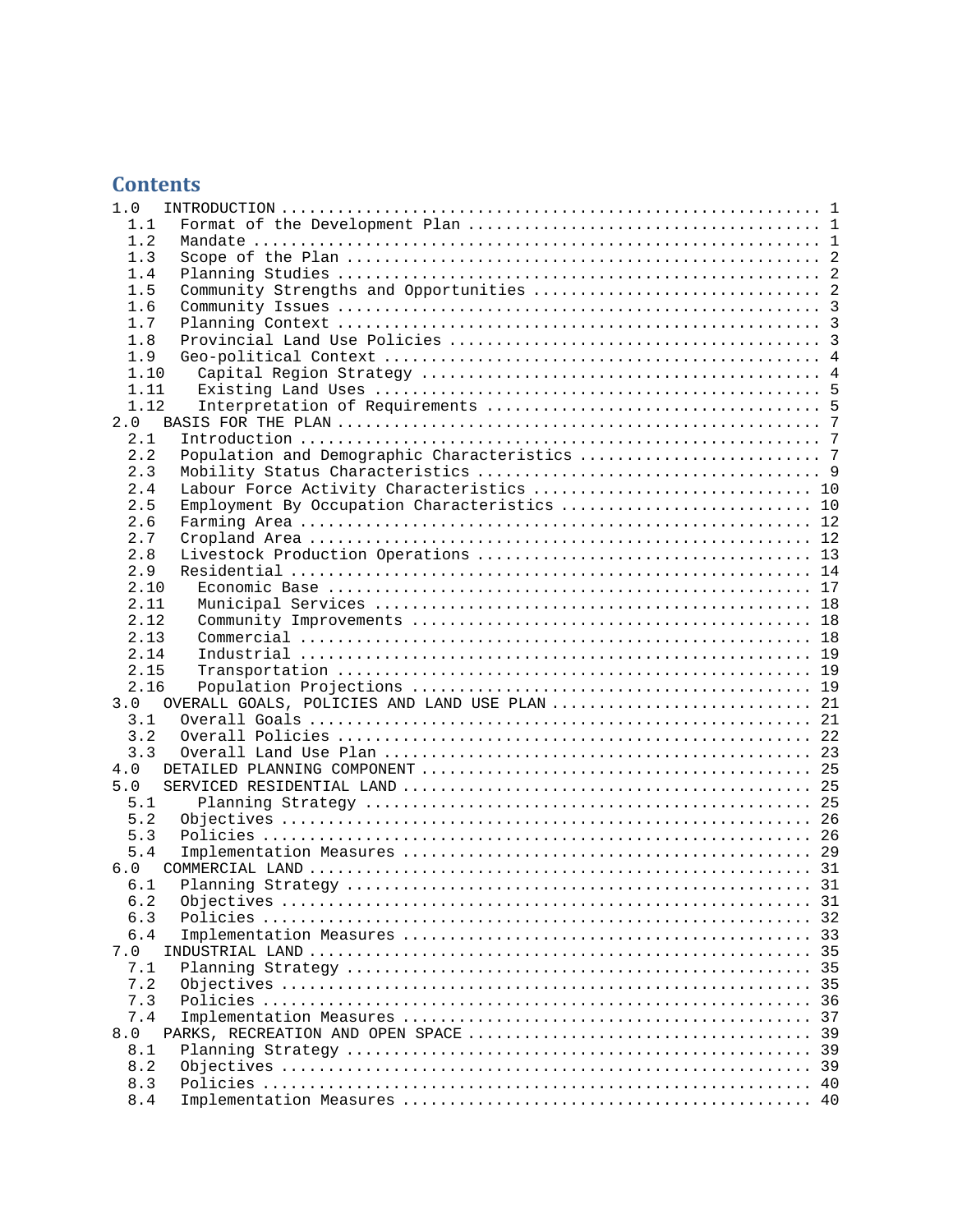| 9.0  |                                                   |  |
|------|---------------------------------------------------|--|
| 9.1  |                                                   |  |
| 9.2  |                                                   |  |
| 9.3  |                                                   |  |
| 9.4  |                                                   |  |
| 10.0 |                                                   |  |
| 10.1 |                                                   |  |
| 10.2 |                                                   |  |
| 10.3 |                                                   |  |
| 10.4 |                                                   |  |
| 11.0 |                                                   |  |
| 11.1 |                                                   |  |
| 11.2 |                                                   |  |
| 11.3 |                                                   |  |
| 12.0 |                                                   |  |
| 12.1 |                                                   |  |
| 12.2 |                                                   |  |
| 12.3 |                                                   |  |
| 12.4 |                                                   |  |
| 13.0 |                                                   |  |
| 13.1 |                                                   |  |
| 13.2 |                                                   |  |
| 13.3 |                                                   |  |
| 14.0 |                                                   |  |
| 14.1 |                                                   |  |
| 14.2 |                                                   |  |
| 14.3 |                                                   |  |
| 15.0 |                                                   |  |
| 15.1 |                                                   |  |
| 15.2 |                                                   |  |
| 15.3 |                                                   |  |
| 15.4 |                                                   |  |
| 16.0 | SUSTAINABLE DEVELOPMENT AND WATER STEWARDSHIP  61 |  |
| 16.1 |                                                   |  |
| 16.2 |                                                   |  |
| 16.3 |                                                   |  |
| 16.4 |                                                   |  |
| 17.0 |                                                   |  |
| 17.1 |                                                   |  |
| 17.2 |                                                   |  |
| 17.3 |                                                   |  |
| 17.4 |                                                   |  |
| 18.0 |                                                   |  |
| 18.1 |                                                   |  |
|      |                                                   |  |

#### List of Figures

| Figure 1  | Municipal Boundary                                   |
|-----------|------------------------------------------------------|
| Figure 2  | <b>Regional Setting</b>                              |
| Figure 3  | Single Family Housing Starts by Ward                 |
| Figure 4  | Vacant Residential Land Inventory                    |
| Figure 5  | <b>Existing Municipal Waste Water Sewer Services</b> |
| Figure 6  | <b>Existing Municipal Water Services</b>             |
| Figure 7  | Urban Areas and Rural Areas                          |
| Figure 8  | Overall Land Use Plan                                |
| Figure 9  | <b>Transportation Plan</b>                           |
| Figure 10 | <b>Transfer Station Grounds</b>                      |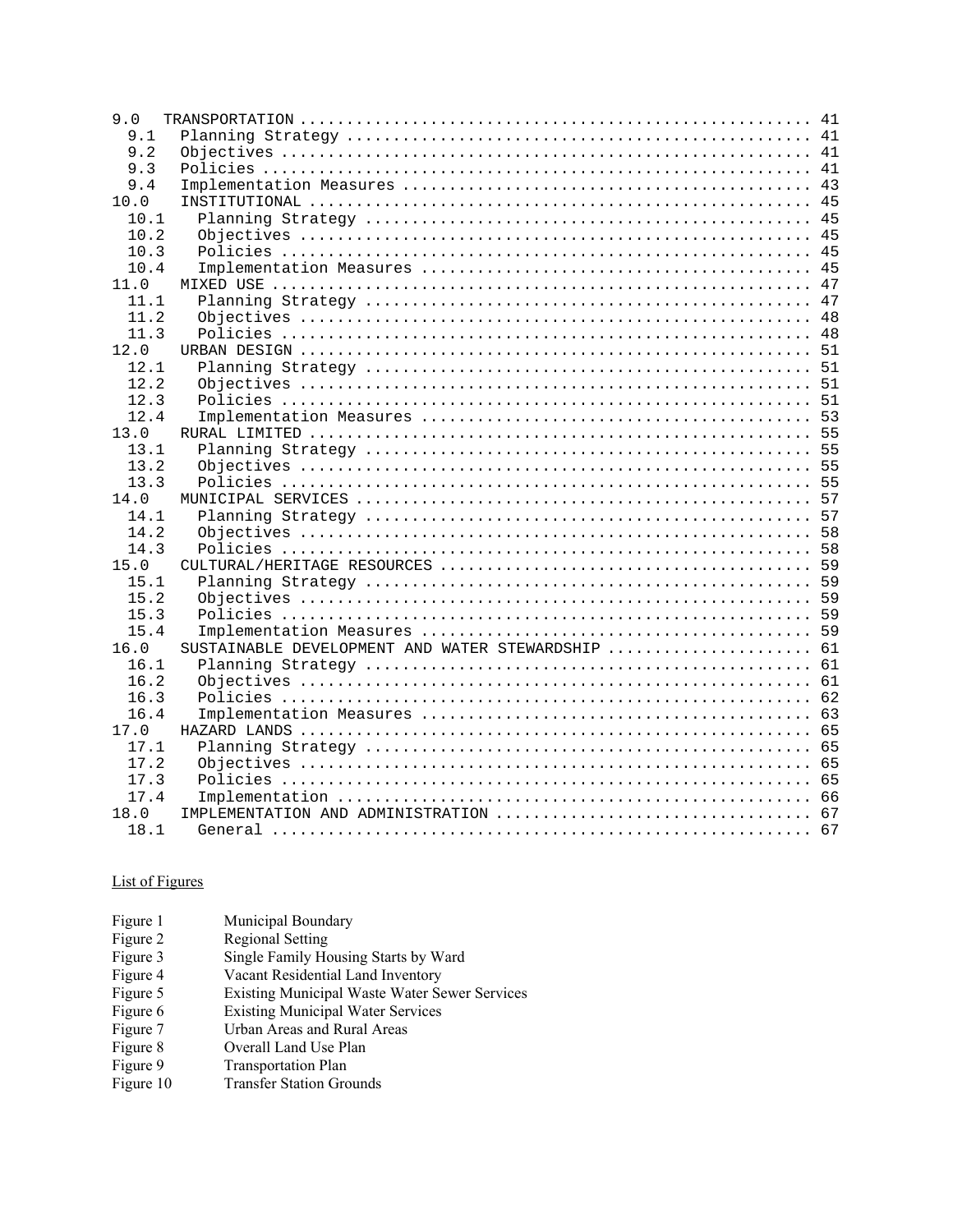#### **1.0 INTRODUCTION**

As part of *The Planning Act* requirements, the Rural Municipality (RM) of East St. Paul has prepared a new Development Plan document in order to provide the public with a set of fundamental planning policies that will apply to the current and future development of lands in the community. The objectives in the Development Plan seek to preserve and develop what is desirable in the RM of East St. Paul. The policies are courses of action to be followed by the RM Council to attain the objectives.

The RM of East St. Paul is committed to:

- Continuing to enhance the social and physical character of the community by providing a wide range of opportunities for housing, employment, commerce, recreation, transportation and education;
- Actively seeking and encouraging new development in the community that is consistent with the principles of sustainable development;
- Maintaining the health of existing neighbourhoods and businesses; and
- Creating a positive environment that promotes the orderly growth and diversification of employment opportunities in the commercial, business, recreational and institutional sectors.

This Development Plan represents an integral component in this process. With the preparation of an updated Development Plan, the RM of East St. Paul wishes to put in place the proper regulations and policies to coordinate the various elements that impact upon the community's physical, social and economic growth. As such, the overall goal of this Development Plan is to build on local strengths and opportunities while ensuring that land uses do not conflict with each other.

#### **1.1 Format of the Development Plan**

This development plan is divided into five general sections. The first part deals with the plan mandate and the current planning context in East St. Paul. Part two presents the basis for the plan and presents a summary of factors that have been examined in developing this plan. Following this, part three outlines the overall community goals, policies and land use plan. Part four deals with specific planning components such as residential, commercial and industrial land uses. The final section of the plan, part five provides information on implementation and administration of the development plan.

#### **1.2 Mandate**

*The Planning Act* establishes the mandate for communities in Manitoba to prepare a development plan. The purposes of a development plan are:

- to serve as a framework to guide development policies and decisions.
- to identify growth factors.
- to review issues and opportunities.
- to provide a growth scenario dealing with social, environmental and economical matters.
- to establish an implementation strategy.
- to coordinate growth on a regional basis.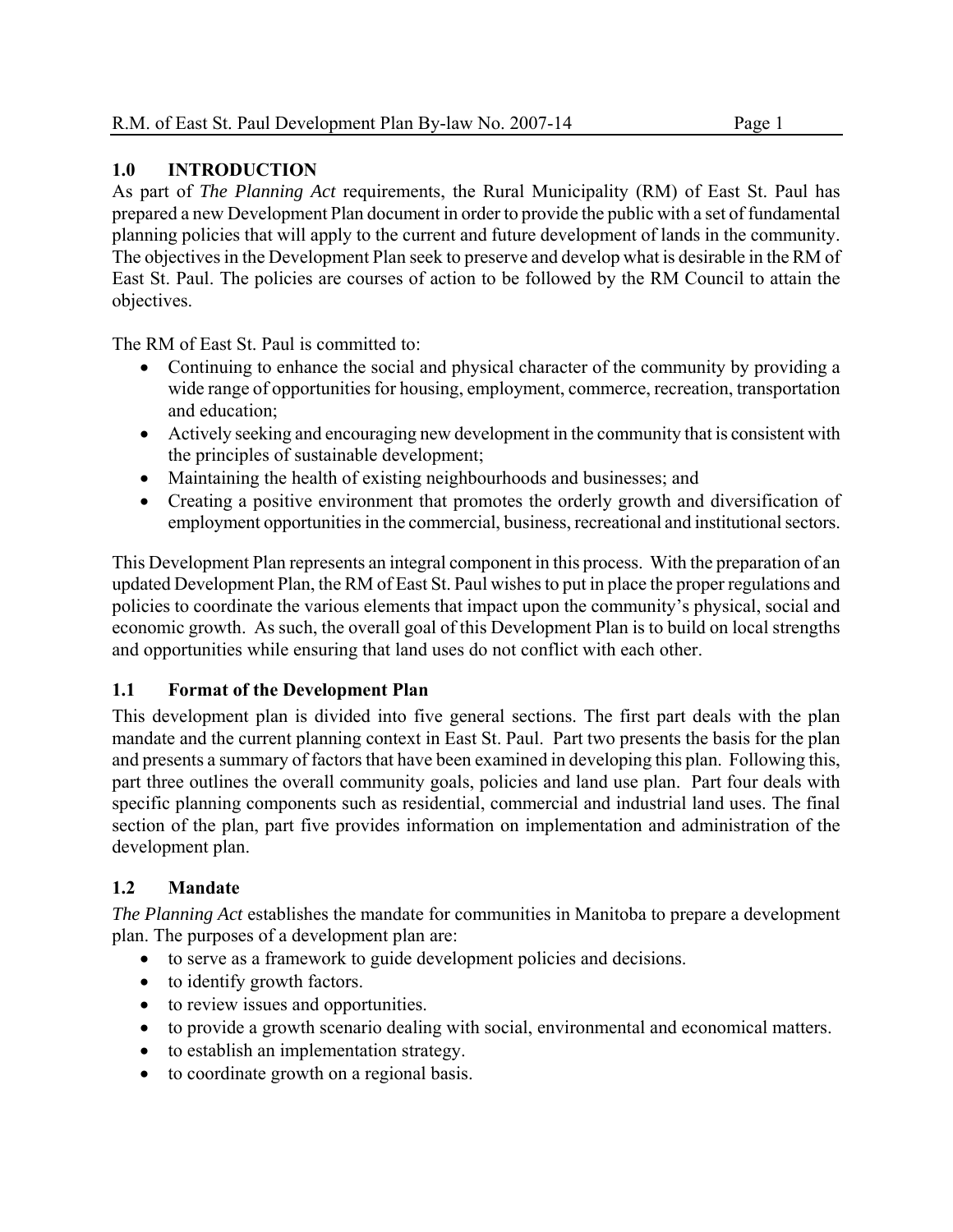#### **1.3 Scope of the Plan**

This Development Plan affects all land within the boundaries of the R.M. of East St. Paul, which are illustrated in Figure 1. The objectives, policies and schedules cover a 25 year planning period until 2032. The plan should be monitored on an on-going basis and amended as required. The East St. Paul Development plan will be formally reviewed on a 5 year basis.

The Development Plan deals with both public and private sector issues. Any public works undertaken within the municipality and all municipal by-laws should conform to this plan. In regards to private sector actions, this plan serves to provide general directions and policies for the maintenance, development and redevelopment of land. This plan shall be adhered to by the private sector.

#### **1.4 Planning Studies**

Since its implementation in December 1994, the previous RM of East St. Paul Development Plan By-law No. 93-7 had been monitored on an on-going basis by the RM of East St. Paul Council in consultation with Landmark Planning & Design Inc. and the residents of the community. During its most recent review that was initiated in 2004, updated background data on various socio-economic, land use and development characteristics and trends in the community was collected and analyzed.

In addition, in 2004 and 2005, staff from Landmark Planning & Design Inc. and the RM of East St. Paul facilitated a number of meetings with the East St. Paul Planning Advisory Committee (PAC), the members of which represent a cross-section of community stakeholders. The purpose of the PAC meetings was to review development-related issues, statistics as well as land use policy challenges and opportunities.

#### **1.5 Community Strengths and Opportunities**

The RM of East St. Paul has a number of strengths and opportunities to build upon. These include the following:

- A strong growth rate that has seen the RM of East St. Paul increase in population from 5,810 people in 1991 to 8,733 people in 2006. This represents a positive growth rate of 35 percent over this ten-year period.
- Its proximity to the City of Winnipeg and easy access to the resort communities of Lake Winnipeg.
- A sound Municipal financial base to meet future growth requirements.
- The local residents take pride in their community.
- The picturesque Red River bounds the RM of East St. Paul to the west.
- The RM of East St. Paul has larger semi-urban and rural residential lots that provide greater separation space between residents and creates a semi-rural living environment.
- The RM contains a full range of top quality public services including schools, police and fire protection as well as public open space areas and community recreation facilities.
- East St. Paul has the lowest combination of property taxes and utility charges in the Manitoba Capital Region.
- The RM of East St. Paul has a sound transportation system.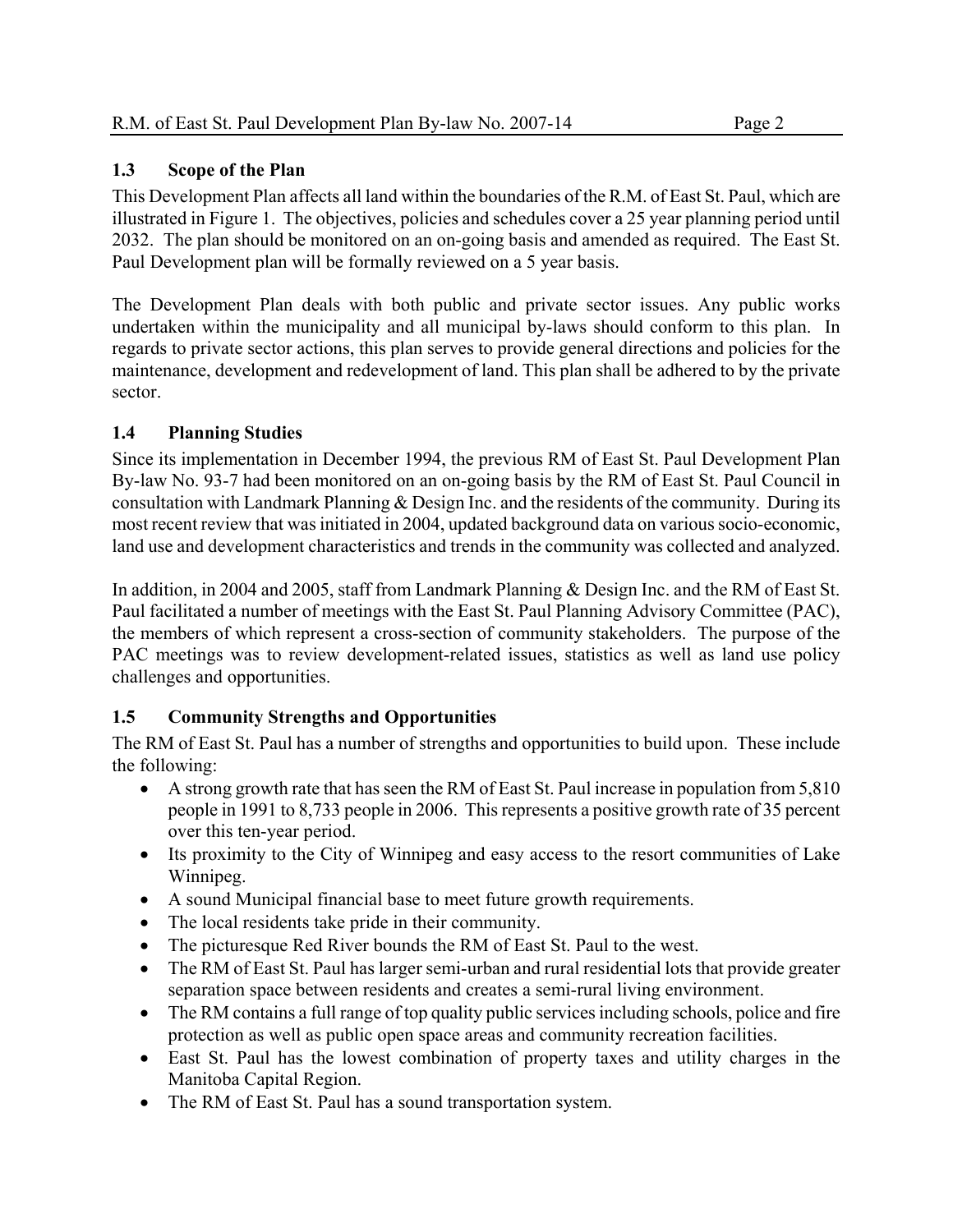- A progressive and effective Municipal Council and Administration, which reviews proposed developments in light of: Development Plan and Zoning By-law regulations; Council policy; compatibility with surrounding development in terms of land use function and scale of development; and the relationship to, and impacts on, Municipal infrastructure and community services.
- The RM of East St. Paul employs a *user-pay* approach to development through the use of capital levies and various development charges, thereby ensuring that development-related costs are borne by the developer and not the Municipality.

#### **1.6 Community Issues**

While the RM of East St. Paul is fortunate to have a number of strengths to build upon, there are community issues that must also be addressed. These include the following:

- A heavy reliance on residential taxes to support Municipal expenditures.
- Limited local employment opportunities due to a lack of commercial and industrial business growth.
- The need to balance growth within a sustainable framework.
- Municipal water supply and land drainage concerns.
- The on-going need to strengthen the Bird's Hill Townsite as a community commercial area to ensure its long-term viability.

#### **1.7 Planning Context**

As stated earlier, the existing RM of East St. Paul Development Plan has been in effect since December 1994. Following the approval of the RM of East St. Paul Development Plan, the RM of East St. Paul Zoning By-law was prepared and passed by Council under By-law No. 96-22. It has been in effect since December 1996. On-going planning and development matters are dealt with by the RM of East St. Paul's Development Officer.

#### **1.8 Provincial Land Use Policies**

Of equal importance to the land use provisions in *The Planning Act* are the role of *Provincial Land Use Policies*, which are utilized when undertaking amendments or statutory reviews of Development Plans. *Provincial Land Use Policies* serve to protect Provincial interests in the areas of community planning, agriculture, renewable resources, natural and heritage resources and transportation networks. Important principles and guidelines of the *Provincial Land Use Policies* include the following:

- The integration of economic, environmental, social, cultural and human health factors into the planning process.
- The efficient use of renewable, natural and heritage resources.
- Encouraging public participation and community consensus building, understanding and respect into the planning process.
- Recognizing that Development Plans represent a partnership agreement between a Planning District or Municipal Council and the Provincial government.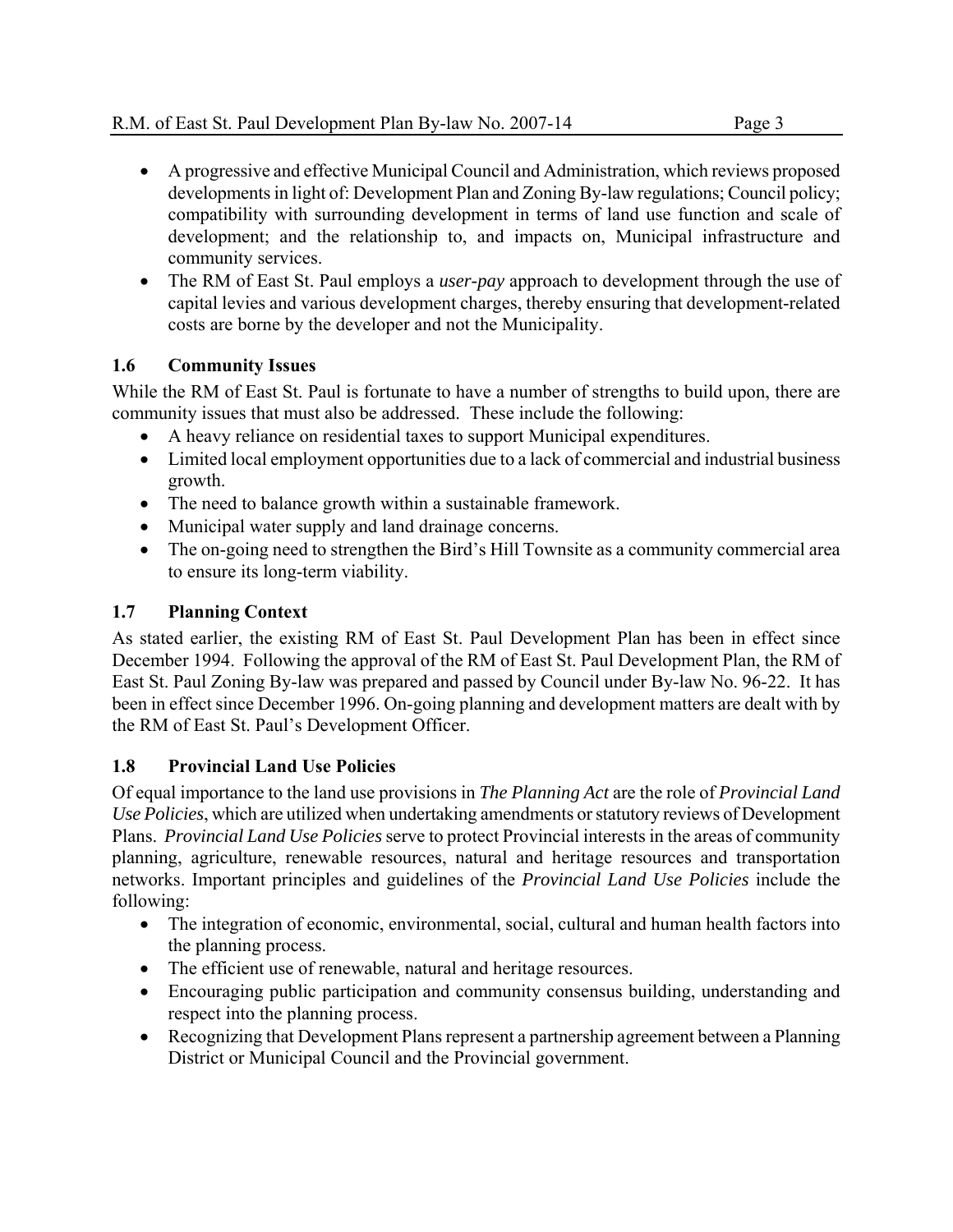• Integrating the components of sustainable development into the planning process in order to ensure that economic decisions properly address environmental impacts and that environmental measures consider economic consequences.

#### **1.9 Geo-political Context**

Figure 2 provides a regional location context for the RM of East St. Paul. As Figure 2 highlights, the RM of East St. Paul is bordered by the RM of St. Clements to the north, the City of Winnipeg to the south, the RM of Springfield to the east and the RM of West St. Paul to the west.

#### **1.10 Capital Region Strategy**

In 1989, the Provincial government, through the Manitoba Round Table on Environment and Economy, identified Manitoba's Capital Region as one of the components of Manitoba's overall sustainable development strategy. Manitoba's Capital Region currently includes the municipalities of East St. Paul, Macdonald, Rosser, Tache, Cartier, St. Francois Xavier, Headingley, St. Clements, Springfield, Winnipeg, Selkirk, St. Andrews, Rockwood, Stonewall, West St. Paul and Ritchot.

Throughout the 1990's, the Provincial government undertook numerous regional studies and established various inter-municipal committees and review panels in order to determine the means through which these communities could best work together to resolve issues of common interest, including:

- the protection of natural resources and the environment
- the use and development of land
- the planning and development of the transportation network
- the delivery of Municipal services
- sustained economic growth
- human development

More recently, the Provincial government appointed a Regional Planning Advisory Committee (RPAC) to undertake public consultation and provide advice to the Minister of Intergovernmental Affairs on regional planning policies for Manitoba's Capital Region. In October 2003, the RPAC released its final report entitled, *A Partnership for the Future: Putting the Pieces Together in the Manitoba Capital Region*. The report includes numerous recommendations dealing with strengthening regional ties and cooperation and establishing comprehensive planning and land use policy for the region. As such, it has generated considerable debate among various stakeholders in Manitoba's Capital Region. The RM of East St. Paul Council supports the concept of Municipalities working together and is willing to work towards creating a strong and vibrant Manitoba Capital Region.

The RM of East St. Paul recognizes the importance of having a strong and vibrant City of Winnipeg in Manitoba's Capital Region. East St. Paul is very pleased that the City of Winnipeg has recently offered to share services with communities such as ours. By working cooperatively and utilizing services in an efficient manner, we can expand our tax bases while limiting costs to local ratepayers.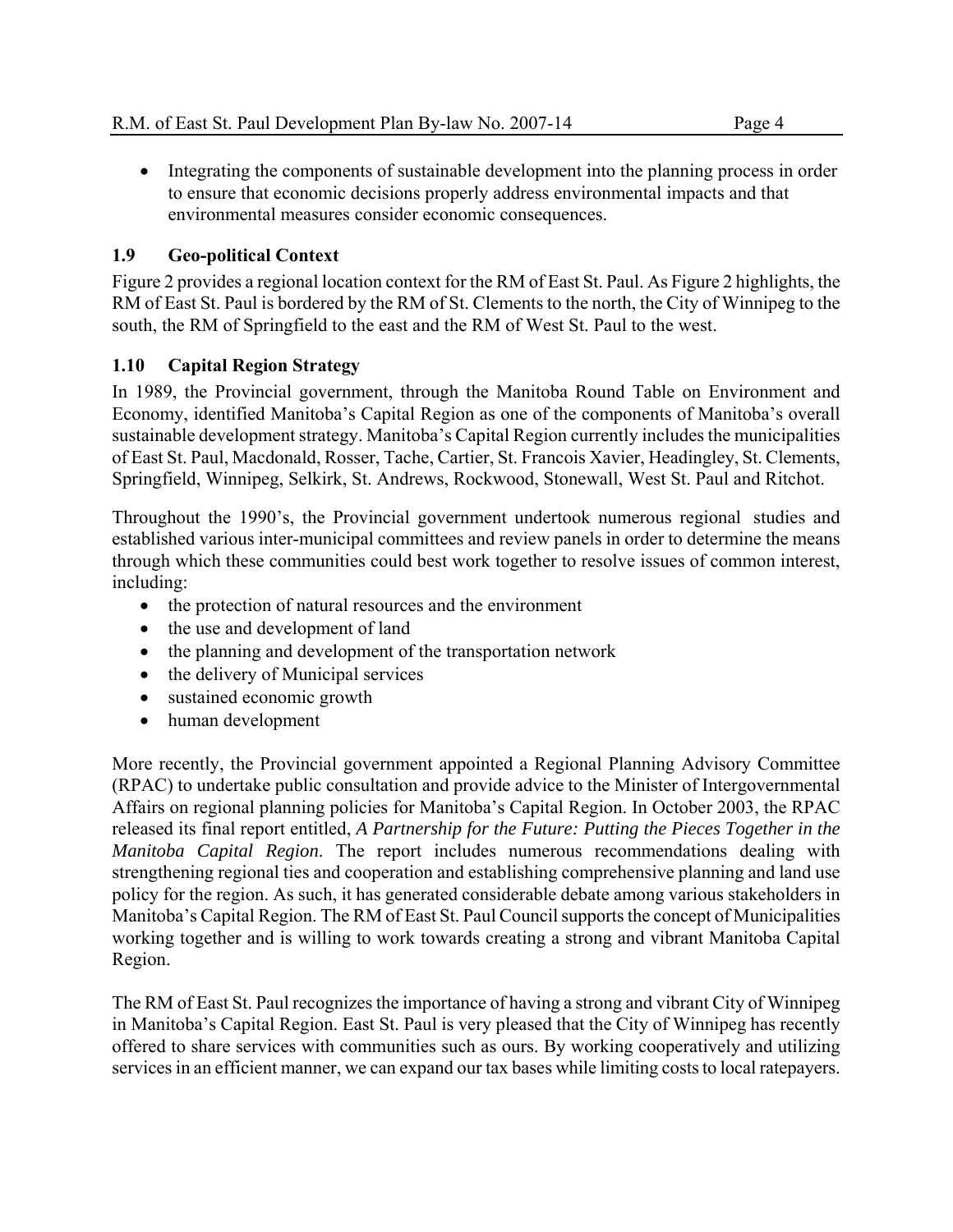#### **1.11 Existing Land Uses**

The existing primary residential development nodes in the RM of East St. Paul are generally south of Hoddinott Road and west of Lagimodiere Boulevard and are mainly characterized by Pritchard Farm Properties (South and North), Whidbey Harbour, Glen Garry West, Midford Drive and Country Villas. In addition, interspersed throughout the Municipality are local and highway commercial nodes, most notably in the Bird's Hill Townsite area, industrial lands typified by the ESSO refinery lands along Henderson Highway, institutional and government buildings, as well as recreation facilities, including the Recreation Complex along Hoddinott Road, the Soccer Complex along Raleigh Street and various neighbourhood parks, playgrounds and walking trails.

#### **1.12 Interpretation of Requirements**

1.12.1

The general land use designations indicated on the land use plan illustrate the long-term land use and development strategy for the RM of East St. Paul. The achievement of the land use objectives and policies will take place over a period of years. The RM of East St. Paul Zoning By-law will provide one of the principal means to effect the transition.

#### 1.12.2

The boundaries for the various land designations shown on the land use plan and any lot size, distance and area requirements mentioned throughout this Development Plan are meant to serve as guidelines only. Situations may arise that will necessitate a degree of flexibility in the application of these standards, provided the intent of the Development Plan is not compromised. These standards will provide general guidelines for the preparation of the more specific performance standards and requirements of the RM of East St. Paul Zoning By-law.

#### 1.12.3

Individual policies of the Development Plan should be interpreted within the overall spirit and intent of all other objectives and policies of the Development Plan.

#### 1.12.4

Examples of general land use classifications in the land use policy areas of the Development Plan are used for explanatory purposes only. Specific Permitted and Conditional Use regulations shall be established in the RM of East St. Paul Zoning By-law.

#### 1.12.5

Unless the context clearly indicates the contrary, where a policy in the Development Plan involves two or more items, conditions, provisions or events connected by the conjunctions *and*, *or*, or *either-or*, the conjunctions shall be interpreted as follows:

- (a) *and* indicates that all the connected items, conditions, provisions or events shall apply.
- (b) *or* indicates that all connected items, conditions, provisions or events may apply singly or in combination.
- (c) *either-or* indicates that the connected items, conditions, provisions or events shall apply singly but not in combination.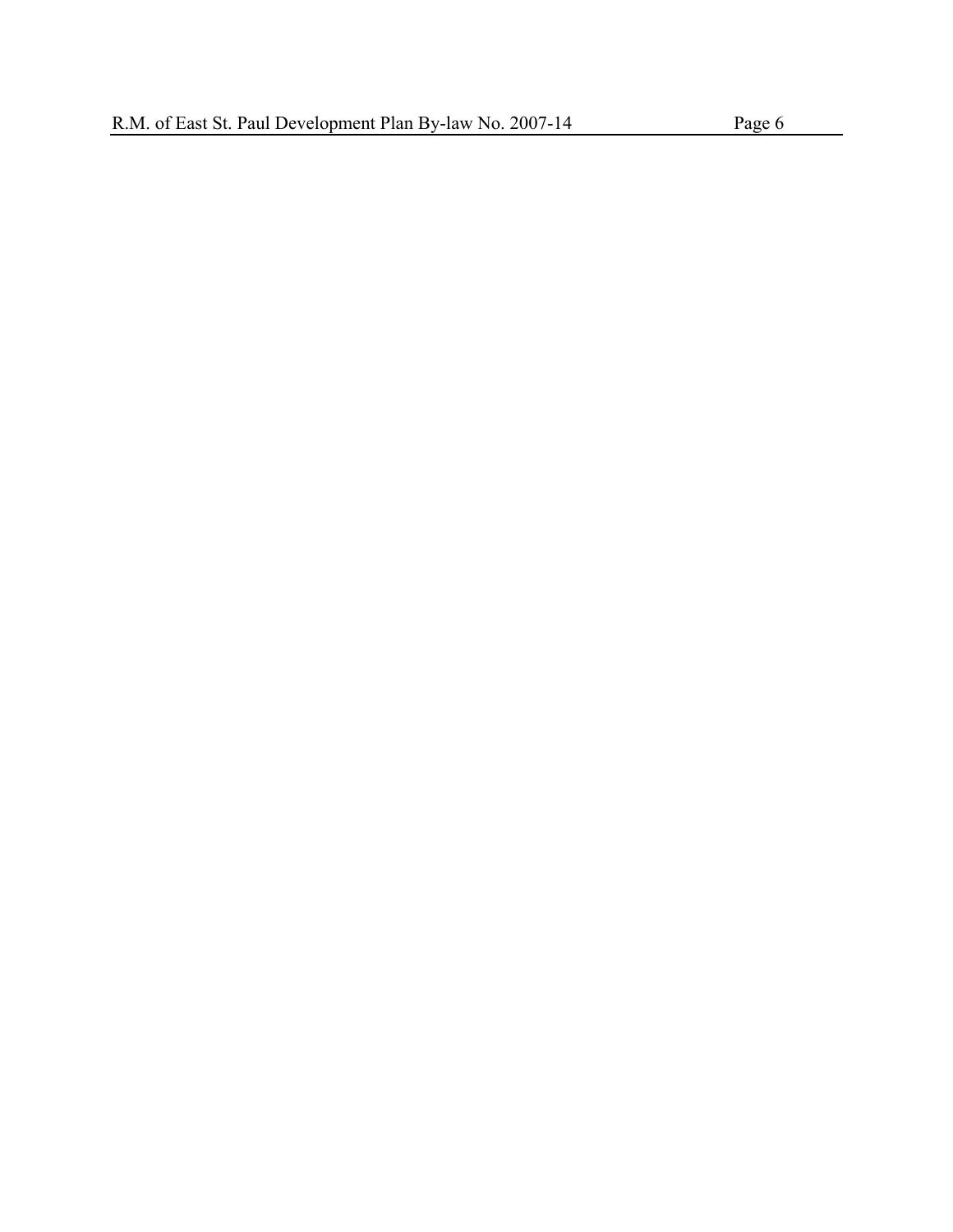#### **2.0 BASIS FOR THE PLAN**

#### **2.1 Introduction**

A number of factors have been examined which have a bearing on the type, location and rate of development. These include:

- Population Trends
- Demographic Characteristics
- Mobility Status
- Family Structure Characteristics
- Labour Force Activity and Employment
- Farmland and Cropland Area Trends
- Residential
- Economic Base
- Municipal Services
- Community Improvements
- Commercial
- Industrial
- Transportation
- Population Projections

#### **2.2 Population and Demographic Characteristics**

Chart 1 provides population data for the RM of East St. Paul since 1991. The RM of East St. Paul's population increased from 6,435 people in 1996 to 8,733 people in 2006. This represents a positive growth rate of 35 percent in population over this ten-year period.



**Chart 1 RM of East St. Paul Population Data: 1991-2006**

**Census Year**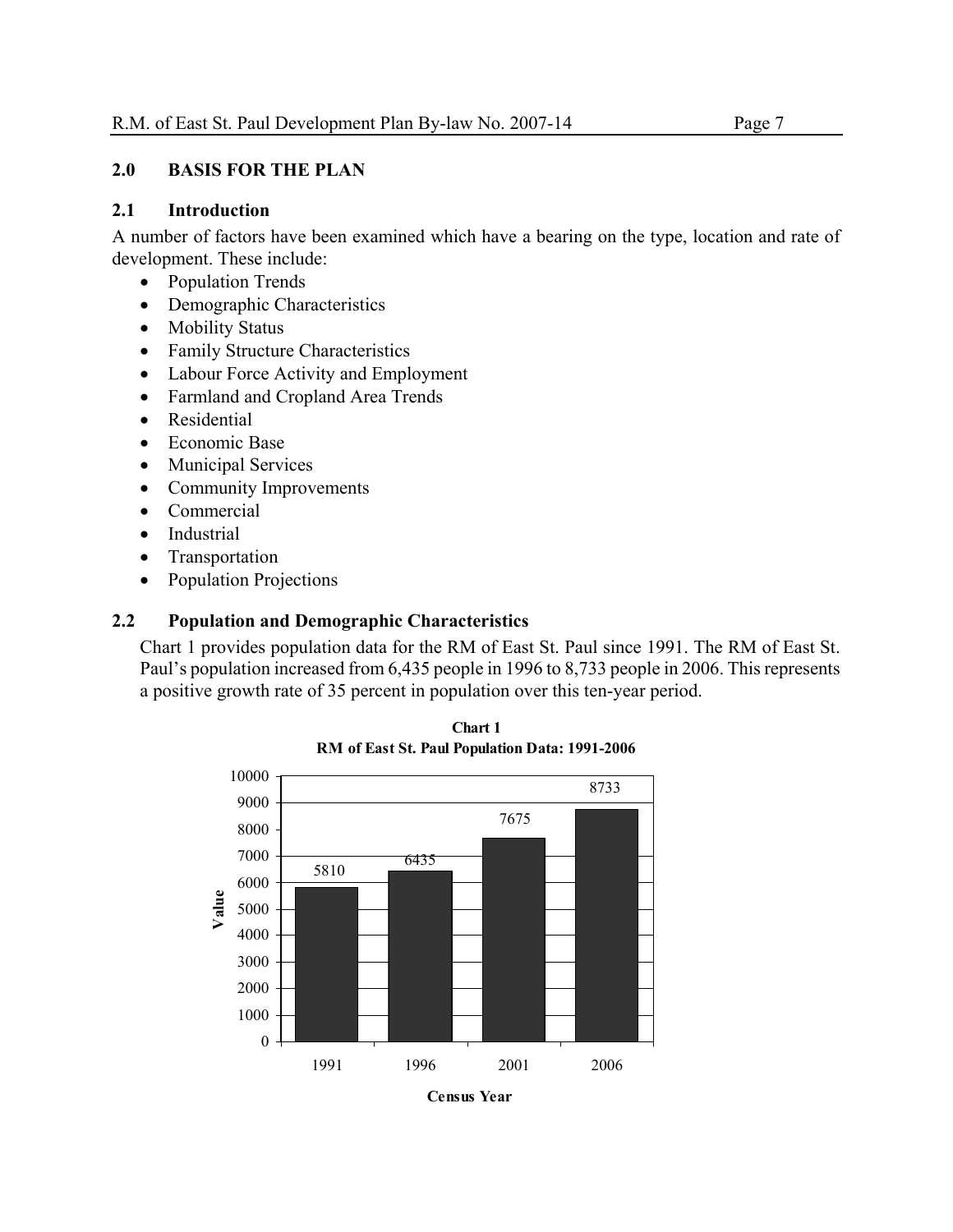Chart 2 provides *demographic* information for the RM of East St. Paul since 1991. The positive growth rate in population has occurred across most of the age group categories. More specifically:

- The population of the *pre-school* (0 to 4) age group profile has remained relatively constant between 1991 to 2006 in the 365 range. The pre-school age group profile comprises 4 percent of the RM of East St. Paul's total population.
- The population of the *elementary/junior high school* (5 to 14) age group profile increased from 1,035 people in 1991 to 1,310 people in 2006, constituting a 26 percent growth rate in population since 1991. The elementary/junior high school age group profile comprises 15 percent of the RM of East St. Paul's population base.
- The population of the *secondary school* (15 to 19) age group profile increased by 64 percent since 1991 (or from 470 people in 1991 to 775 people in 2006). The secondary school age group profile represents 9 percent of the RM of East St. Paul's total population.
- The population of the *post-secondary school* (20 to 24) age group increased by 60 percent between 1991 and 2006 (or from 340 people in 1991 to 545 people in 2006). The postsecondary school age group profile comprises 6 percent of the RM of East St. Paul's population base.
- The population of the *early career* (25 to 44) age group profile remained relatively constant with a slight decrease in 2006. The early career age group profile constitutes 21 percent of the RM of East St. Paul's total population.
- The population of the *mid-career* (45 to 54) age group profile increased from 810 people in 1991 to 1,780 people in 2006, constituting a significant population increase over this twentyyear period. The mid-career age group profile represents 20 percent of the RM of East St. Paul's population base.

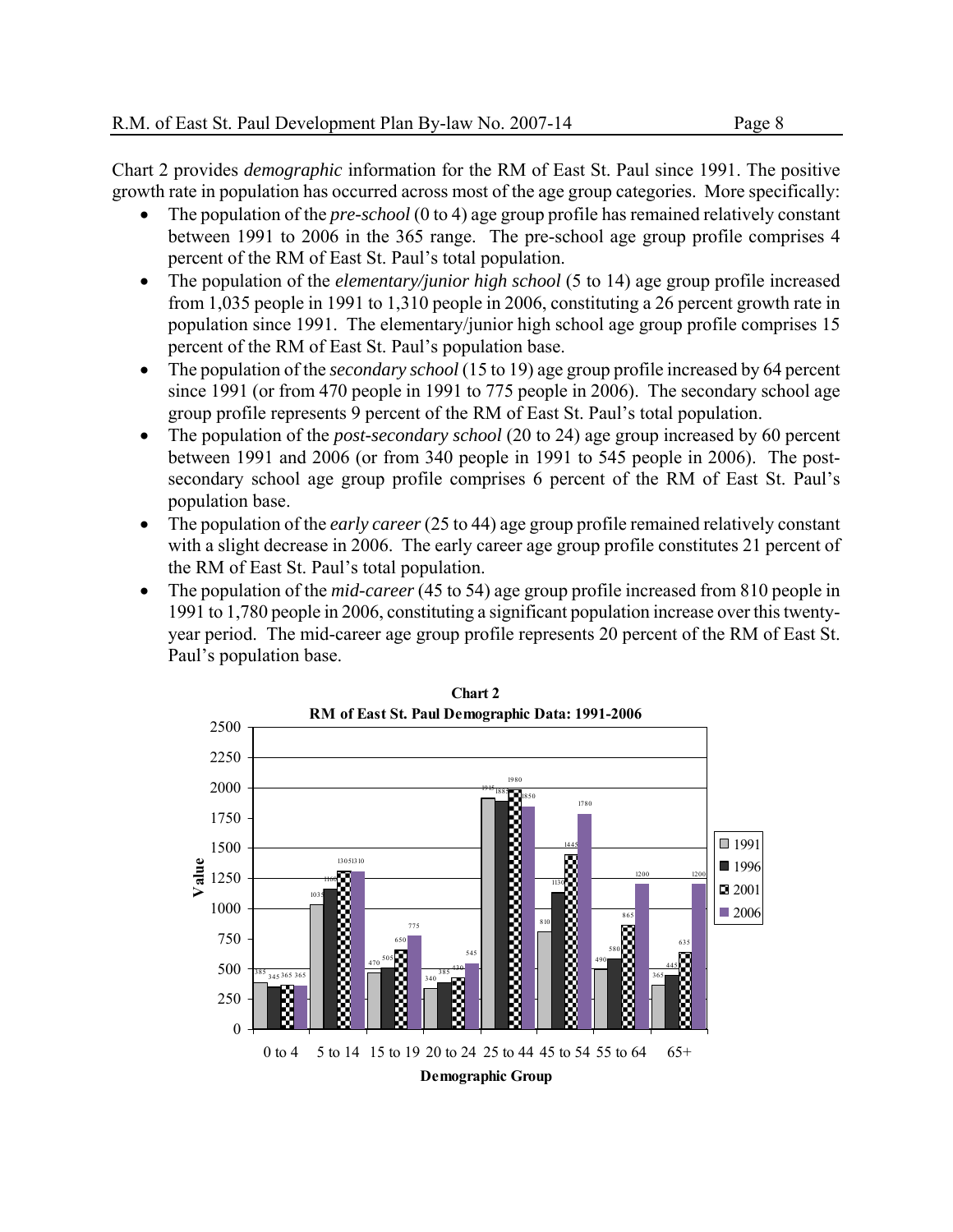- The population in the *pre-retirement* (55 to 64) age group profile increased by 39 percent between 2001 and 2006 (or from 865 people in 2001 to 1,200 people in 2006). The preretirement age group profile constitutes 14 percent of the RM of East St. Paul's total population.
- The *post-retirement* (65+) age group profile increased from 365 people in 1991 to 1,200 people in 2006. The post-retirement age group profile comprises 14 percent of the RM of East St. Paul's population base.

#### **2.3 Mobility Status Characteristics**

Chart 3 provides information on mobility status characteristics for those RM of East St. Paul residents 5 years of age and older since 1991. Mobility status is a helpful tool in determining from where population growth or decline has accrued. It is categorized into three areas. Firstly, the *nonmovers* category documents those who have remained in the RM of East St. Paul between census periods. Secondly, the *movers: non-migrants* category highlights those who had moved to the RM of East St. Paul from within Manitoba over the last five years. Thirdly, the *movers: migrants* category documents those RM of East St. Paul residents who had moved to the community from another Province or country between census periods.



**Chart 3 RM of East St. Paul Mobility Status Data: 1991-2001**

As Chart 3 illustrates, the *non-mover* component of the RM of East St. Paul's population base increased by 44 percent since 1991 (or from 3,465 residents in 1991 to 4,985 residents in 2001). On the other hand, the *mover* component of the RM of East St. Paul's population base has fluctuated since 1991, decreasing by 16 percent between 1991 and 1996 (or from 1,970 residents in 1991 to 1,650 residents in 1996), but then increasing by 41 percent since 1996 to 2,330 residents in 2001.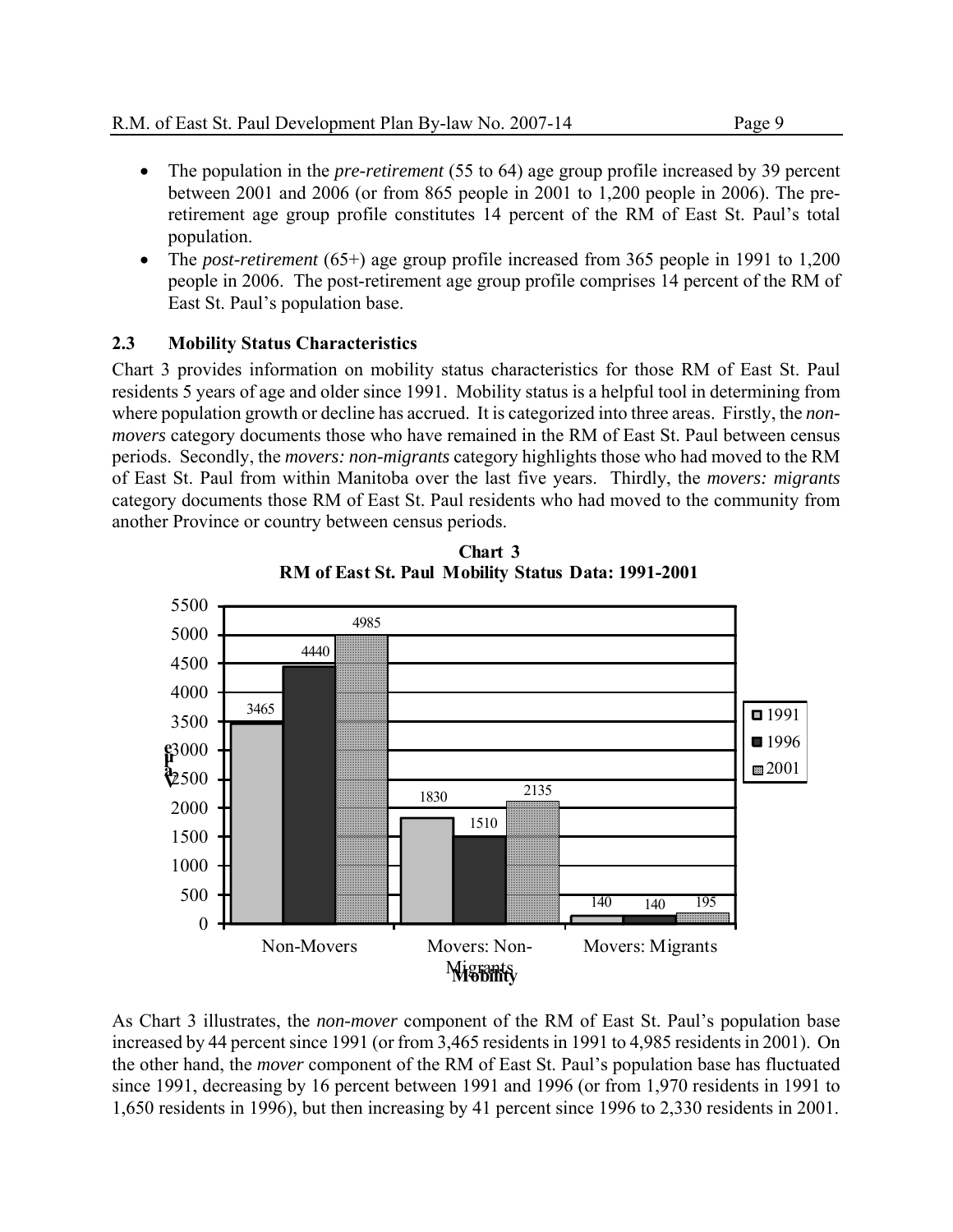#### **2.4 Labour Force Activity Characteristics**

Chart 4 provides information on labour force activity characteristics for the RM of East St. Paul since 1991. The number of *employed* persons 15 years of age and over increased from 3,235 people to 4,480 people between 1991 and 2001, which represents a positive 28 percent growth rate over this ten-year period. On the other hand, the number of *unemployed* persons 15 years of age and over in the RM of East St. Paul decreased by 69 percent since 1991 (or from 195 people in 1991 to 60 people in 2001). In conjunction with this decrease, the unemployment rate in the RM of East St. Paul also decreased since 1991, from 5.7 percent in 1991, to 3.9 percent in 1996, to just 1.3 percent in 2001.



**Chart 4 RM of East St. Paul Labour Force Activity Data: 1991-2001**

#### **2.5 Employment By Occupation Characteristics**

Chart 5 highlights employment by occupation statistics for the RM of East St. Paul since 1991. In a similar vein to the growth in population and employment that has occurred in the RM of East St. Paul, the number of total occupations of residents in the RM of East St. Paul has also increased, from 3,390 occupations in 1991, to 3,720 occupations in 1996, to 4,530 occupations in 2001. This constitutes a 34 percent increase in total occupations over this ten-year period. More particular highlights are as follows:

 The number of those employed in *Management* occupations (e.g. business, finance, administration) in the RM of East St. Paul increased by 43 percent between 1991 and 2001 (or from 1,265 to 1,810 employees). *Management* occupations comprise 40 percent of all occupations of RM of East St. Paul residents.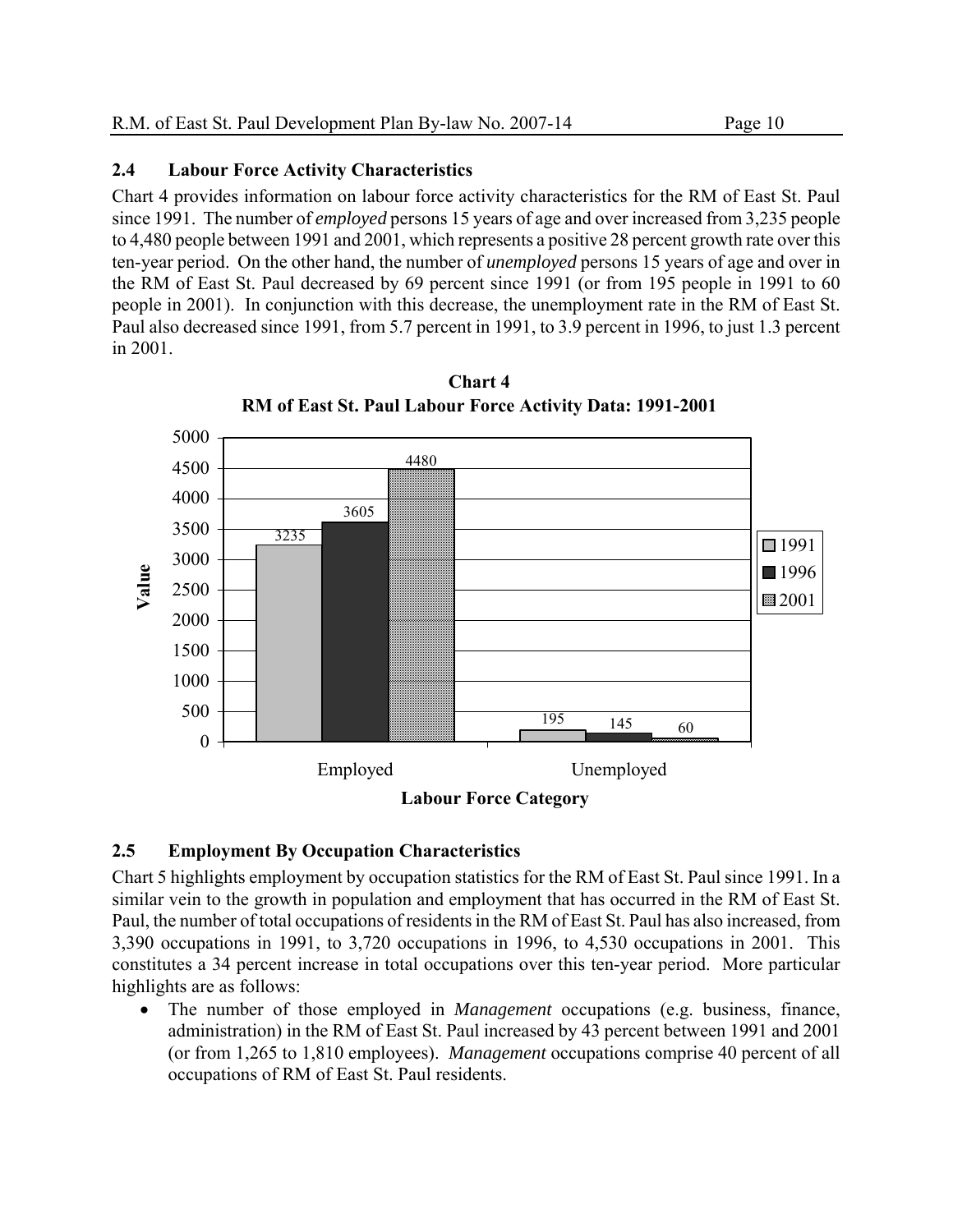

**Chart 5 RM of East St. Paul Employment By Occupation Data: 1991-2001**

- The number of those employed in *Health & Sciences* occupations (e.g. nurses, doctors) in the RM of East St. Paul increased by 75 percent since 1991 (or from 375 to 655 employees). *Health & Sciences* occupations represent 14 percent of all occupations of RM of East St. Paul residents.
- The number of those employed in *Social Sciences* occupations (e.g. education, government, religion) in the RM of East St. Paul increased by 31 percent between 1991 and 2001 (or from 320 to 420 employees). *Social Sciences* occupations comprise 9 percent of all occupations of RM of East St. Paul residents.
- The number of those employed in *Sales & Service* occupations (e.g. retail, restaurants) in the RM of East St. Paul increased by 36 percent since 1991 (or from 710 to 965 employees). Sales & Service occupations represent 21 percent of all occupations of RM of East St. Paul residents.
- The number of those employed in *Primary Industry* occupations (e.g. agriculture, natural resources) in the RM of East St. Paul fluctuated somewhat since 1991, increasing from 60 employees to 75 employees between 1991 and 1996, but then decreasing to 45 employees in 2001. *Primary Industry* occupations constitute 1 percent of all occupations of RM of East St. Paul residents.
- The number of those employed in *Processing Industry* occupations (e.g. manufacturing) in the RM of East St. Paul decreased by 17 percent since 1991 (or from 145 to 120 employees). *Processing Industry* occupations comprise 3 percent of all occupations of RM of East St. Paul residents.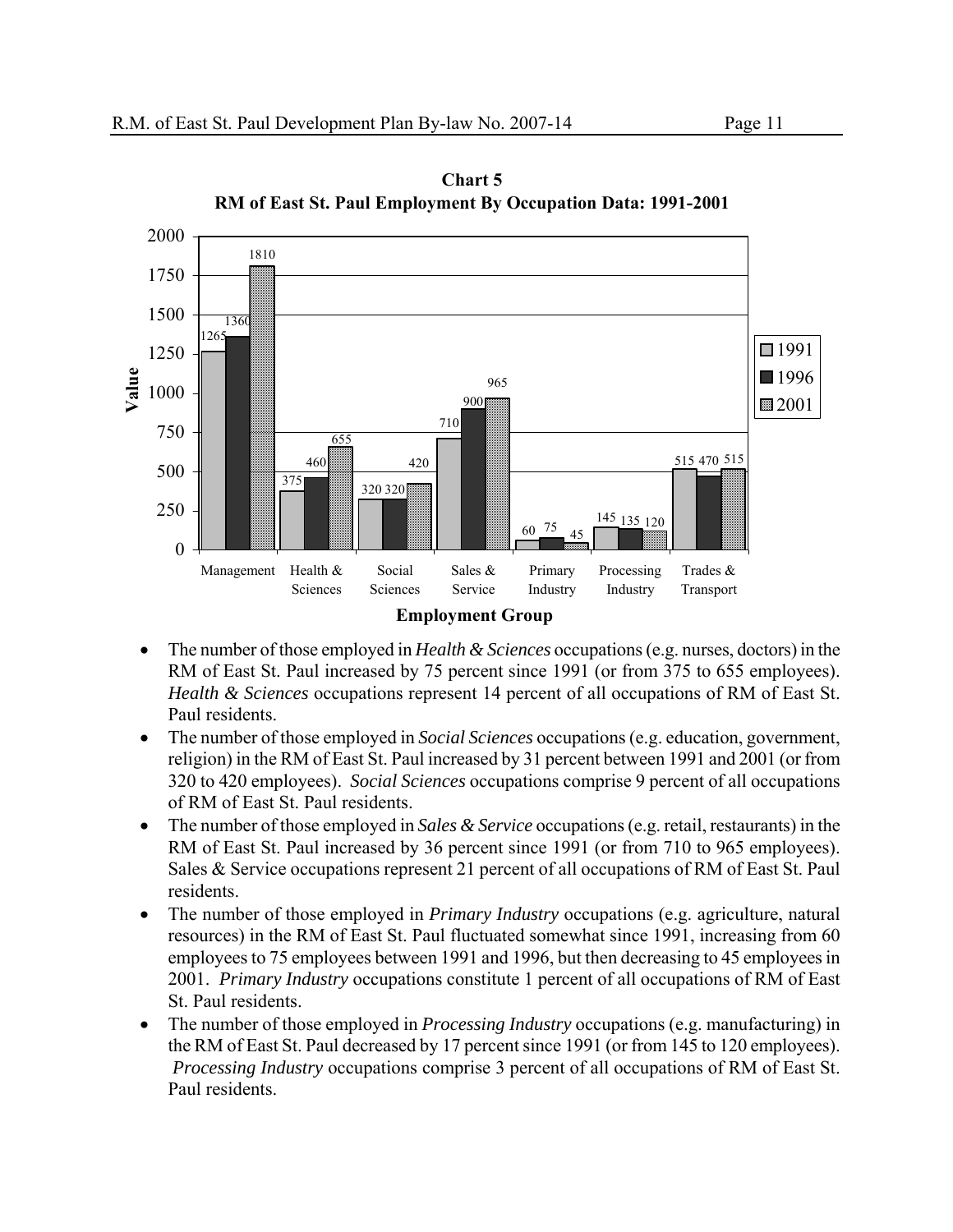The number of those employed in *Trades & Transport* occupations (e.g. construction, equipment operators) in the RM of East St. Paul remained relatively constant since 1991, decreasing from 515 employees to 470 employees between 1991 and 1996, and then increasing back to 515 employees in 2001. *Trades & Transport* occupations represent 11 percent of all occupations of RM of East St. Paul residents.

#### **2.6 Farming Area**

In terms of agricultural development characteristics, Table 1 below provides statistics on farming area for operations in the RM of East St. Paul since 1991. The total number of reported farms in the RM of East St. Paul has decreased from 49 in 1991 to 19 in 2001. This represents a decrease of 30 farms, or an average decrease per year of just over 6 percent over this ten-year period. The total area of reported farming operations in the RM of East St. Paul also declined since 1991, from 6,169 hectares (15,243 acres) to 684 hectares (1,691 acres) in 2001. This constitutes an average decrease per year of almost 9 percent since 1991. Similarly, the average area of farming operations decreased in size by 71 percent since 1991 [or from 126 hectares (311 acres) in 1991 to 36 hectares (89 acres) in 2001].

| <b>Census</b><br>Year | Number of<br><b>Farms</b><br><b>Reporting</b> | <b>Total Area of</b><br>Farming<br><b>Operations</b> |         | <b>Average Area of</b><br>Farming<br><b>Operations</b> |         |
|-----------------------|-----------------------------------------------|------------------------------------------------------|---------|--------------------------------------------------------|---------|
|                       |                                               | Hectares                                             | Percent | Hectares                                               | Percent |
|                       |                                               | (Acres)                                              | Change  |                                                        | Change  |
| 1991                  | 49                                            | 6,169                                                | N/A     | 126                                                    | N/A     |
|                       |                                               | (15,243)                                             |         | (311)                                                  |         |
| 1996                  | 30                                            | 2,359                                                | (62)    |                                                        | (38)    |
|                       |                                               | (5,829)                                              |         | (193)                                                  |         |
| 2001                  | 19                                            | 684<br>(71)                                          |         | 36                                                     | (54)    |
|                       |                                               | (1,691)                                              |         | 89                                                     |         |

**Table 1 RM of East St. Paul Farming Area Data: 1991-2001** 

#### **2.7 Cropland Area**

Table 2 below highlights cropland data in the RM of East St. Paul since 1991. Generally, the decline in farming area for operations in the RM of East St. Paul, as highlighted above, is reinforced by the decrease in both the number of farmers growing crops and the total area dedicated to crop production. Those farmers involved in wheat production typify this trend. The number of farmers growing wheat decreased from 22 farmers in 1991 to 4 farmers in 2001, representing an 82 percent decrease over this ten-year period. Moreover, the cropland area for wheat declined by 89 percent since 1991 [or from 2,613 hectares (6,458 acres) in 1991 to 275 hectares (680 acres) in 2001]. The only crop to increase in either the number of farmers growing it or in dedicated cropland area over the three census periods since 1991 was potatoes, which grew marginally between 1991 and 1996. Unfortunately, data for the 2001 census year for potatoes is unavailable.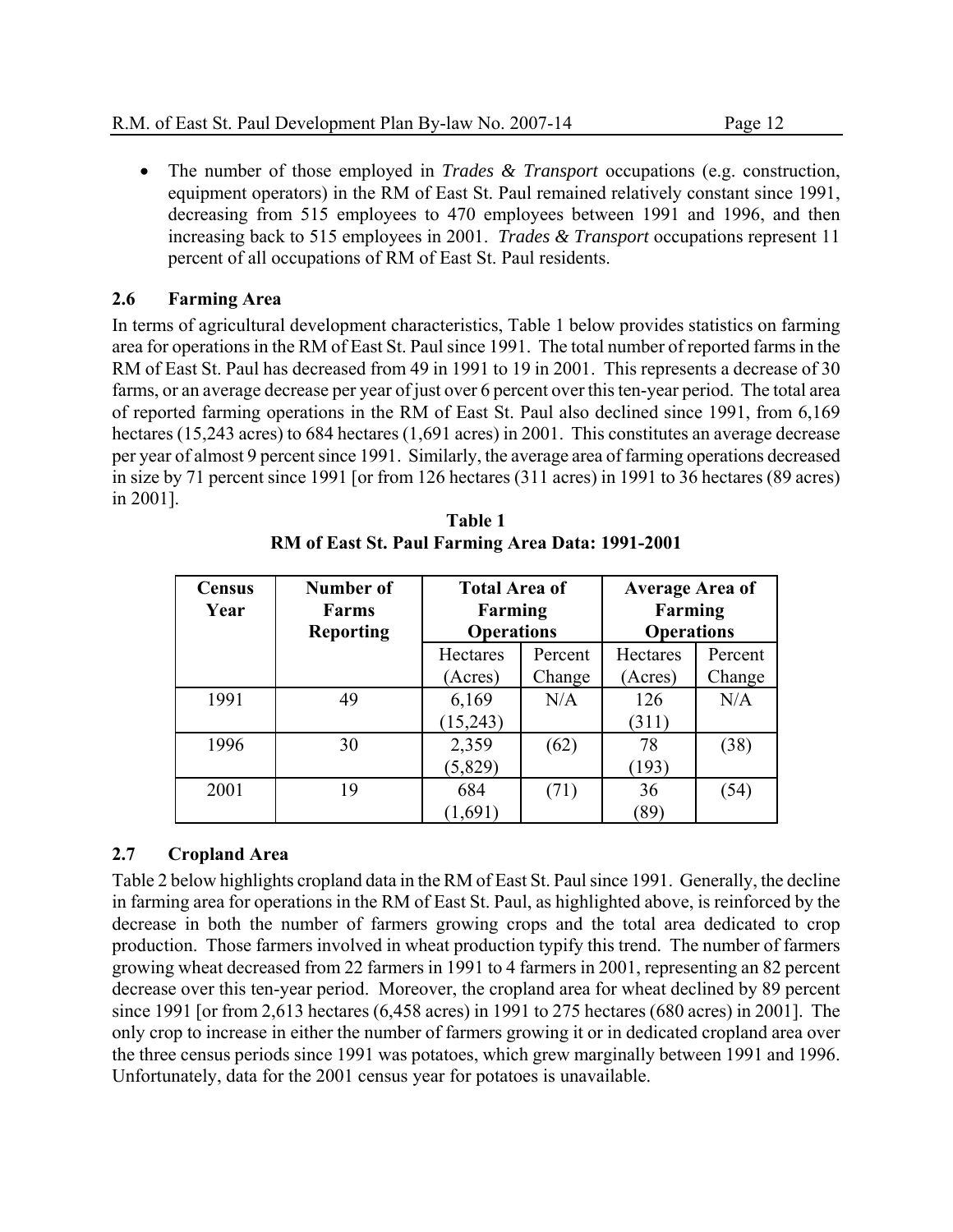| <b>Major</b>  |                | <b>Number of Farms</b> |                | <b>Total Cropland Area</b>                   |                       |                     |  |  |
|---------------|----------------|------------------------|----------------|----------------------------------------------|-----------------------|---------------------|--|--|
| Crop          | 1991           | 1996                   | 2001           | 1991<br>1996                                 |                       | 2001                |  |  |
| Wheat         | 22             | 5                      | $\overline{4}$ | $2,613$ ha.                                  | 624 ha.               |                     |  |  |
|               |                |                        |                | $(6,458 \text{ ac.})$                        | $(1,542 \text{ ac.})$ | $(680 \text{ ac.})$ |  |  |
| Oats          | 3              |                        | $\overline{2}$ | 100 ha.                                      | N/A                   | N/A                 |  |  |
|               |                |                        |                | $(247 \text{ ac.})$                          |                       |                     |  |  |
| <b>Barley</b> | 7              | 6                      |                | 474 ha.                                      | 252 ha.               | N/A                 |  |  |
|               |                |                        |                | $(1,171 \text{ ac.})$<br>$(623 \text{ ac.})$ |                       |                     |  |  |
| Alfalfa       | 10             | 5                      |                | 359 ha.                                      | 176 ha.               | N/A                 |  |  |
|               |                |                        |                | $(887 \text{ ac.})$<br>$(435 \text{ ac.})$   |                       |                     |  |  |
| Canola        | $\overline{4}$ |                        | $\overline{2}$ | N/A<br>514 ha.                               |                       | N/A                 |  |  |
|               |                |                        |                | $(1,270 \text{ ac.})$                        |                       |                     |  |  |
| Flaxseed      | $\tau$         |                        | <b>NIL</b>     | 645 ha.                                      | N/A                   | <b>NIL</b>          |  |  |
|               |                |                        |                | $(1,593 \text{ ac.})$                        |                       |                     |  |  |
| Potatoes      | $\overline{4}$ | 7                      |                | 4 ha.<br>10 ha.                              |                       | N/A                 |  |  |
|               |                |                        |                | $(11 \text{ ac.})$                           | $(25 \text{ ac.})$    |                     |  |  |

**Table 2 RM of East St. Paul Major Crop Data: 1991-2001** 

#### **2.8 Livestock Production Operations**

As shown on Table 3, the livestock industry in the RM of East St. Paul has been quite limited since 1991. In fact, the primary types of livestock in the RM of East St. Paul over this ten-year period have been cattle/calves and horses/ponies, both of which have declined in numbers. In regards to the former, while there were 5 cattle/calve farmers in the RM of East St. Paul in 1991 producing 427 head, there no cattle/calve farmers in both 1996 and 2001.

**Table 3 RM of East St. Paul Major Livestock Production Operations Data: 1991-2001** 

| Livestock     |      | <b>Number of Farms</b> |            | <b>Number of Livestock</b> |            |            |  |
|---------------|------|------------------------|------------|----------------------------|------------|------------|--|
| Type          | '991 | .996                   | 2001       | 1991                       | 1996       | 2001       |  |
| Cattle/Calves |      | NIL                    | <b>NIL</b> | 427                        | <b>NIL</b> | <b>NIL</b> |  |
| Horses/Ponies |      |                        |            | .59                        | $\rm N/A$  | $\rm N/A$  |  |

Similarly, the number of horse/pony farmers declined from 6 in 1991 (producing 159 head) to 2 farmers in 2001. Unfortunately, data for both the 1996 and 2001 census years for the number of horse/pony livestock in the RM of East St. Paul is unavailable.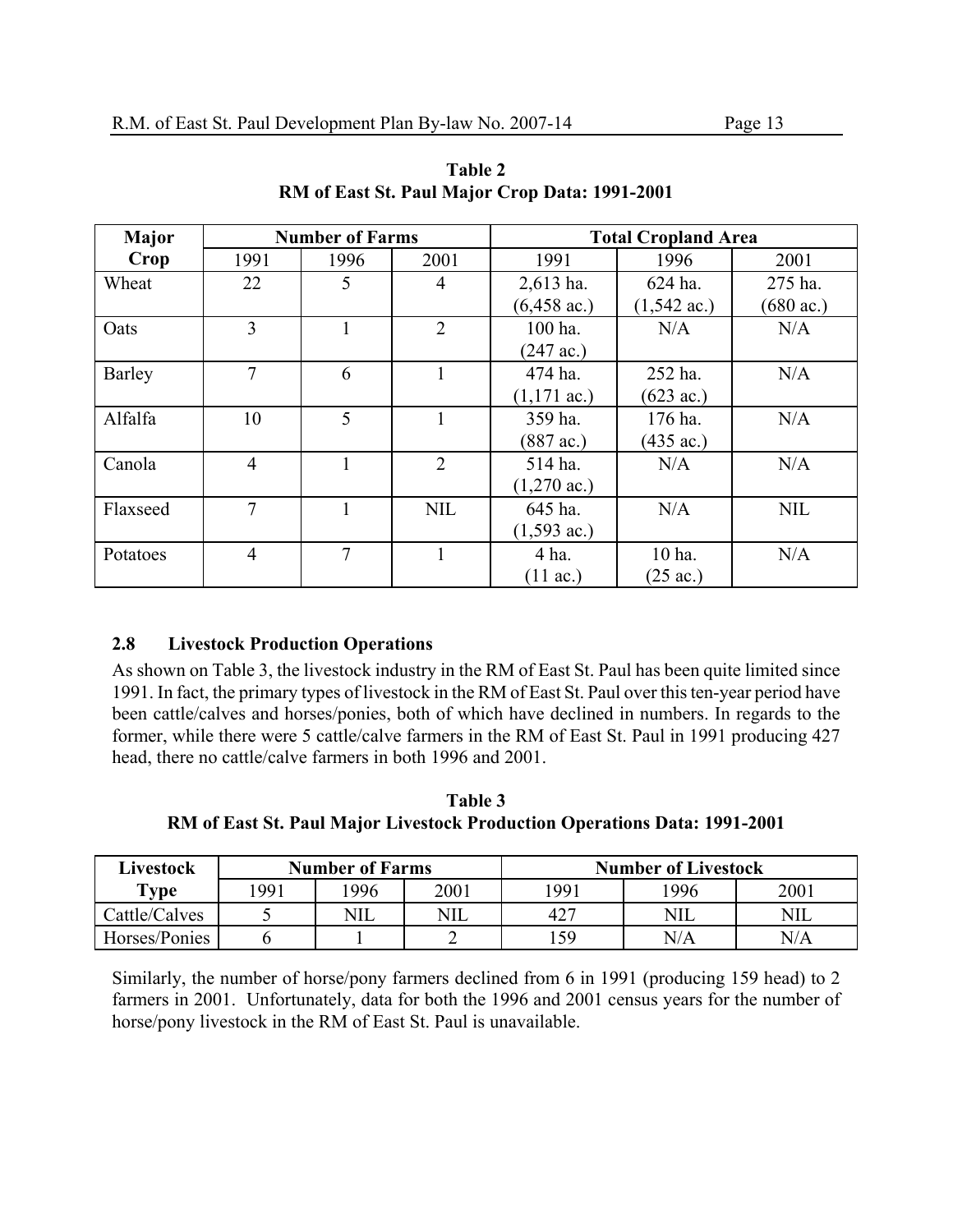#### **2.9 Residential**

Chart 6 highlights dwelling tenure data for the RM of East St. Paul since 1991. The number of owned dwellings has continued to increase in the RM of East St. Paul since 1996, from 1,960 dwellings to 2,830 dwellings in 2006. This represents a 44 percent increase over this ten-year period. The number of rented dwellings has remained relatively constant between 1991 to 2006. Owned dwellings currently constitute 97 percent of the total number of dwellings in the RM of East St. Paul.



**Chart 6 RM of East St. Paul Dwelling Tenure Data: 1991-2006**

On a related note, building permit statistics (that have been broken down in relation to the housing start data) from 1997 to the end of 2006 in the RM of East St. Paul are highlighted on Chart 7 below. The RM of East St. Paul has experienced an average of 90 housing starts per year from 1997 to the end of 2006. A significant component of the housing starts from 1997 to 2006 can be attributed to the Country Villas Plus-55 development that is located just north of the Bird's Hill Townsite.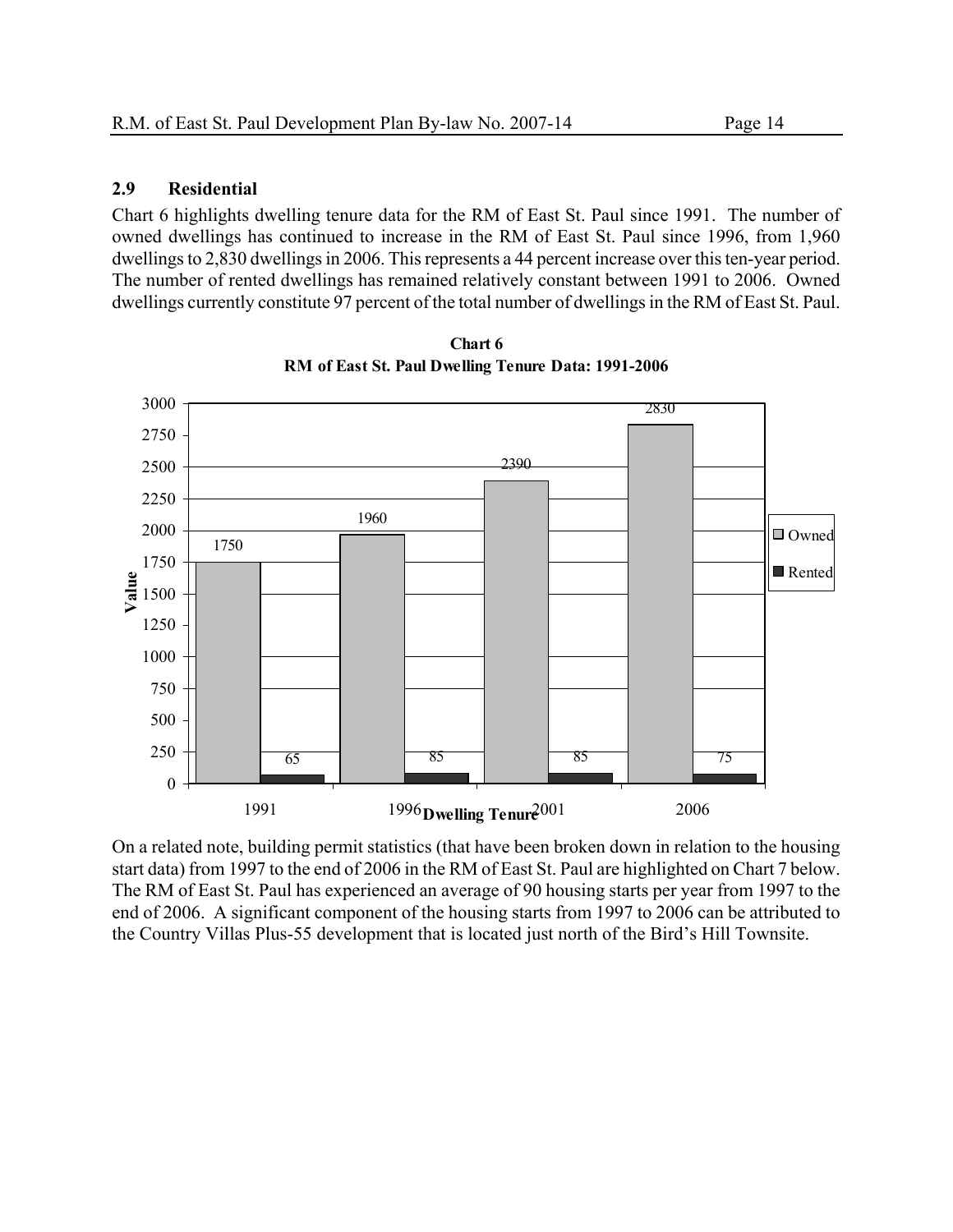

In addition, the information on Table 4 below outlines in which RM of East St. Paul wards the single-family housing has been built from 1997 to the end of 2006. The corresponding ward boundaries in the RM of East St. Paul are highlighted on Figure 3.

| Table 4                                                                        |
|--------------------------------------------------------------------------------|
| Location of Single-Family Housing Starts in the RM of East St. Paul: 1997-2006 |

| Ward          | 1997 | 1998 | 1999 | 2000         | 2001           | 2002 | 2003 | 2004 | 2005 | 2006 | <b>Total</b> |
|---------------|------|------|------|--------------|----------------|------|------|------|------|------|--------------|
| Ward 1        | 50   | 53   | 39   | 46           | 54             | 58   | 59   | 60   | 22   | ┍    | 448          |
| Ward 2        |      |      | 10   | 13           | $\overline{4}$ | 10   |      | 12   | 12   |      | 98           |
| Ward 3        |      | 55   | 38   | 27           | 27             | 34   | 17   |      |      |      | 225          |
| Ward 4        | 26   | 27   | 16   | $\mathbf{r}$ |                | 12   | 8    | 10   |      |      | 131          |
| <b>Total:</b> | 90   | 140  | 103  | 103          | 100            | 114  | 89   | 93   | 49   | 21   | 902          |

Again, the existing primary residential development nodes in the RM of East St. Paul are found generally south of Hoddinott Road and west of Lagimodiere Boulevard in Pritchard Farm Properties, Whidbey Harbour, Glen Garry West, Midford Drive and Country Villas. Except for the seniors' housing in Country Villas, the single family residences in the areas noted above have been developed on lots in the range of 15,000 square feet (sq. ft.) to 17,000 sq. ft., or roughly two lots per acre. The Country Villas development has a density of approximately six residential units per acre.

As seen on Figure 4, the RM of East St. Paul currently has roughly 800 acres of vacant land reserved for future residential development. This translates into an 18 year supply of land for future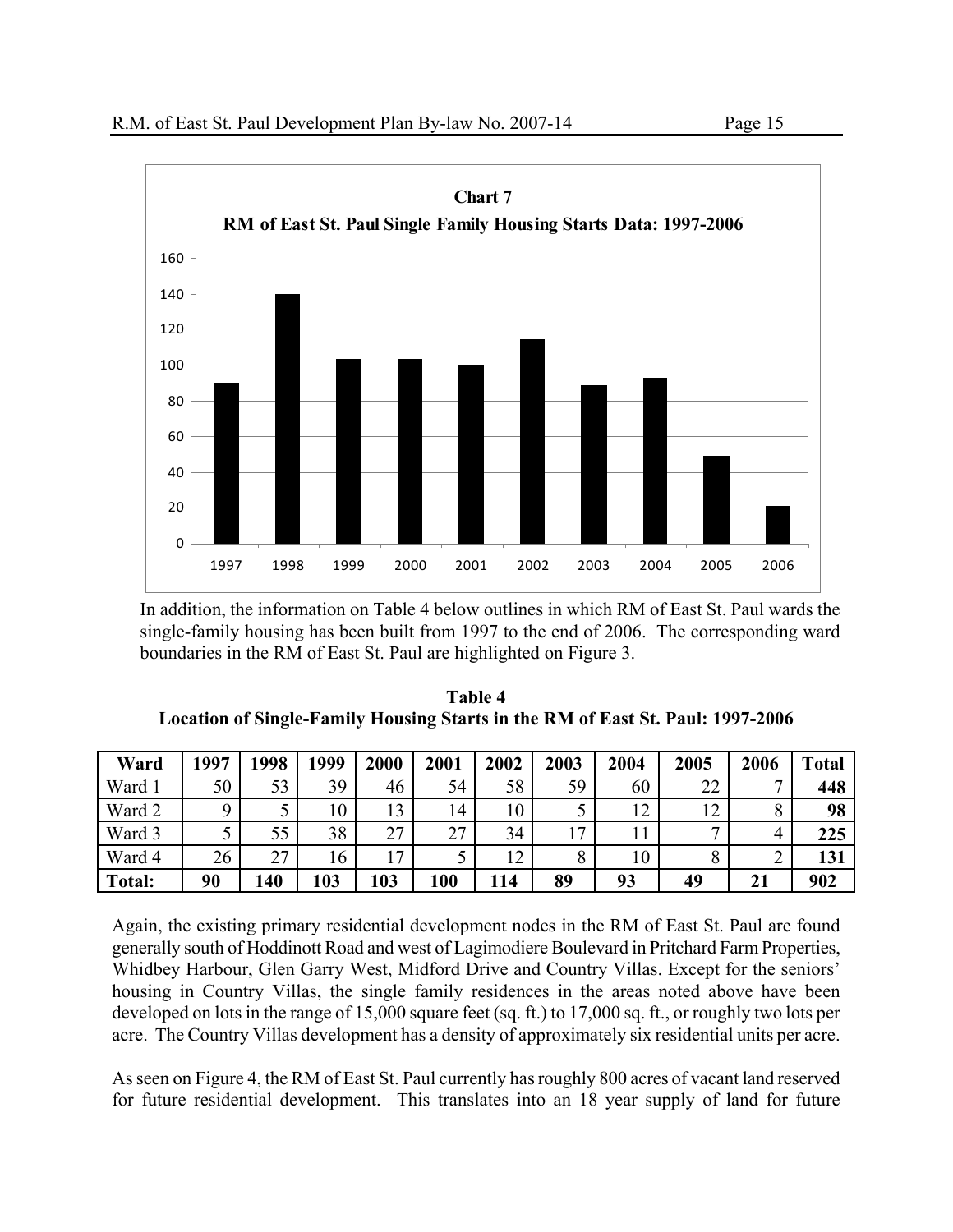residential development, based on the average of roughly 90 to 100 housing starts per year since 1997 at a density of two lots per acre. In order to have a 25 year supply of vacant residential land, an additional 7 year supply should be provided, which translates into an additional 350 acres. However in response to changing residential market forces, servicing costs escalations, and rising municipal infrastructure demands, the RM of East St. Paul wants to encourage slightly higher residential densities. With a higher density threshold, less land is required to accommodate future growth. As such, the current inventory of vacant land should accommodate most of the growth in the community over the next 25 years. Approximately 200 acres of land has been added north of Hoddinott Road between Mowat Road and Raleigh Street. Based on land use compatibility, Municipal service provisions, land ownership characteristics and proximity to the Bird's Hill Townsite, these lands are a logical extension for semi-urban type development.

In addition to future residential land requirements, the need to accommodate business (i.e. commercial and industrial) expansion over the next 25 year planning horizon was also reviewed. Typically, based on market and development factors, it is assumed that future land requirements for business developments are 25 percent to 30 percent of a community's future residential land requirements. As seen above, the RM of East St. Paul requires roughly 900 acres of land for future residential growth. 25 to 30 percent of this land requirement translates into between 225 and 300 acres of land for future business growth. Currently, there are roughly 330 acres of vacant land in the RM of East St. Paul already designated for future business growth in the following areas:

- 75 acres of industrial land at the ESSO refinery.
- 100 acres of industrial land south of PTH No. 59 between Wenzel Street and Bricker Avenue.
- 100 acres of commercial land along PTH No. 101 to the north.
- 30 acres of commercial land along PTH No. 101 to the south.
- 25 acres of commercial infill areas.

In light of this vacant land inventory, the RM of East St. Paul has a sufficient supply of land to accommodate future business growth requirements to the year 2032.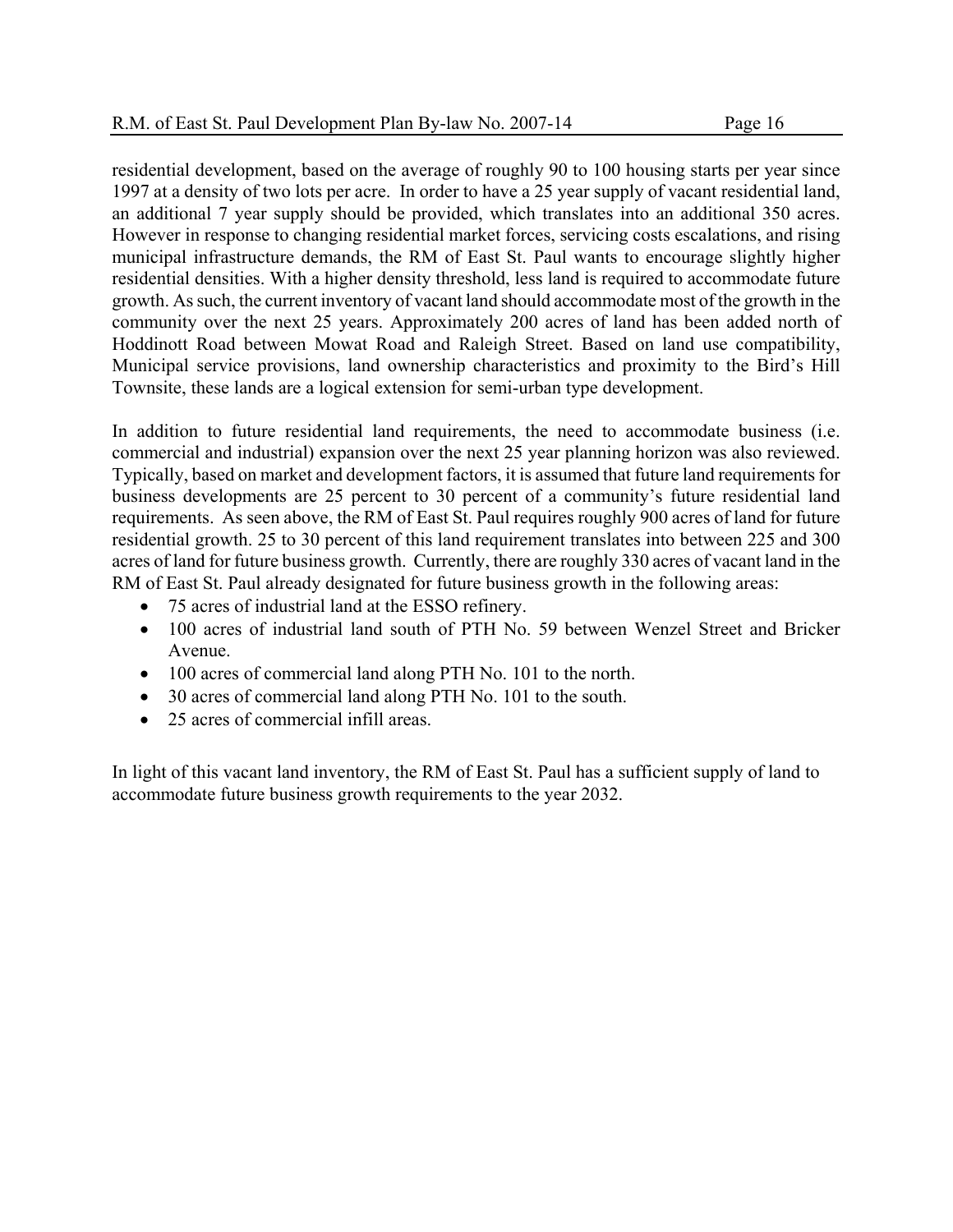#### **2.10 Economic Base**

Table 5 outlines 2006 taxation sources for the community.

| Table 5                                        |  |
|------------------------------------------------|--|
| <b>RM</b> of East St. Paul Taxation Data: 2006 |  |

| <b>Land Use</b>           | <b>Property</b> | <b>Assessment</b> | $\frac{0}{0}$  | <b>Assessment</b>          | <b>Mill Rate</b> | <b>Revenue (\$)</b> | Percent |
|---------------------------|-----------------|-------------------|----------------|----------------------------|------------------|---------------------|---------|
|                           | <b>Class</b>    | $(S)$             | <b>Subject</b> |                            | (exc.            |                     | of      |
|                           |                 |                   | to Tax         | <b>Portioned</b>           | Schools)         |                     | Revenue |
|                           |                 |                   |                | $\left( \mathbb{S}\right)$ |                  |                     | $(\%)$  |
| Residential (Less than 5  | 10              | 671,957,689       | 45             | 302,380,960                | 9.205            | 2,783,416.74        | 36.4    |
| dwelling Units)           |                 |                   |                |                            |                  |                     |         |
| Residential (More than 5  | 20              | 190,111           | 45             | 85,550                     | 9.205            | 787.49              | 0.0     |
| dwelling Units)           |                 |                   |                |                            |                  |                     |         |
| Farm (Market Value)       | 30              | 9,913,692         | 26             | 2,577,560                  | 9.205            | 23,726.44           | 0.3     |
| Farm (Farm Use)           | 31              |                   | 26             |                            | 9.205            |                     | 0.0     |
| Institutional             | 40              | 749,523           | 65             | 487,190                    | 9.205            | 4,484.58            | 0.1     |
| Pipeline                  | 51              | 214,900           | 50             | 107,450                    | 9.205            | 989.08              | 0.0     |
| Railway                   | 52              | 1,164,920         | 25             | 291,230                    | 9.205            | 2,680.77            | 0.0     |
| Commercial/Industrial     | 60              | 24,363,677        | 65             | 15,836,390                 | 9.205            | 145,773.97          | 1.9     |
| Designated Recreational   | 70              | 1,039,600         | 10             | 103,960                    | 9.205            | 956.95              | 0.0     |
| Residential 3 (Condo)     | 80              | 31,840,667        | 45             | 14,328,300                 | 9.205            | 131,892.00          | 1.7     |
| <b>Business Tax</b>       |                 | 2,356,900         | 100            |                            | 2.50             | 58,922.50           | 0.8     |
| <b>Business Tax</b>       |                 | 1,310,300         | 100            |                            | 0.50             | 6,551.50            | 0.1     |
| <b>Business Fees</b>      |                 |                   |                |                            | N/A              | 10,950.00           | 0.1     |
| <b>Utility Debentures</b> |                 |                   |                |                            | N/A              | 364,544.00          | 4.8     |
| Deferred Surplus Utility  |                 |                   |                |                            | N/A              | 51,479.00           | 0.7     |
| Grants-In-Lieu            | All             | 7,490,576         |                | 4,209,140                  | 9.205            | 38,745.13           | 0.5     |
|                           | Classes         |                   |                |                            |                  |                     |         |
| Other Revenue             |                 |                   |                |                            | N/A              | 2,569,300.00        | 33.6    |
| <b>TSF From Reserves</b>  |                 |                   |                |                            | N/A              | 1,444,257.00        | 18.9    |
| <b>Total</b>              |                 | 752,592,555       |                | 340,407,730                |                  | 7,639,457.15        | 100.000 |

As Table 5 indicates, the RM of East St. Paul's relies fairly heavily on its residential property tax base. It is Council's desire to lessen the tax burden on residential properties by encouraging more commercial and industrial businesses in appropriate areas of the community.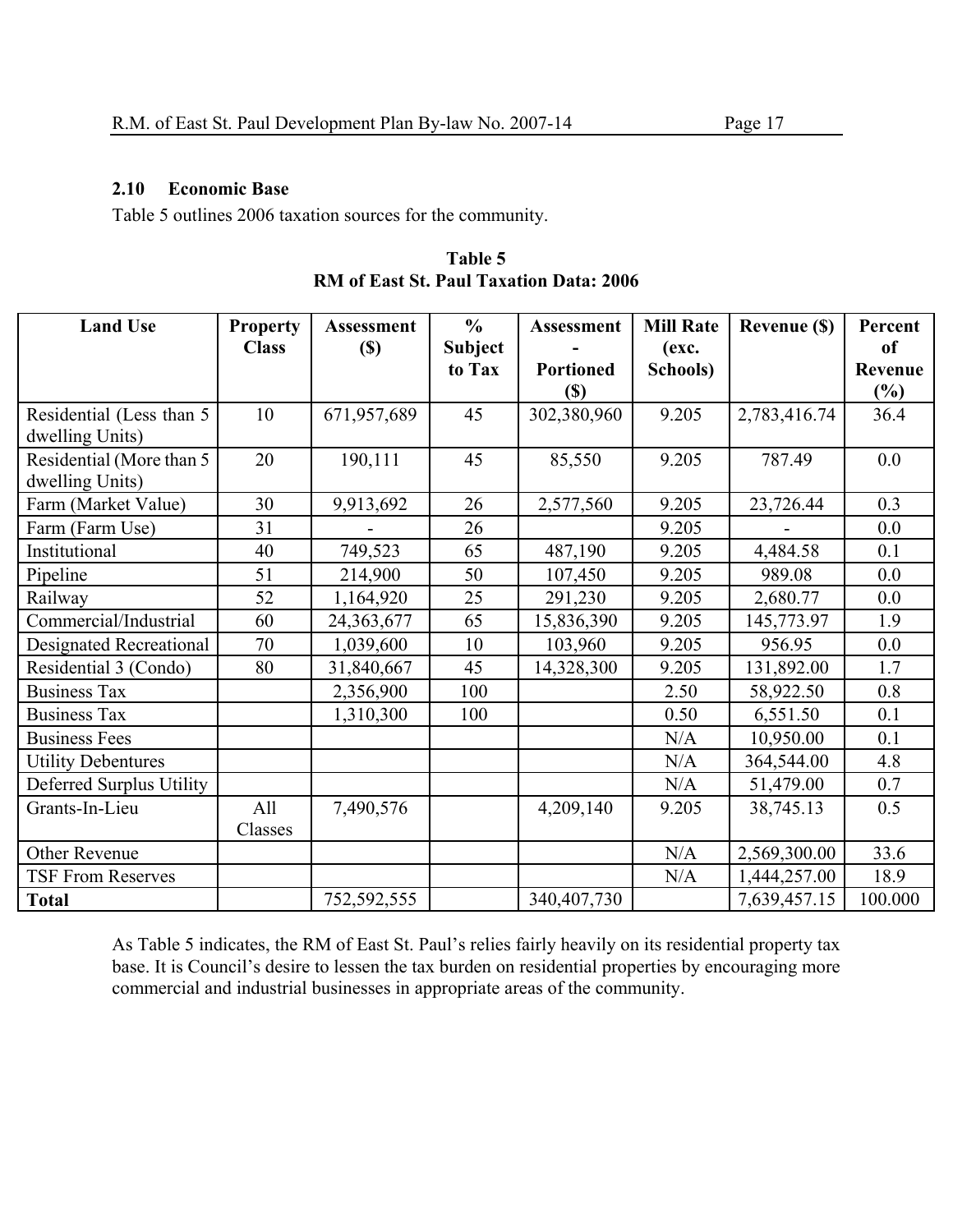#### **2.11 Municipal Services**

Figures 5 and 6 show areas within the RM of East St. Paul where Municipal wastewater and water services are provided, respectively. Currently, 2,216 homes are connected to the Municipal sewer system with the remaining areas of the community being serviced with private septic fields or holding tanks. In terms of water services, only 618 homes are connected to the water system. The remaining areas of the community are served by private wells.

#### **2.12 Community Improvements**

The RM of East St. Paul is able to offer a wide range of public services and community programs normally found in much larger urban centres. The RM of East St. Paul is one of the few Rural Municipalities in Manitoba to have its own police department and is recognized as having one of the best-trained and equipped volunteer fire departments in the Province. There are also various publicrelated facilities including two elementary schools (i.e. Bird's Hill Elementary School, Dr. F.W.L. Hamilton School), one junior high school (i.e. Robert Andrews Junior High School), various churches and Municipal facilities.

In addition, there is a wide range of sporting and recreational facilities in the RM of East St. Paul, including:

- The Recreation Complex on Hoddinott Road that contains an arena, curling club, community centre, seniors' centre, two outdoor skating rinks, two soccer pitches, three baseball diamonds, skateboard ramps and pipes, an outdoor basketball court and playground.
- The Soccer Complex on Raleigh Street that contains eight soccer pitches, five baseball diamonds and a playground.

Various neighbourhood parks, playgrounds and walking trails including Sperring Gardens Park, Memorial Park, JK Park, Hugh McDonald Park, Glengarry Park, Silver Springs Park and Pritchard Farm Properties

#### **2.13 Commercial**

Commercial establishments are located along Birds Hill Road in the Bird's Hill Townsite area and along Henderson Highway. The Bird's Hill Townsite can be considered as a "Main Street" commercial development node. Various local commercial enterprises prevail (e.g. grocery store, restaurants). The commercial uses along Henderson Highway are either in the forms of highway commercial establishments or market garden/greenhouse operations. These latter establishments are the remnants of a once thriving market gardening industry in the area.

The RM of East St. Paul wants to encourage the development of high quality commercial enterprises in the community, most notably in the Bird's Hill Townsite and highway commercial areas. Such commercial uses will provide additional services to the local residents and business taxes to the RM of East St. Paul in order to support and diversify its economic base. To ensure compact and planned commercial areas, commercial uses will not be dispersed throughout the RM of East St. Paul but will be concentrated in various nodes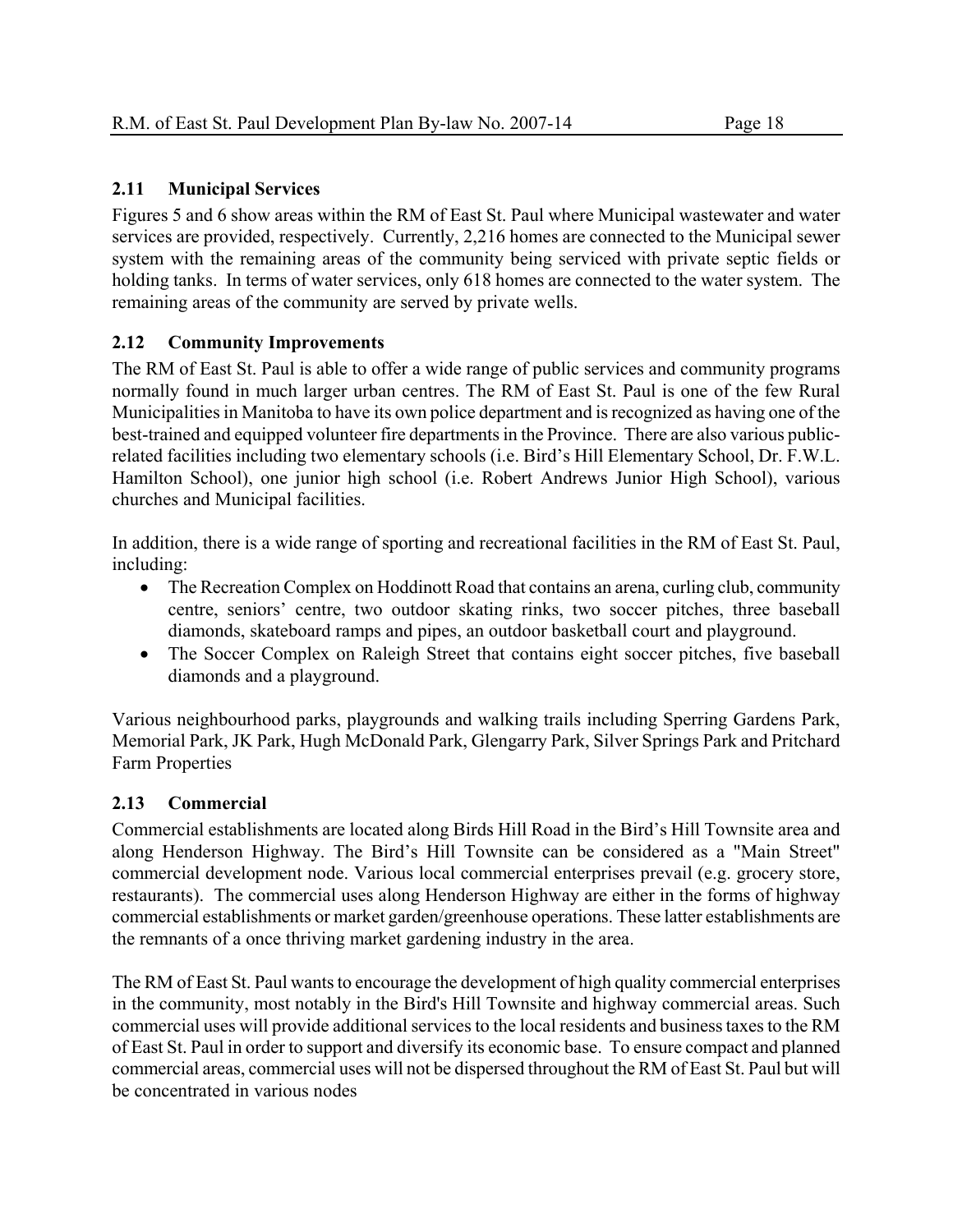#### **2.14 Industrial**

The only major industrial activity in East St. Paul is the Esso storage facility. This site was previously used as a refinery, but this activity was discontinued in the 1970's. Other industrial activities are small in scale and deal mainly with industrial related businesses such as welding shops and trucking establishments.

The municipality has established a long term goal of attracting light/business industrial development. Through this Development Plan this will be formalized and industrial areas designated. Council will actively promote industrial development activity which is compatible with the communities long term development objectives. This industrial development, similar to the commercial uses, will help to diversify the local economy and provide employment opportunities for East St. Paul residents.

#### **2.15 Transportation**

An assessment has been undertaken of the existing transportation system in East St. Paul. To efficiently and adequately accommodate future growth, long term transportation planning is required. This will need to be done in cooperation with Manitoba Infrastructure and Transportation. This plan provides measures to deal with current problems and provides a plan to meet anticipated needs.

#### **2.16 Population Projections**

Population projections are critical to any planning exercise as they provide a useful basis for understanding future demands for land and public services. In the context of this type of analysis, it is not important to project precisely accurate figures but rather to understand the implications of probable trends given the specific conditions affecting population growth.

Three general population growth scenarios have been formulated below for the RM of East St. Paul, namely, *Historic (Low)*, *Realistic (Medium)* and *Optimistic (High)*, based on population data as well as local development conditions:

 Historic (Low) Growth Scenario: This scenario is based on an extrapolation of population trends in the RM of East St. Paul. This trend assumes continuity between past and future growth patterns. The RM of East St. Paul's population increased from 6,435 people in 1996 to 8,733 people in 2006. This represents a positive growth rate of 36 percent over this tenyear period, or an average increase of roughly 3.6 percent per annum. Based on this historic trend, the RM of East St. Paul's population is projected to increase from 8,733 residents in 2006 to approximately 16,050 residents by the end of 2030 using the low growth scenario. This comprises a 3.5 percent growth rate (or an increase of roughly 305 people) per annum.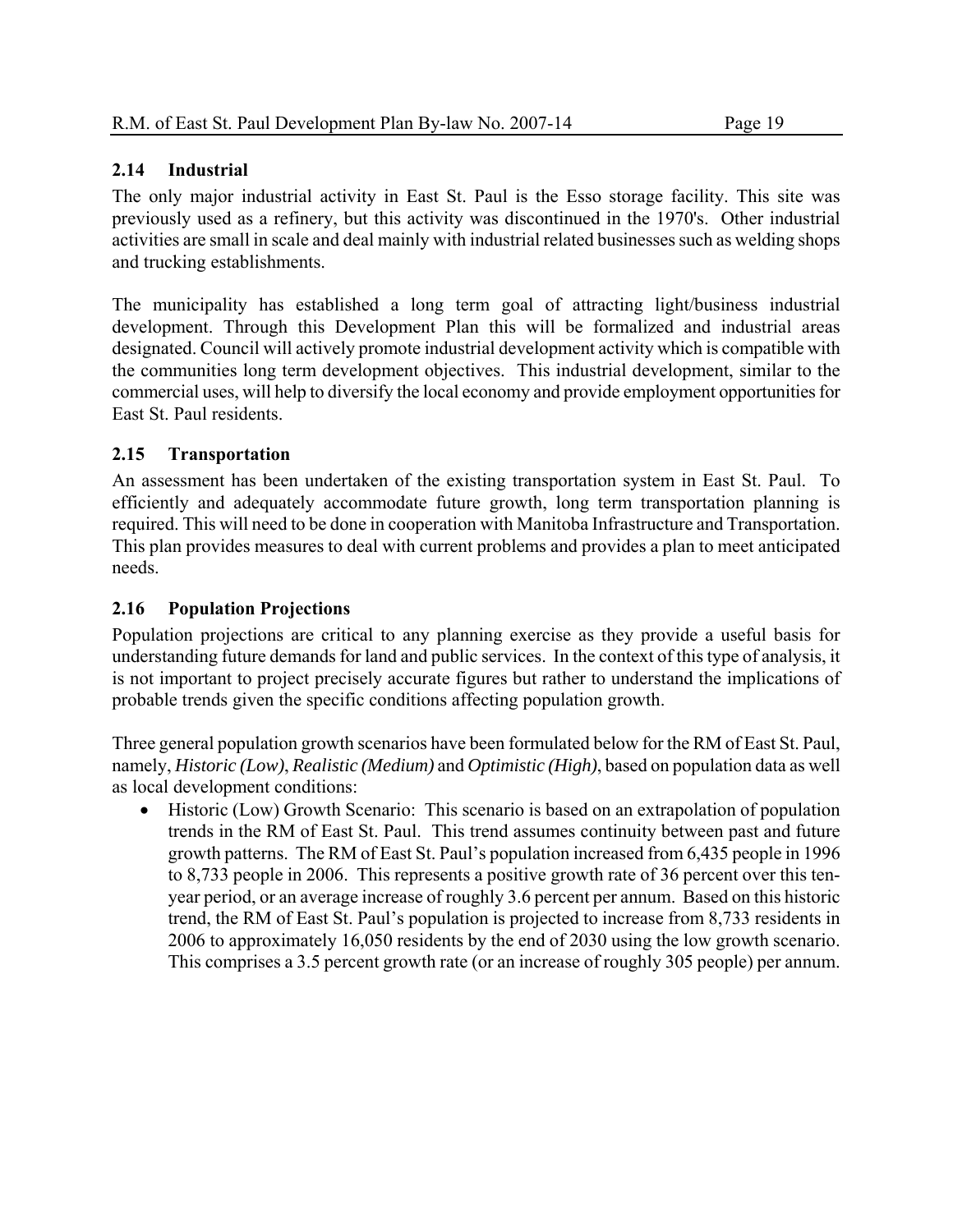- Realistic (Medium) Growth Scenario: This scenario uses the low growth scenario as a base, but assumes increased economic growth, other than what the RM of East St. Paul has historically seen, as well as greater pull forces, such as the community's proximity to the City of Winnipeg, semi-urban living environment and appeal to young families. Based on these factors, the RM of East St. Paul's population could grow to approximately 17,100 residents by the end of 2030 using the medium growth scenario. This constitutes a 4 percent growth rate (or an increase of roughly 350 people) per annum.
- Optimistic (High) Growth Scenario: This scenario also uses historic trends in the RM of East St. Paul as a base, but assumes that the community will have experienced more rapid economic expansion. This in turn will have created an increased demand for residential, commercial, industrial, institutional and recreational development activities. Based on these factors, the RM of East St. Paul's population could grow to approximately 19,200 residents by the end of 2030 using the high growth scenario. This represents a 5 percent growth rate (or an increase of roughly 435 people) per annum.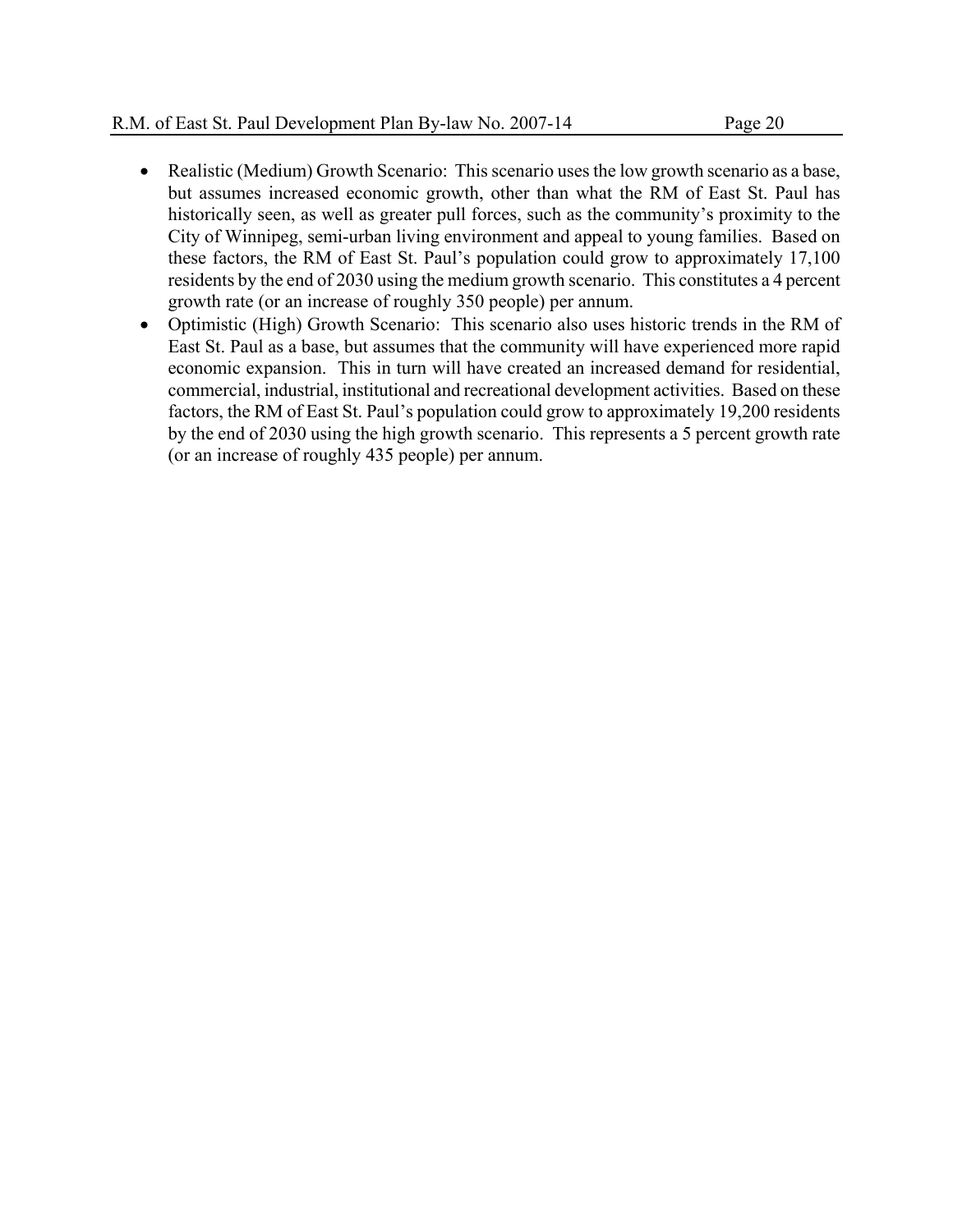#### **3.0 OVERALL GOALS, POLICIES AND LAND USE PLAN**

This part of the report presents overall Goals, Policies and a Land Use Plan for the community. It presents the overall basis for the more detailed components of the plan that follow.

#### **3.1 Overall Goals**

- 3.1.1 To protect and improve the economic well being of the community by encouraging and/or participating in programs that will promote new jobs, new capital investment, and increases in the economic base and municipal tax base.
- 3.1.2 To ensure the orderly growth of the community in a manner beneficial to the people living in the municipality.
- 3.1.3 To provide for a pleasant and healthy residential environment.
- 3.1.4 To ensure adequate recreational opportunities for the health and enjoyment of residents.
- 3.1.5 To develop a level of municipal services which are consistent with the safety and well being of the public.
- 3.1.6 To protect and improve the quality of the physical environment of the community.
- 3.1.7 To maintain and strengthen commercial development activities in order to encourage viable and enjoyable shopping areas.
- 3.1.8 To develop efficient, attractive and well-planned industrial areas serving the interests of industry, the municipality and its residents.
- 3.1.9 To ensure the availability of an adequate supply of land to meet present and future land use requirements.
- 3.1.10 To ensure development occurs in a manner that is harmonious with surrounding land uses.
- 3.1.11 To encourage and promote the use and development of land in a manner that is consistent with the principles and guidelines of sustainable development.
- 3.1.12 To provide a measure of protection for investments in public and private infrastructure, including utilities and transportation networks in order to maintain cost-effective operations of new, upgraded or extended infrastructure services.
- 3.1.13 To encourage that the development review process includes careful consideration of the short and long-term costs and benefits that may result from proposed developments.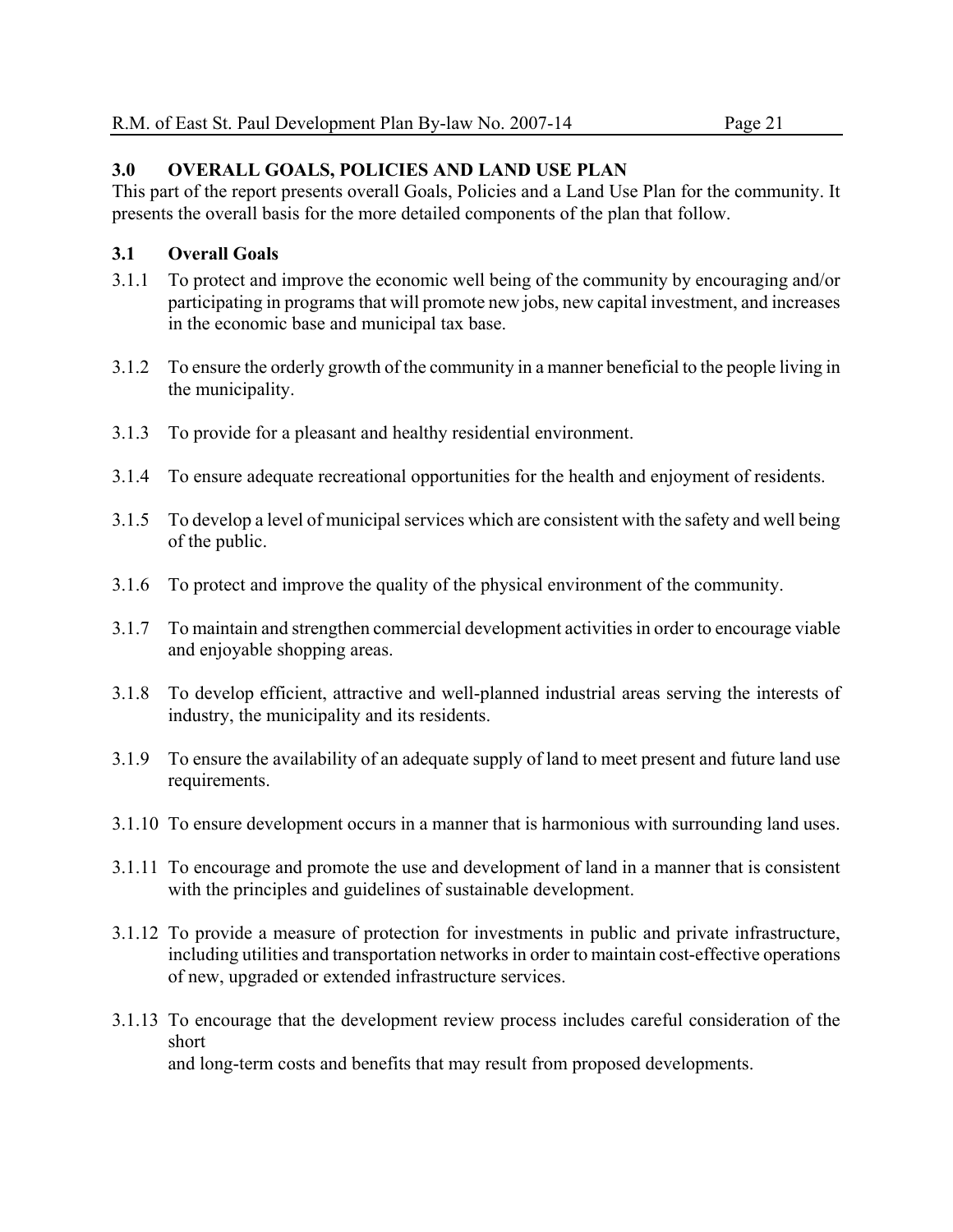#### **3.2 Overall Policies**

- 3.2.1 Provide municipal piped sanitary sewer and piped water from a remote source to all serviced residential, commercial and industrial areas within the "Urban Centre Area" as shown in Figure 7.
- 3.2.2 Pave all municipal roads in the serviced residential, commercial and industrial areas.
- 3.2.3 Where feasible, provide curbs, gutters and land drainage sewers on all roads within the serviced residential, commercial and industrial areas.
- 3.2.4 Provide street lighting on all roads.
- 3.2.5 Provide sidewalks where required in all commercial, residential, industrial and institutional areas.
- 3.2.6 Council shall endeavour to increase the ratio between industrial/commercial assessment and residential assessment.
- 3.2.7 Council, recognizes that new development or redevelopment of lands may result in increased municipal expenditures (for roads, schools, parks and similar municipal services), so it will assess the immediate and long term costs to the municipality.
- 3.2.8 Prior to development approval a development proponent may be required to provide information that is satisfactory to the RM of East St. Paul in order to establish:
	- (a) That the proposed land use(s) will be developed in such a manner that will eliminate or minimize conflicts with adjacent land uses.
	- (b) That consideration has been given to the current and projected demand for the type of development being proposed.
	- (c) That the land is physically suited for the purpose intended and in particular that the soil and drainage conditions are adequate for the proposed development.
	- (d) That appropriate arrangements have been made for the provision of water supply, sewage disposal, solid waste disposal, storm drainage, recreation facilities, schools, police and fire protection as well as any other necessary infrastructure services.
	- (e) That the land has legal access to a public road.
	- (f) That the land is not subject to an environmental hazard or that appropriate remedial measures have been or will be taken to protect public health, safety and property.
- 3.2.9 Essential activities of government and public and private utilities shall be allowed in any land use designation subject to the RM of East St. Paul Zoning By-law. Such uses shall be located and developed in a manner that minimizes any conflict with adjacent land uses.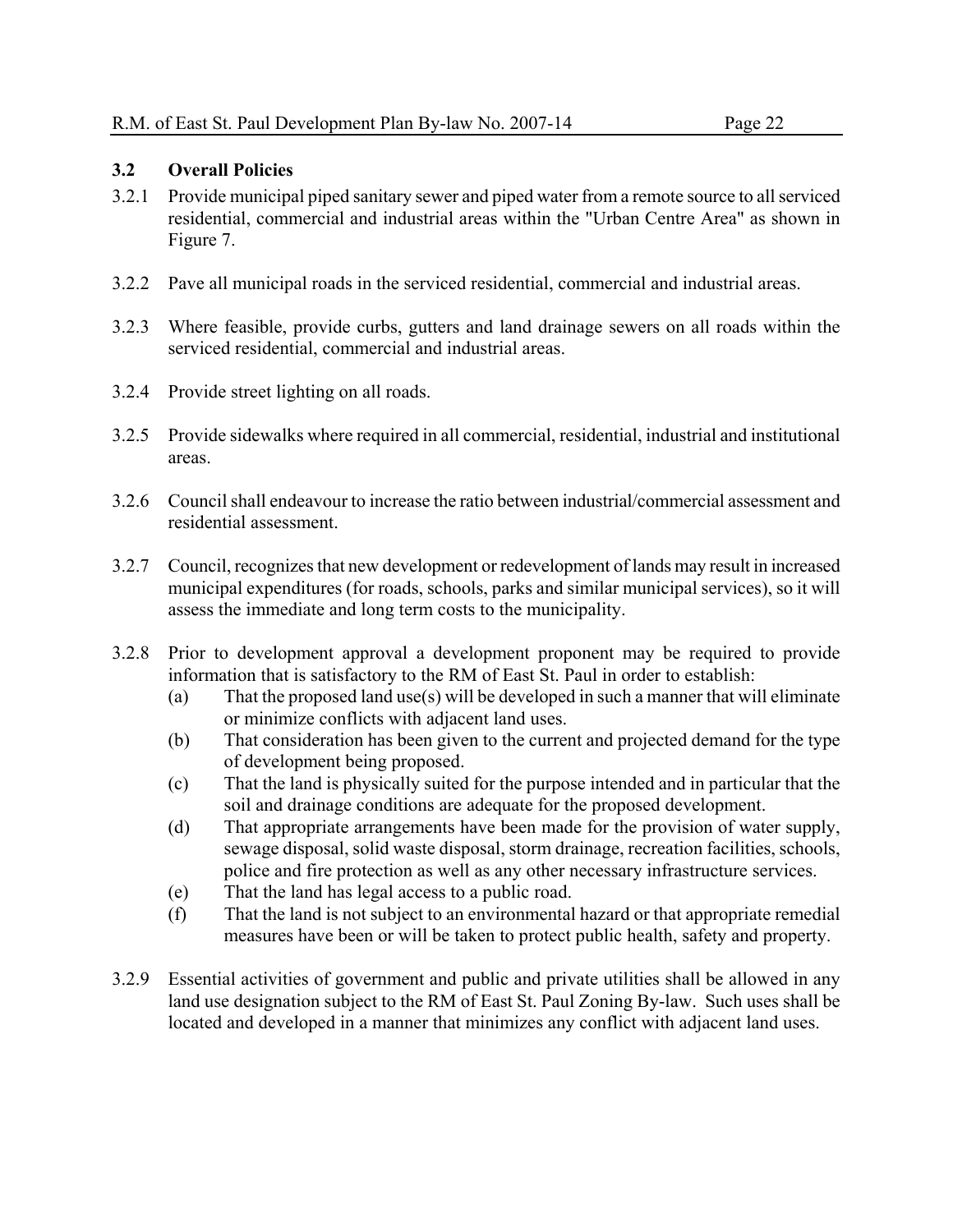- 3.2.10 The *Provincial Land Use Policies*, as set out in the regulations to *The Planning Act*, will be utilized as broad policy guidelines when undertaking amendments or statutory reviews of the Development Plan.
- 3.2.11 No subdivision of land shall be permitted unless it conforms to the general intent and provisions of this Development Plan and *The Planning Act*

#### **3.3 Overall Land Use Plan**

Figure 8 provides a land use plan for East St. Paul. This land use plan takes into consideration the present location of land uses, ease of servicing future areas, market trends, preferences of Council and the public, recognized planning principles, development constraints and opportunities, the regional planning context, and Provincial Land Use Policies.

Seven general land use categories have been identified, including Residential, Commercial, Industrial, Mixed Use, Rural Limited, Recreation and Open Space, and Transfer Station. Within each general category the following land use districts have been developed:

#### *Residential:*

- Serviced Residential 1 (SR1)
- Serviced Residential 2 (SR2)
- Serviced Residential Reserve (SRR)

#### *Commercial:*

• Commercial

#### *Industrial:*

• Industrial

#### *Mixed Use:*

- Mixed Use Residential/Institutional (RI)
- Mixed Use Limited Commercial/Residential (LCR)
- Mixed Use Townsite (TMU)
- Mixed Use Business/Limited Residential (BLR)

#### *Rural Limited:*

• Rural Limited

#### *Recreation and Open Space:*

• Recreation and Open Space (ROS)

#### *Transfer Station:*

• Transfer Station (TS)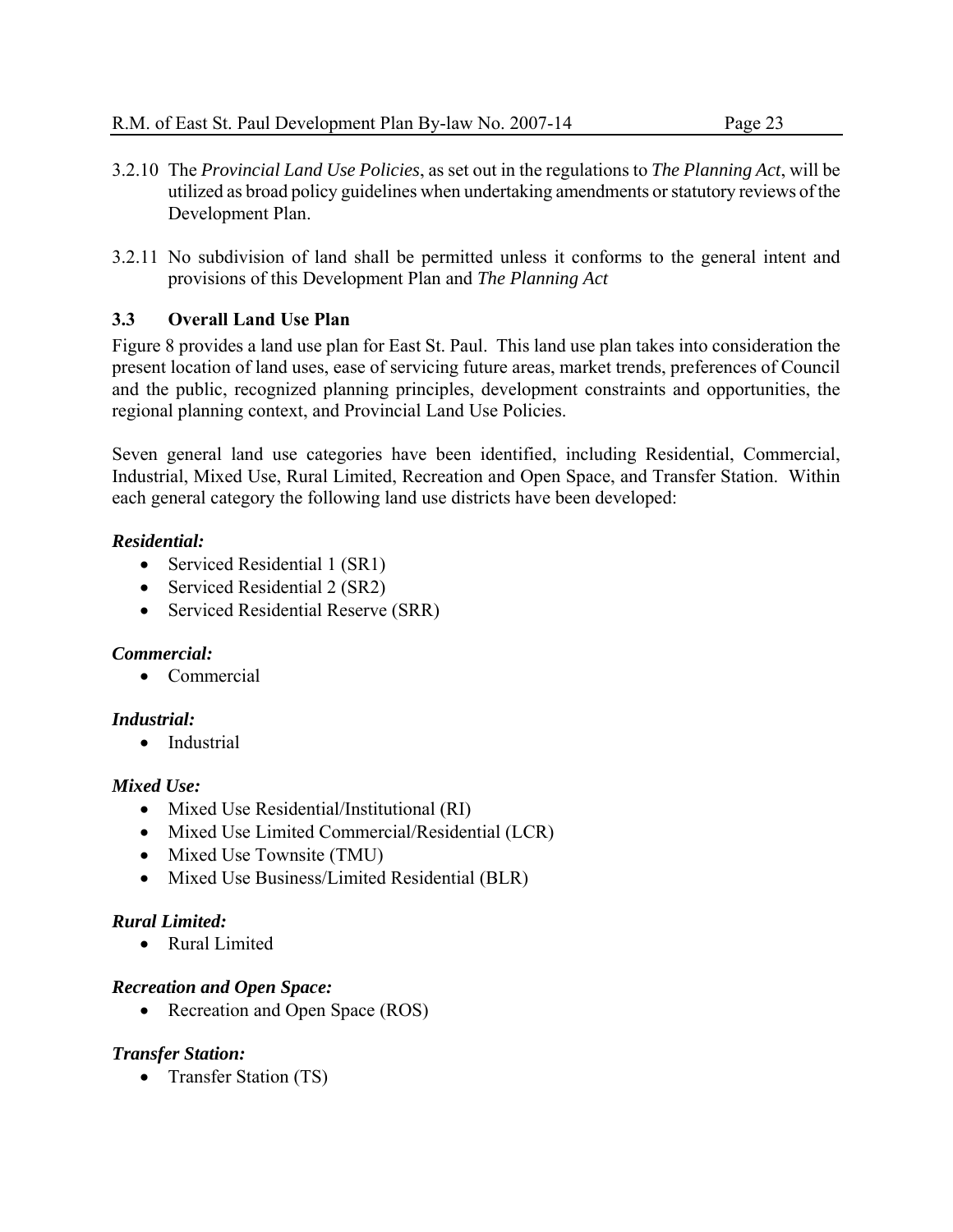These various land use districts are further reviewed and discussed in the following sections of this plan. As previously outlined, the objectives/policies of this Development Plan and the boundaries of the various land use designations shown on the Land Use Plan Map are meant to serve as a guide for preparation of more precise requirements in the Zoning By-law. Individual policies of this Development Plan should not be viewed or interpreted in isolation but should only be interpreted within the overall spirit and intent of all other objectives and policies of this Development Plan.

While the plan has identified a significant amount of vacant, undeveloped land for future more intensive development, it will take many years for the land to be developed. However as a development plan is a long range planning document future uses should be identified to avoid land use conflicts.

Even though the land use plan designates a vacant, undeveloped parcel of land for a use such as serviced residential, it does not mean that the area can be immediately developed for that use. Through the rezoning and subdivision approval processes Council, in consultation with Provincial government agencies, will consider various factors such as ease of servicing, costs to the municipality, local residents concerns, environmental implications, and supply and demand information to determine the appropriateness of the proposed development.

Figure 7 divides the municipality into urban and rural areas. It is intended that the urban area will eventually be serviced by municipal sewer and water and accommodate a variety of uses such as residential, commercial, industrial and institutional developments. The rural area will focus mainly on rural residential uses, limited farming operations and other compatible land uses.

Figure 8 also shows arrows that identify Future Expansion Areas within the municipality. It is envisioned that as land is developed within the Urban Area as shown in Figure 7, future expansion will take place in a northerly contiguous direction. Prior to these lands being developed, detailed land use studies as well as a Development Plan amendment will be required.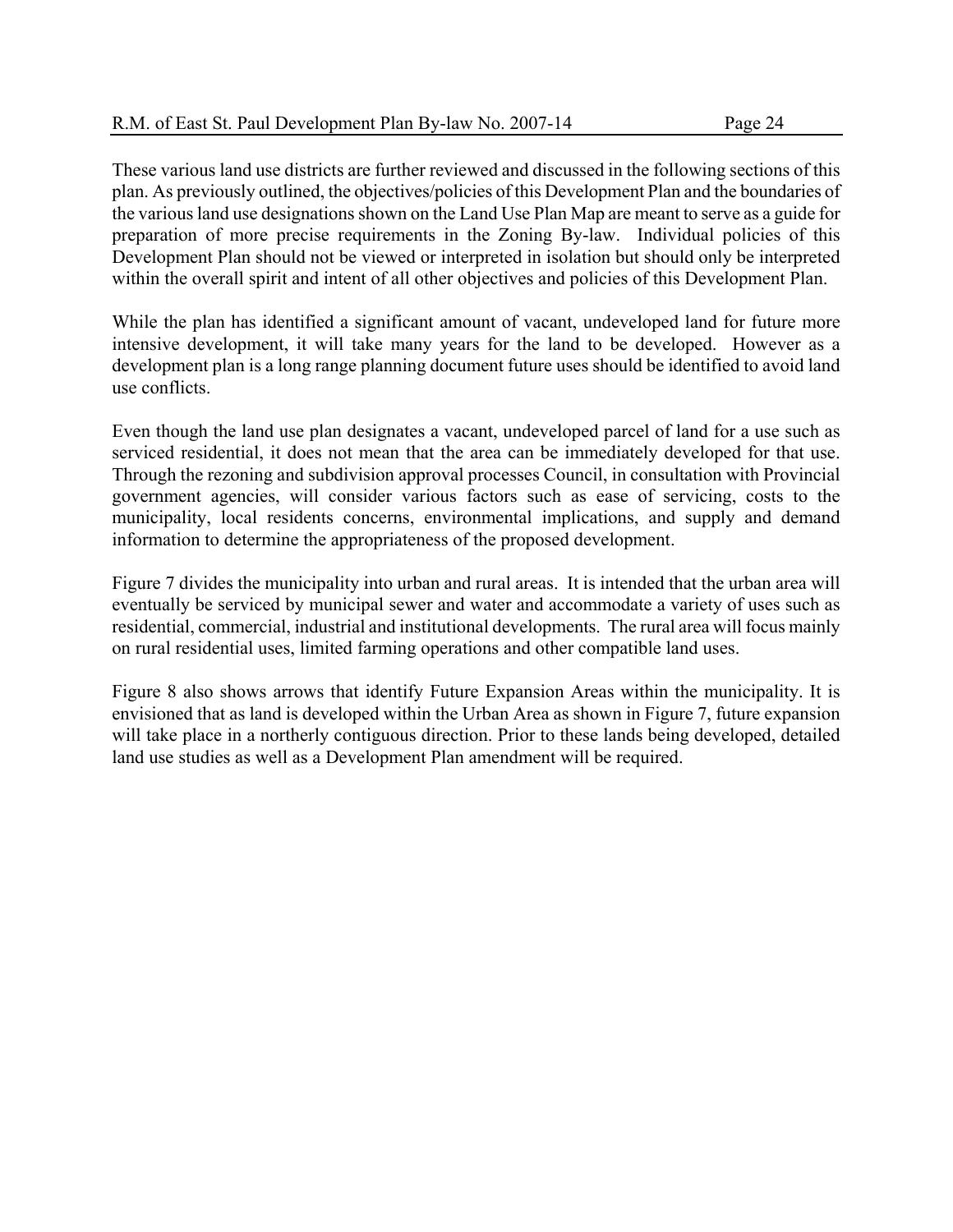#### **4.0 DETAILED PLANNING COMPONENT**

This part of the plan deals with various planning components including: Residential; Commercial; Industrial; Parks, Recreation and Open Space; Transportation; Institutional; Mixed Use; Rural Land; Urban Design; Municipal Services; Cultural/Heritage Resources; Sustainable Development; and Hazard Lands.

The format for each component includes a discussion on the planning context, general objectives, specific policies, and where warranted implementation measures.

#### **5.0 SERVICED RESIDENTIAL LAND**

#### **5.1 Planning Strategy**

The primary intent of the Serviced Residential Land section is to promote, protect and enhance existing neighbourhoods through the accommodation of a mix of residential, local commercial and community service developments. In addition, a subordinate role is to accommodate limited opportunities for community commercial initiatives, subject to meeting design and development criteria, and other compatible developments. Three land use classifications have been proposed. These are: Serviced Residential 1, Serviced Residential 2 and Serviced Residential Reserve. Each of these classifications is discussed below.

Serviced Residential 1: A significant factor that makes the RM of East St. Paul such an attractive area to live in is that most serviced residential lots developed to date are a minimum of 15,000 sq. ft. to 17,000 sq. ft. in size. This lot size creates a semi-urban environment as it provides greater separation between residences and allows the retention of native trees or the opportunity for more tree planting/landscaping. It is the preference of Council that this living environment be promoted throughout most of the community **(BL 210-13)**.

Serviced Residential 2: At the same time, the RM of East St. Paul also recognizes the need to encourage alternative housing forms and densities, other than the typical 15,000 sq. ft. to 17,000 sq. ft. single family lots, as a reflection of lifestyle considerations, housing choice and market affordability by allowing higher density development in the areas identified as Serviced Residential 2. **(BL 210-13)** 

Within both the Serviced Residential 1 and 2 areas seniors' housing (generally referred to as those 55 years or older) will be allowed subject to a rezoning. The seniors' housing can take the form of single family lots or attached housing through condominium ownership.

Serviced Residential Reserve: East St. Paul is creating a Serviced Residential Reserve category for the former Esso refinery lands located north of Pritchard Farm Road and west of Raleigh Street. To date there have been no discussions with the landowner on the possible development of these lands for residential purposes. While East St. Paul does not want to preclude these lands from being developed for residential purposes at some point, there are other lands in the community that can more readily accommodate short term growth needs. As such, these former Esso refinery lands have been designated as Serviced Residential Reserve. These lands will not be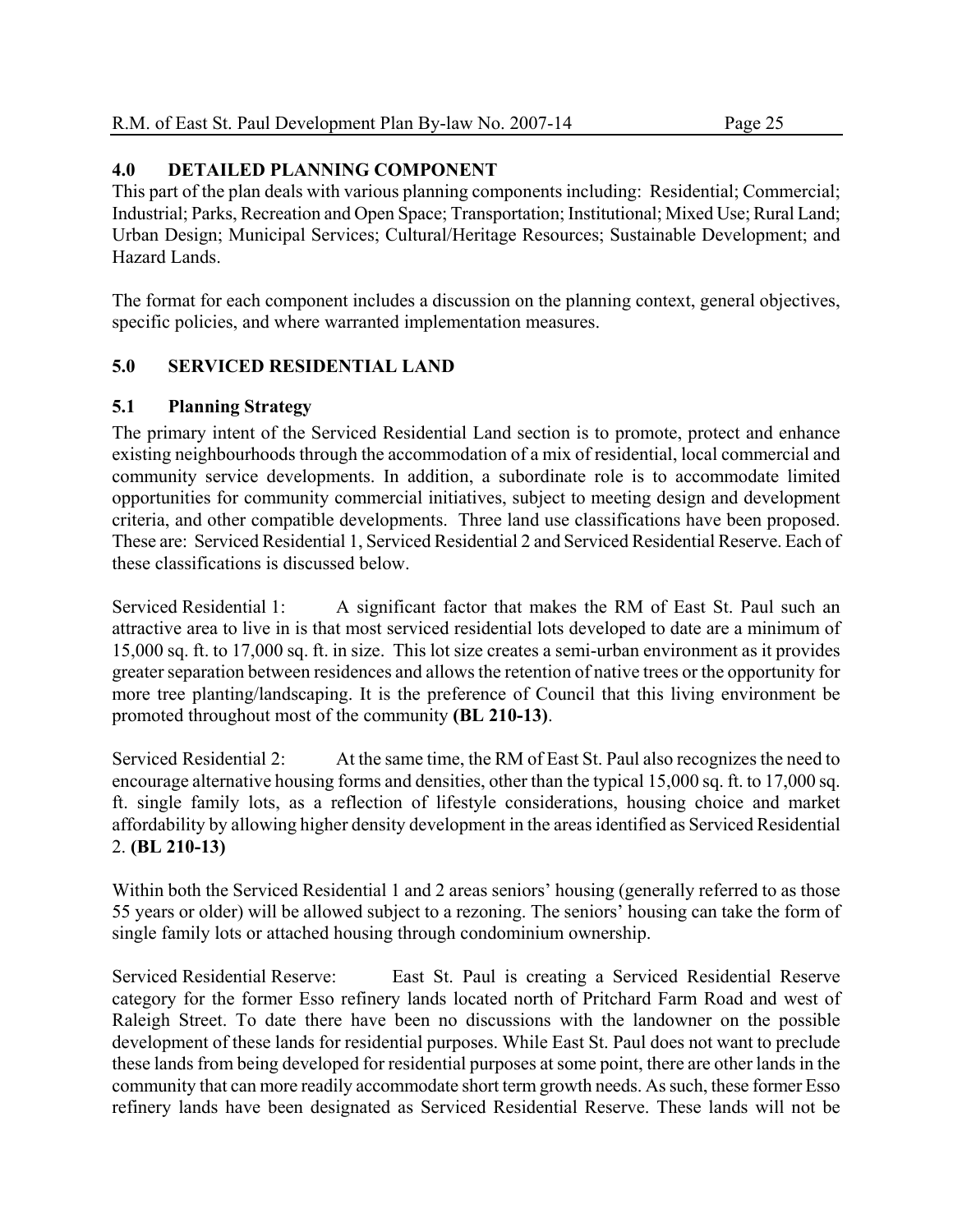considered for residential development by the municipality or Province until a comparable acreage of Serviced Residential lands has been subdivided. Prior to this land being developed, a Development Plan amendment will be required. The landowner or development proponent will also have to have the land rezoned and subdivided.

# **5.2 Objectives**

- 5.2.1 To ensure that development takes place in an orderly manner which utilizes effectively, the municipal infrastructure.
- 5.2.2 To continue to provide a semi-urban living environment as an alternative to the urban residential lifestyle.
- 5.2.3 To ensure that the design of new residential subdivisions does not create adverse effects for existing residential areas.
- 5.2.4 To allow for a sufficient supply of fully serviced land to accommodate future residential growth.
- 5.2.5 To accommodate the housing needs of seniors in the community.
- 5.2.6 To protect and enhance existing neighbourhoods through the accommodation of residential, local commercial and community service developments.
- 5.2.7 To ensure land uses are compatible with adjacent areas and reflect the demographic and market profile of the community.
- 5.2.8 To ensure attractive, affordable and compatible housing choices are available to meet changing socio-economic and demographic needs.
- 5.2.9 To ensure that adequate sewage disposal and potable water supply are available and that it meets Municipal and Provincial standards.

- 5.3.1 All new major developments in the serviced residential areas shall be serviced by the municipal sewer and piped water supply from a remote source.
- 5.3.2 All lots must have frontage on a publicly owned road.
- 5.3.3 The developer should ensure that adequate services can be provided.
- 5.3.4 Future serviced residential development shall be contained to the area identified as serviced residential so that services can be efficiently provided.
- 5.3.5 Subject to a detailed review during the rezoning process, non-residential uses which are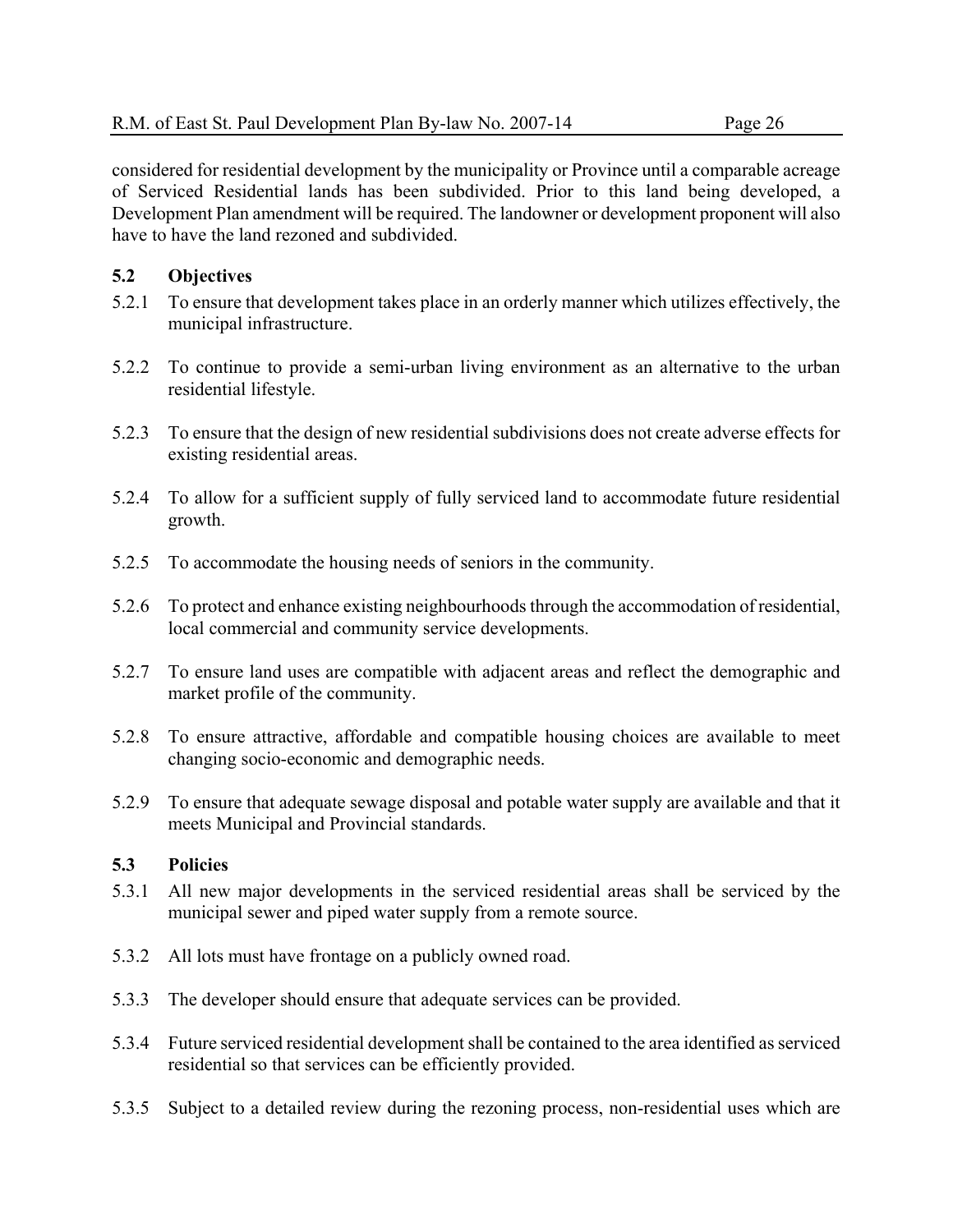compatible and serve the surrounding residential areas may be permitted in residential designated areas without a development plan amendment. Compatible uses may include churches, schools, recreation facilities, parks, daycare centres, neighbourhood and community commercial facilities, seniors housing, and community services.

- 5.3.6 Land will only be rezoned for residential development where a general planning design has been approved by Council, servicing to municipal standards is feasible, and demand warrants the development.
- 5.3.7 New residential development will only be approved when it is demonstrated by the developer that the lots are needed to maintain a five (5) year supply of vacant serviced and unserviced lots.
- 5.3.8 Priority for development of residential lots shall be given to those areas already serviced or which can be serviced most economically.
- 5.3.9 On lands being reserved for long-term residential development, the existing use (primarily limited agricultural activities) will continue until the land is required, and the zoning shall reflect this.
- 5.3.10 In order to prevent piecemeal land fragmentation and to ensure that facilities are properly located and provided for, a sector plan for new residential areas shall be prepared before the subdivision is permitted.
- 5.3.11 Home occupations, subject to meeting the provisions of the zoning bylaw, are considered acceptable in serviced residential areas.
- 5.3.12 Wherever possible, the infill of existing residential areas and those areas already serviced shall be encouraged.
- 5.3.13 For proposed seniors' housing, local and community commercial and community service developments, the RM of East St. Paul shall consider the following criteria:
	- (a) The adequacy of lighting, parking, universal access and noise attenuation measures.
	- (b) Local impacts regarding building scale, street relationships, pedestrian safety, traffic volumes and movements as well as compatibility with surrounding developments.
	- (c) The cost and feasibility of providing Municipal services.
	- (d) The relationship to Municipal land, rights-of-way or easement regulations.
	- (e) Storm drainage patterns.
	- (f) The protection or enhancement of existing treed or natural areas.
	- (g) The proximity to, and availability of, shopping areas, public open space as well as recreational and other activity centres.
	- (h) The use of transition space, including berms, walls, fencing, landscaping, plantings or a combination thereof, between adjacent or incompatible land uses.
	- (i) If the proposed development is adjacent to single family residential areas, the built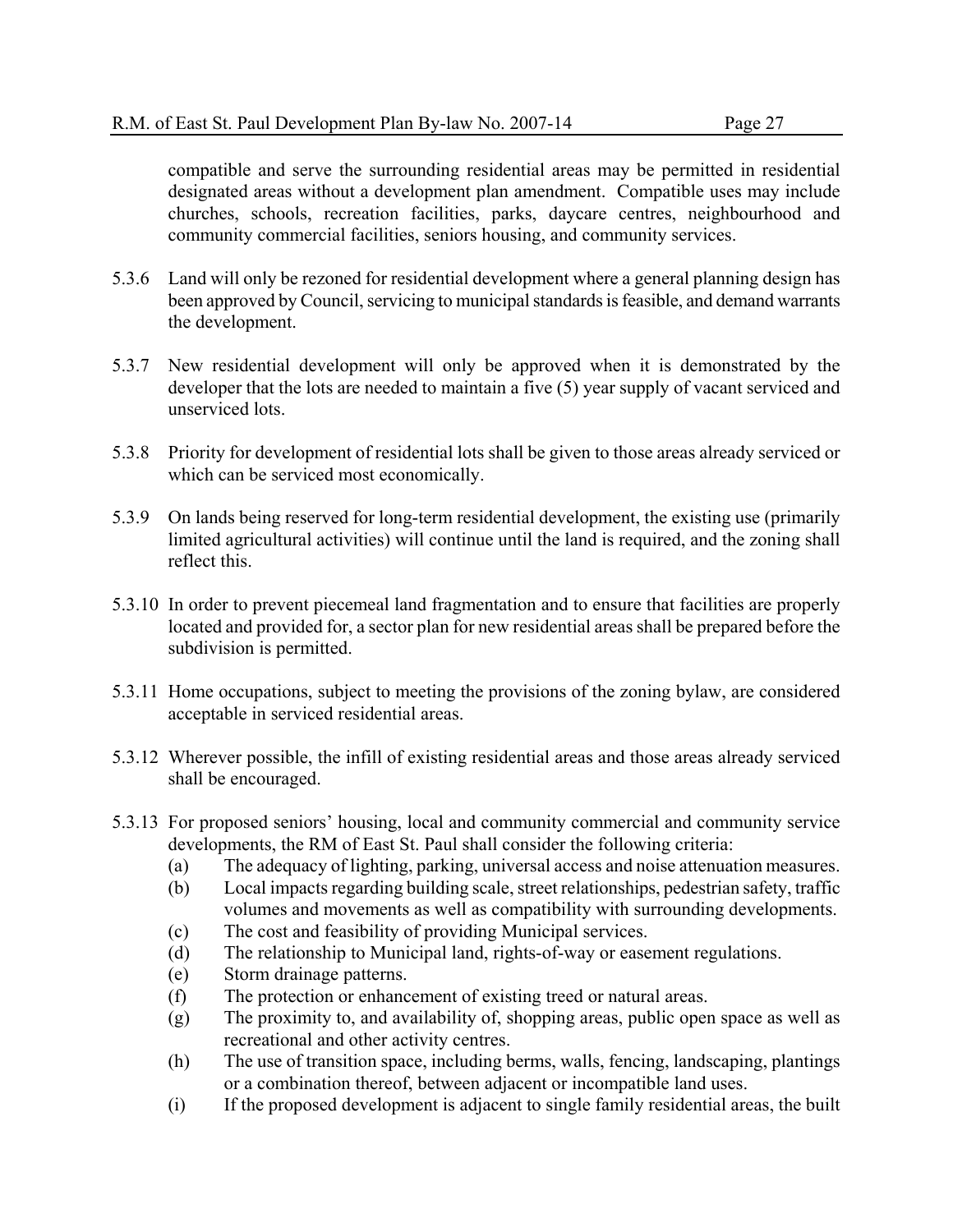form and use of exterior building finishing materials as a means for the proposed development to blend in with adjacent developments

- 5.3.14 Lot size and density regulations for residential developments in the Serviced Residential 1, Serviced Residential 2 and Serviced Residential Reserve areas shall be regulated through the RM of East St. Paul Zoning By-law and by the following criteria:
	- (a) For single-family lots within new residential subdivisions in the Serviced Residential 1 area, the maximum density should not exceed two (2) residential lots per gross acre.
	- (b) For single-family lots within new residential subdivisions in the Serviced Residential 2 area, the maximum density should not exceed three (3) residential lots per gross acre
	- (c) For new seniors' housing in the Serviced Residential 1 or 2 areas, the maximum density should not exceed five (5) residential units per acre.
- 5.3.15 The responsibility for internal roads associated with bare land condominium developments shall be stipulated in the development agreement between the Council of the Municipality in which the proposed development is located and the development proponent, pursuant to *The Planning Act*.
- 5.3.16 For proposed residential subdivisions, the RM of East St. Paul shall consider the following criteria:
	- (a) The development proponent's demonstration that the proposed development reflects the demographic and socio-economic characteristics of the area.
	- (b) Local impacts regarding street relationships, pedestrian safety, traffic volumes and movements.
	- (c) The adequacy of lighting and noise attenuation measures.
	- (d) The cost and feasibility of providing Municipal services.
	- (e) Storm drainage patterns.
	- (f) The protection or enhancement of existing treed or natural areas.
	- (g) The proximity to, and availability of, public open space as well as recreational and educational facilities.
	- (h) The use of transition space, including berms, walls, fencing, landscaping, plantings or a combination thereof, between adjacent or incompatible land uses.
- 5.3.17 Seniors' housing shall be allowed in the areas designated as Serviced Residential 1 or 2. In order to ensure that the housing is owned and occupied by seniors, a condominium declaration dealing with age restrictions should be caveated to the property prior to enacting any rezoning or development agreements.
- 5.3.18 In order to protect, promote and enhance valuable wildlife and aquatic values, the retention of tree cover, woodlots and existing riparian habitat along waterways will be encouraged.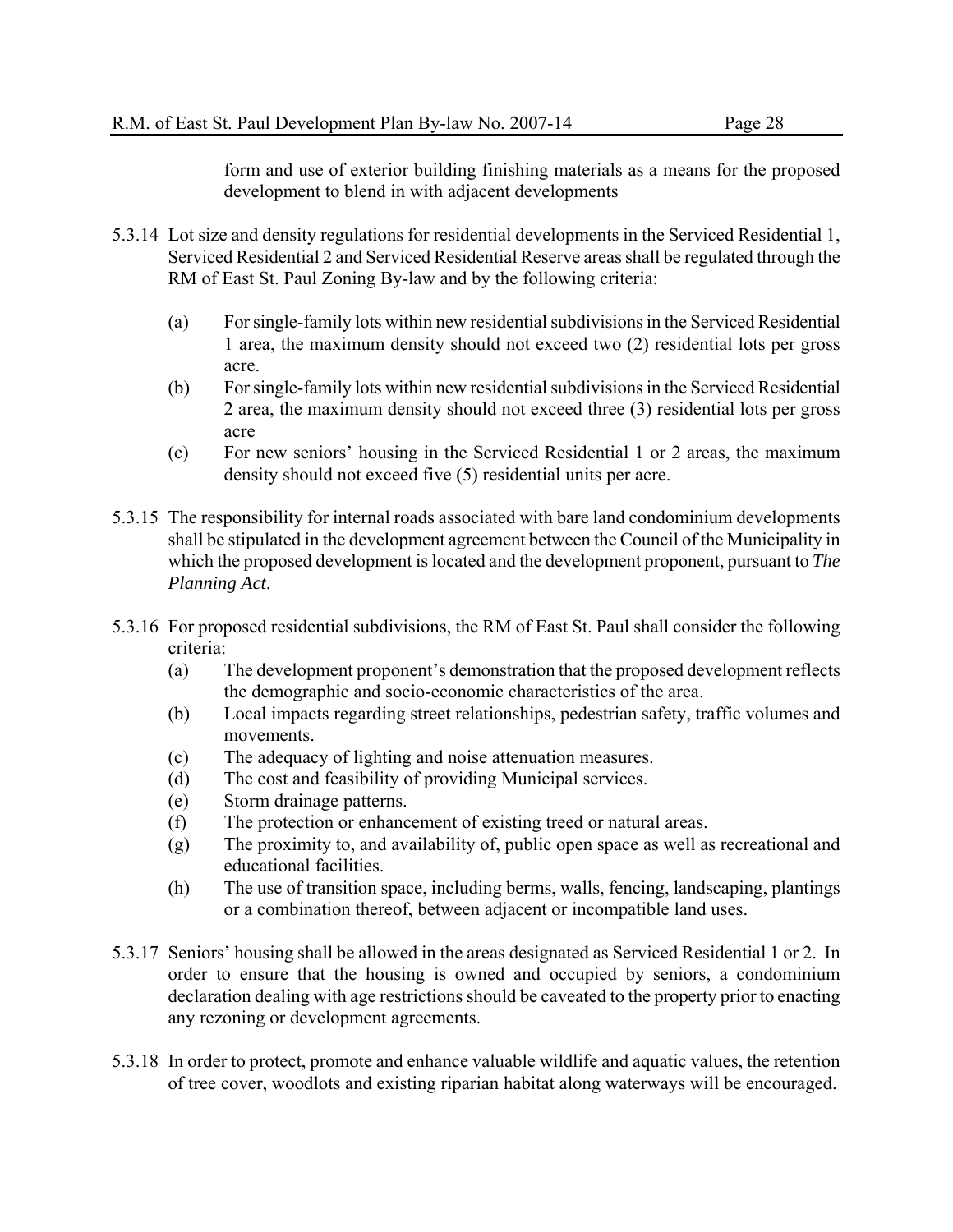- 5.3.19 The retention of tree cover and woodlots will be encouraged to try and protect significant wildlife habitat areas.
- 5.3.20 Council will work with Manitoba Health and Manitoba Water Stewardship to ensure that municipal water and sewer system projects meet provincial standards.
- 5.3.21 Natural areas and habitats will be protected from incompatible or potentially incompatible land use activates where:
	- (a) Rare and/or endangered flora and fauna have received designation and protection under the Manitoba Endangered Species Act.
	- (b) Lands have received Provincial designation and protection under the Protected Areas Initiative.
	- (c) Lands have been identified as Wildlife Management Areas.
	- (d) Lands have been voluntarily protected by landowners under the Conservations Agreement Act.

As part of the zoning bylaw review following the approval of the Development Plan, Council will further define the definitions of the various residential districts as well as develop appropriate development regulations. The zoning map will also be amended to reflect existing uses and future long term planning considerations.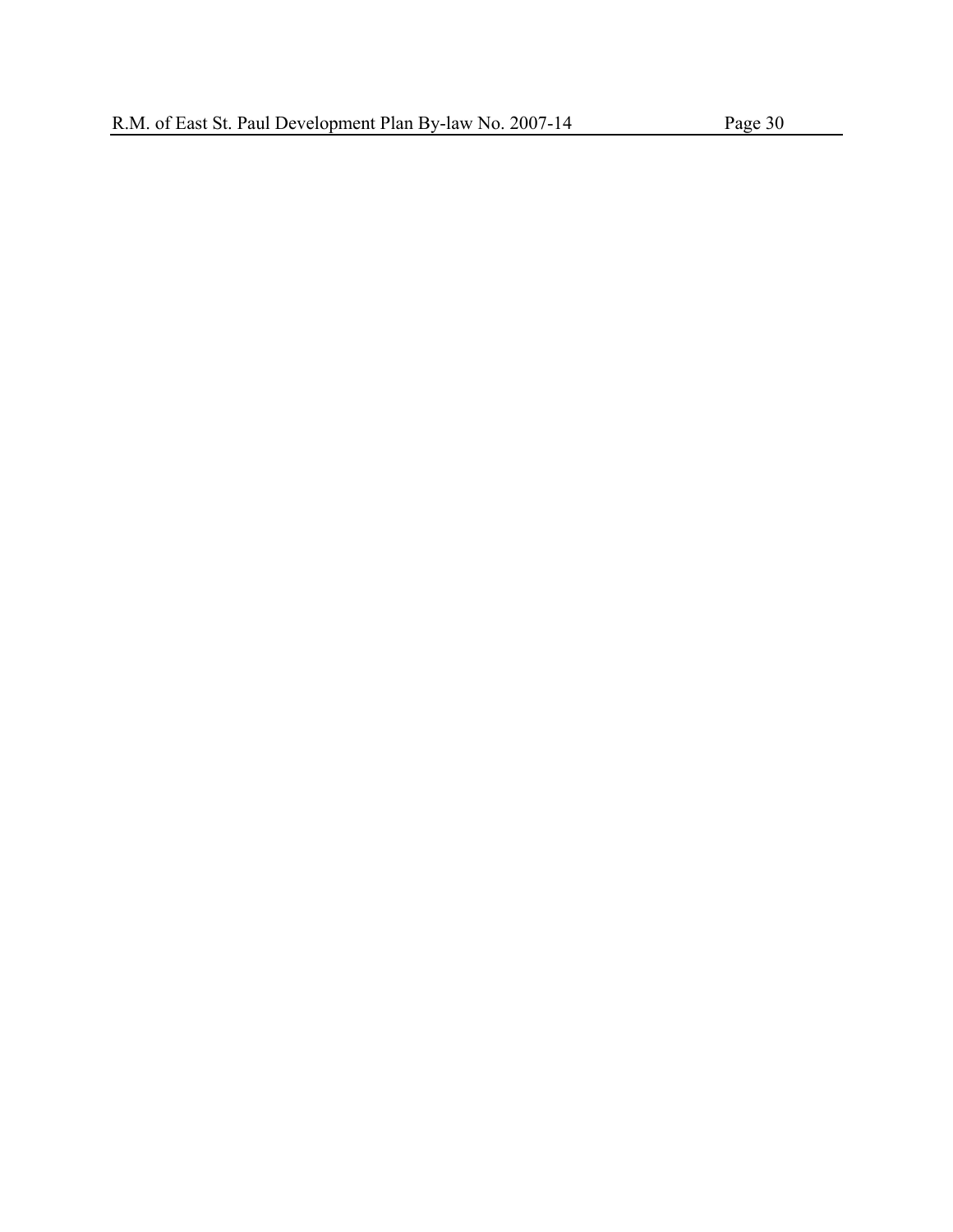#### **6.0 COMMERCIAL LAND**

# **6.1 Planning Strategy**

East St. Paul's proximity to Winnipeg, with Winnipeg's shopping centres and commercial core area, has reduced the opportunities for commercial development activities. Most of the municipality's commercial enterprises provide either day to day type goods or services or highway commercial facilities. While these types of commercial services will continue to be promoted, Figure 8 identifies areas where there are opportunities to expand the commercial sector in East St. Paul. Specifically this includes:

- promoting a "Main Street" commercial precinct in the Bird's Hill area as part of the Mixed Use Townsite area;
- allowing the development of a commercial office business park;
- creating a community commercial shopping area along Henderson Highway; and
- encouraging the development of further highway commercial enterprises.

So as not to create problems such as incompatible adjacent land uses or reducing roadway efficiencies, new commercial developments will have to be carefully reviewed and assessed. Commercial facilities should be built to high quality standards and well landscaped. In areas where commercial establishments are grouped together, architectural and landscaping themes should be promoted which will make for a more harmonious and appealing development. This could include architectural details, finishing materials, species of tree planting, and signage.

Council will concentrate its initial efforts on promoting the "Main Street" Commercial precinct within the Mixed Use Townsite area. This will include organizing a business improvement association and retaining consultants to undertake a revitalization/streetscaping study.

# **6.2 Objectives**

- 6.2.1 To encourage efficient traffic flows, adequate parking, good pedestrian access and safety within commercial areas.
- 6.2.2 To ensure that commercial areas are aesthetically pleasing and viable economic assets to the community.
- 6.2.3 To ensure that the massing, design and bulk of development are compatible with adjacent buildings and uses.
- 6.2.4 To develop a full range of commercial and business services to meet market needs.
- 6.2.5 To encourage and assist local businesses to upgrade and revitalize the Main Street (Bird's Hill Road) commercial area.
- 6.2.6 To respect the transition area between incompatible land uses.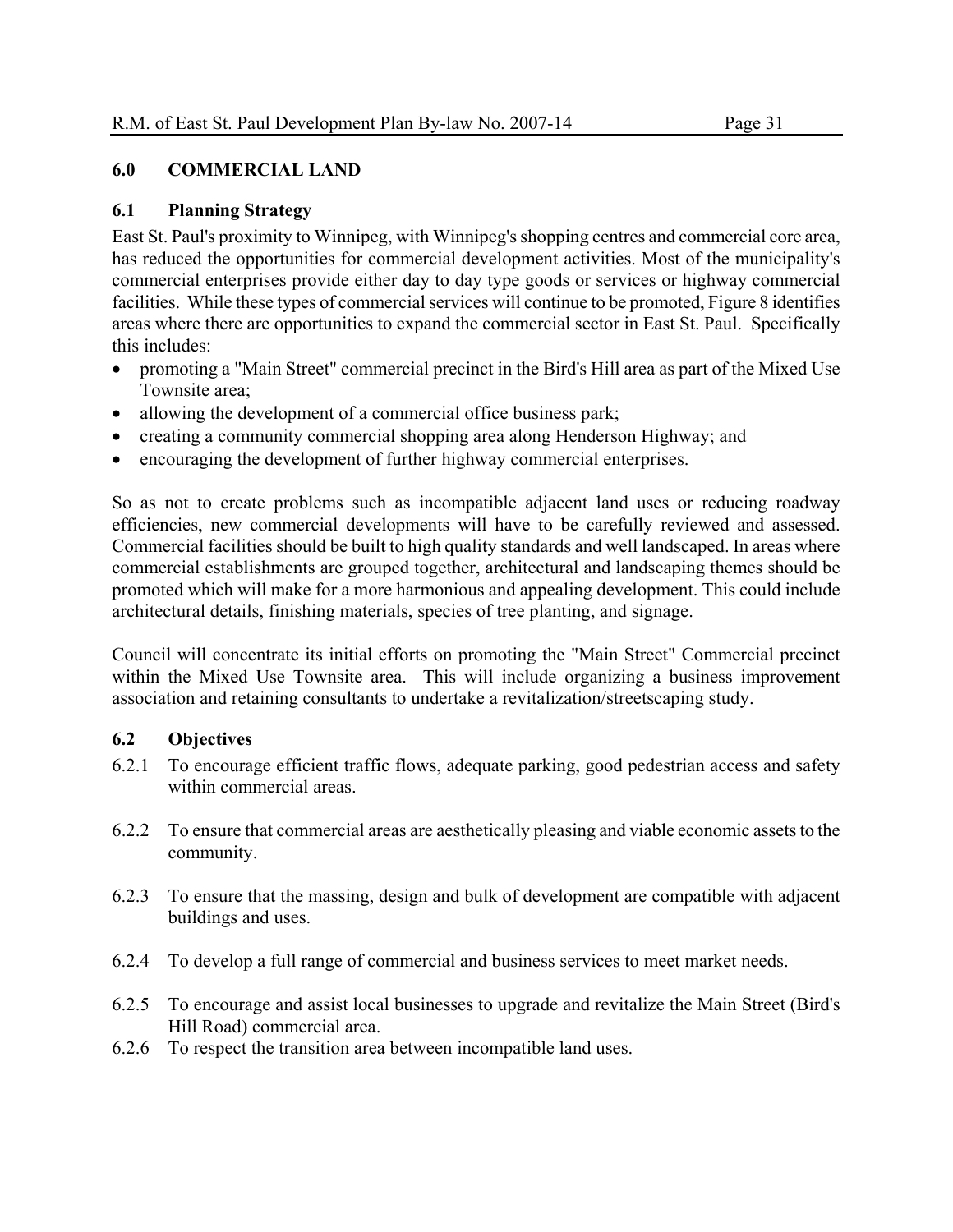6.2.7 To ensure that commercial land uses are managed in such a fashion that respects the needs and values of the community regarding odour and noise

- 6.3.1 Appropriate types of uses in the commercial districts will be determined in the Zoning Bylaw.
- 6.3.2 The Main Street commercial area shall provide the greatest variety of shopping and business opportunities.
- 6.3.3 Small scale commercial enterprises can be located in residential neighbourhoods providing that they are intended to serve the day to day needs of surrounding residents and they do not create negative impacts. Such uses shall be identified in the Zoning By-law.
- 6.3.4 Highway commercial developments will primarily be located adjacent to highway or arterial roads.
- 6.3.5 Commercial developments that front onto residences or adjacent to highways and arterial roads shall be attractively designed and well landscaped.
- 6.3.6 Highway commercial developments shall be subject to the following criteria:
	- (a) Access shall be provided by the way of either a frontage road or internal road.
	- (b) The sites should be serviced by the Municipal sewer system.
	- (c) The width and depth of lots shall respect the need for adequate separation from the highway as well as buffer any adjacent residential areas.
	- (d) The location and size of signs and building, parking features, architectural design and other features shall respect adjoining land uses, and be subject to Manitoba Infrastructure and Transportation requirements.
- 6.3.7 As the lands identified for future commercial use may take years to develop, the interim existing use (primarily limited agriculture) will continue until the areas are required for commercial use and the zoning shall reflect this.
- 6.3.8 New commercial developments shall be designed to ensure safe pedestrian movements linking shopping, parking and recreation services.
- 6.3.9 Commercial lot sizes shall be of a sufficient size to provide adequate space for the needs of the development, particularly with respect to exterior display, storage and service areas. This shall be regulated through the RM of East St. Paul Zoning By-law.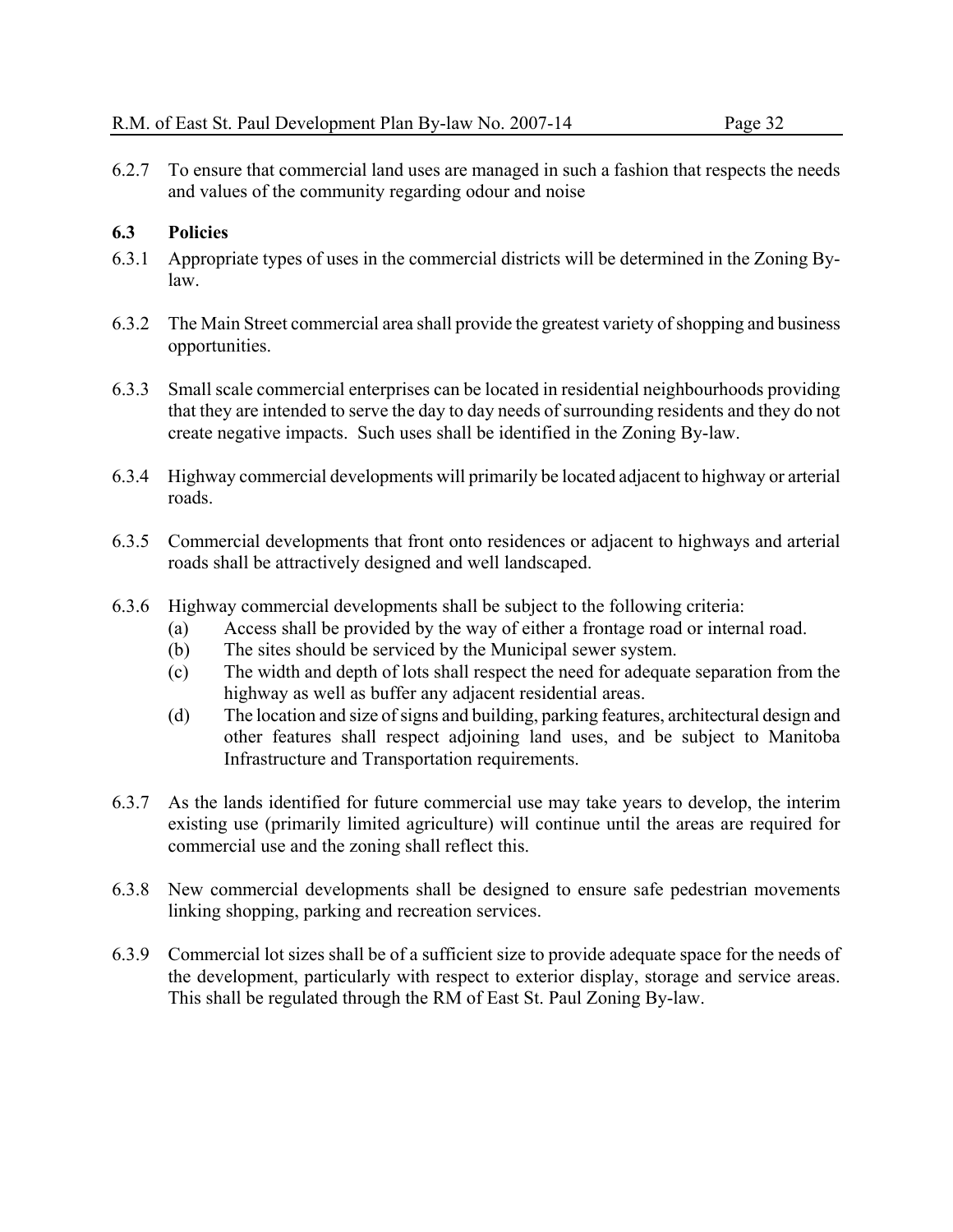- 6.3.10 For proposed commercial developments, the RM of East St. Paul should consider the following criteria:
	- (a) The development proponent's demonstration that the proposed development is in response to market demand and reflects the demographic and socio-economic characteristics of the area.
	- (b) Local impacts regarding building scale, street relationships, pedestrian safety, traffic volumes and movements as well as compatibility with surrounding developments.
	- (c) The adequacy of lighting, parking, universal access and noise attenuation measures.
	- (d) The availability and proximity to commercial and community services as well as public open space and school facilities.
	- (e) The cost and feasibility of providing Municipal services.
	- (f) The relationship to Municipal land, rights-of-way or easement regulations.
	- (g) Storm drainage patterns including the provincial highway drainage system.
	- (h) The protection or enhancement of existing treed or natural areas.
	- (i) The use of transition space, including berms, walls, fencing, landscaping, plantings or a combination thereof, between adjacent or incompatible land uses.
- 6.3. 11 Council will consider financing or partially financing the extension of sanitary sewer and water lines to designated undeveloped commercial areas.

The municipality, in association with local businesses, will investigate creating a business improvement zone in the Main Street commercial area. The municipality and/or the business improvement association will retain the services of a consultant to prepare a commercial revitalization strategy and streetscaping enhancement program.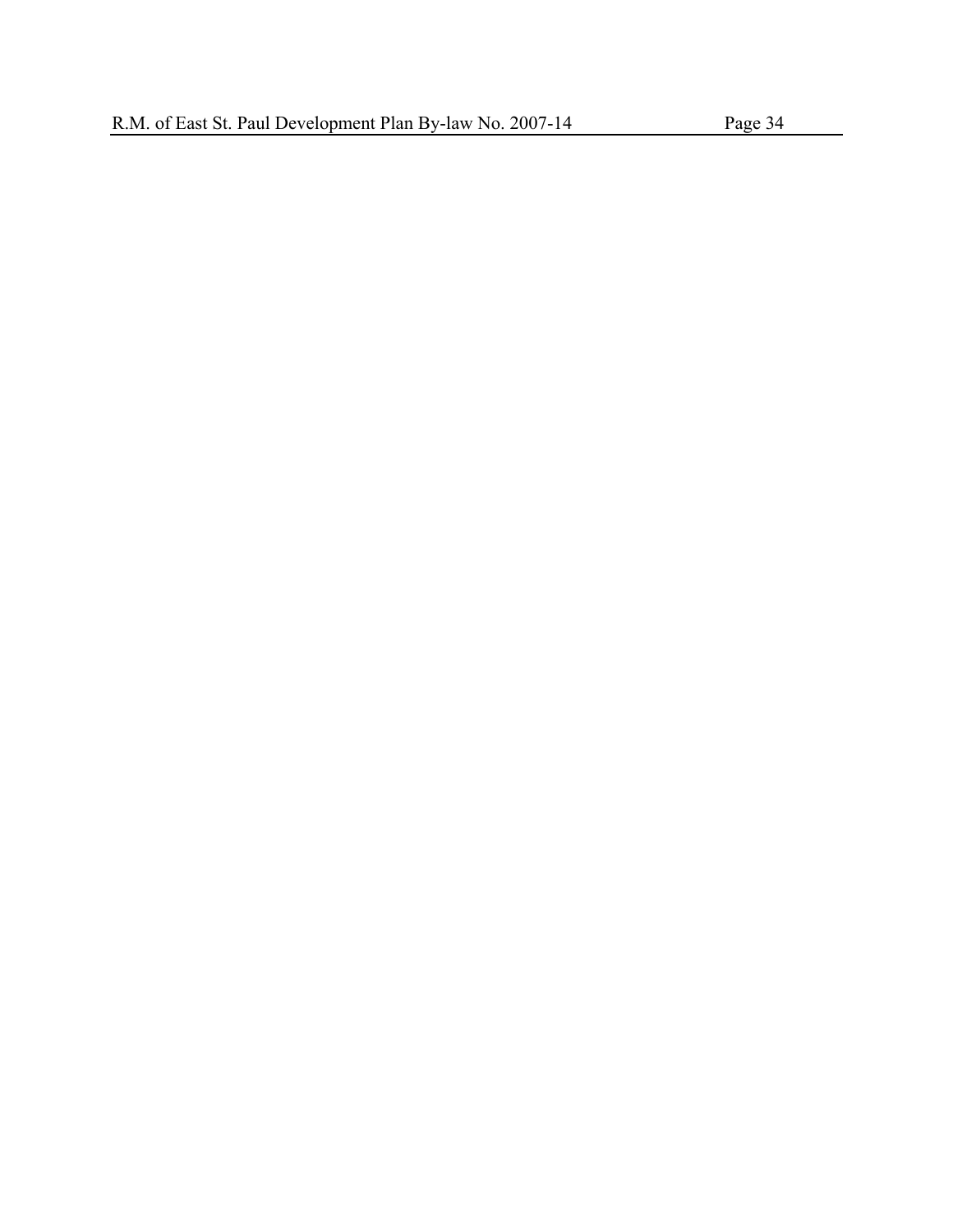# **7.0 INDUSTRIAL LAND**

# **7.1 Planning Strategy**

As illustrated by Figure 8, East St. Paul has designated an area located east of Lagimodiere Boulevard for future industrial development. Also to reflect its existing use part of the site owned by Esso Resources and used as an oil storage and warehouse has been designated industrial.

It is felt that East St. Paul must become more than a bedroom community and create its own economic base. However, East St. Paul will focus mainly on environmentally friendly industries which blend in with its semi-urban living environment.

Two types of industrial classifications have been identified. This includes General Industrial and Light Industrial. The general purpose of the General Industrial classification is to establish an area for those manufacturing, processing, assembly, distribution, service and repair uses which carry out a portion of their operation outdoors or require outdoor storage areas. In general, any nuisance factor (e.g., noise, dust) associated with uses in this district, should not extend beyond the boundaries of the site.

The Light Industrial classification is geared toward industrial businesses (and compatible commercial establishments) that generally carry out their operations within an enclosed building and are in areas with good exposure and easy access. The developments should be of high architectural quality and pleasantly landscaped. Industrial uses which require excessive outdoor storage or that may lessen the appeal of the overall area should be prohibited.

# **7.2 Objectives**

- 7.2.1 To accommodate a wide variety of industrial uses and to minimize potential conflicts between industrial and other types of land uses.
- 7.2.2 To ensure that industrial development does not negatively impact the natural environment.
- 7.2.3 To ensure that industrial development does not reduce the enjoyment of adjacent land uses and in particular residences.
- 7.2.4 To provide increased opportunities for economic expansion and development by encouraging the physical infrastructure to accommodate industrial development.
- 7.2.5 To encourage industries with similar characteristics to be grouped together to avoid incompatibilities and create a more pleasing environment.
- 7.2.6 To promote any existing industrial operation to relocate to industrial designated areas.
- 7.2.7 To develop industrial uses in such a manner which ensures proper servicing, minimizes conflicts with adjacent uses and protects the environment.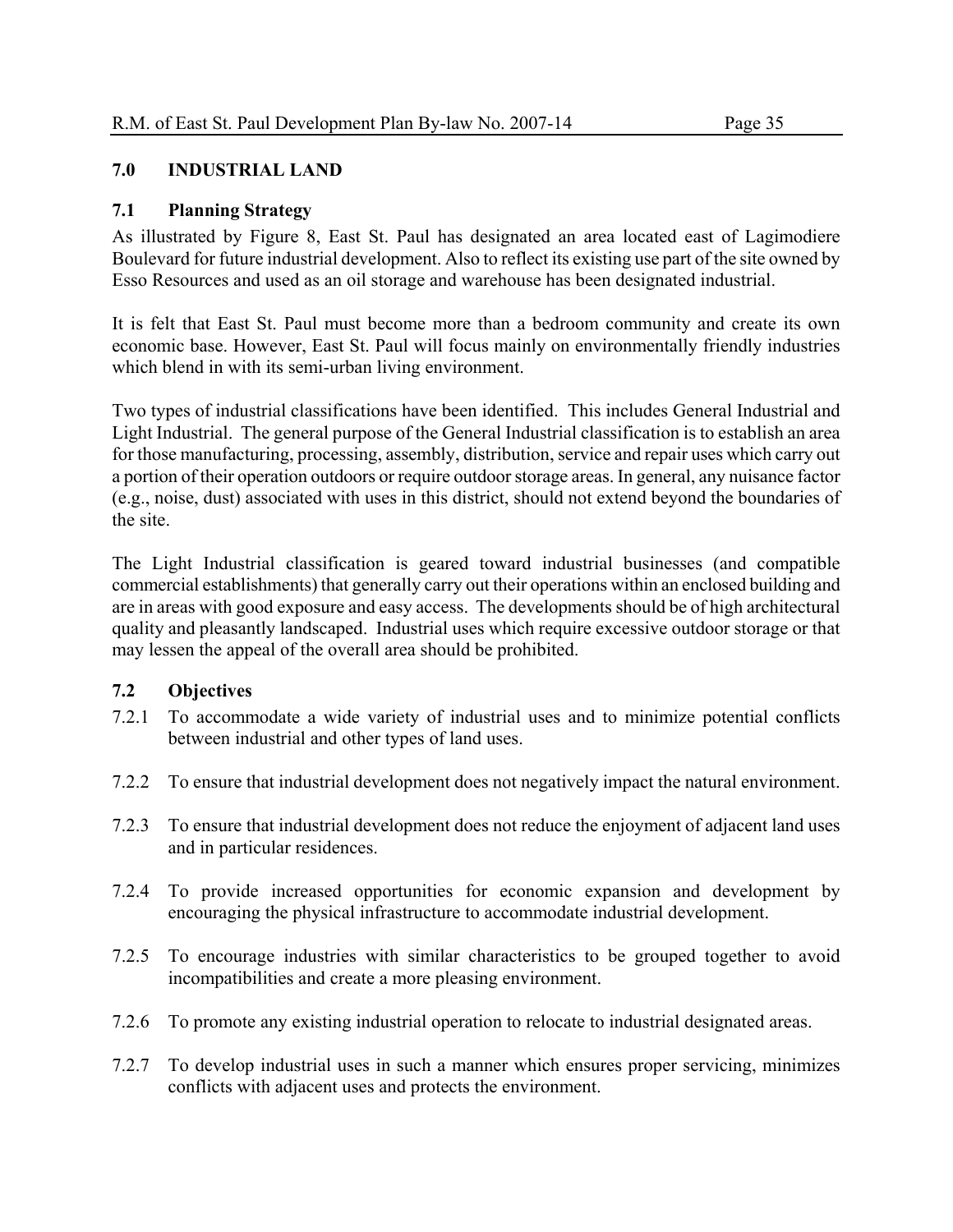- 7.2.8 To encourage industries to develop in a character and scale which will improve the general appearance of the industrial area.
- 7.2.9 To discourage industries that use high amounts of water.

- 7.3.1 Appropriate types of uses in industrial districts will be determined in the Zoning By-law.
- 7.3.2 Adequate setbacks and buffer areas shall be provided between industrial uses and adjacent non-industrial areas.
- 7.3.3 Existing industrial uses shall be encouraged to maintain an orderly appearance of their sites and buildings.
- 7.3.4 Industrial areas shall be designated to discourage the penetration of industrial traffic into, or through residential areas. An appropriate collector and arterial road system shall be designed to accommodate this.
- 7.3.5 The storage, treatment and discharge of all effluents and emissions and disposal of all waste must meet with the approval of Manitoba Conservation the Municipal engineer and where applicable, Manitoba Infrastructure and Transportation.
- 7.3.6 The servicing of industrial land will be designed and staged to ensure economical and efficient use of municipal utilities.
- 7.3.7 Provisions will be included in the zoning bylaw and/or site specific development agreements which require industrial developments to be attractively designed, landscaped and have screened storage areas.
- 7.3.8 Prior to approving subdivisions and rezonings in industrial designated areas, Sector Plans shall be prepared by the proponent for Council review. The Sector Plan will outline a tentative subdivision layout, appropriate zoning, preliminary servicing requirements, solicit input from adjoining landowners, provide provisions to deal with possible land use conflicts (e.g.. fencing, landscaping), and outline a transportation concept plan.
- 7.3.9 Council shall consider setting-up an Economic Development Commission to encourage and solicit compatible industrial development to locate in East St. Paul.
- 7.3.10 In order to protect Municipal services and the environment, the RM of East St. Paul shall evaluate new or expanded industrial businesses to ensure that:
	- (a) The volume of water consumption in the peak use periods will not unduly strain the Municipal water supply or distribution system.
	- (b) The amount and type of waste will not reduce the effectiveness of the said Municipality to collect, treat and dispose of solid or liquid wastes.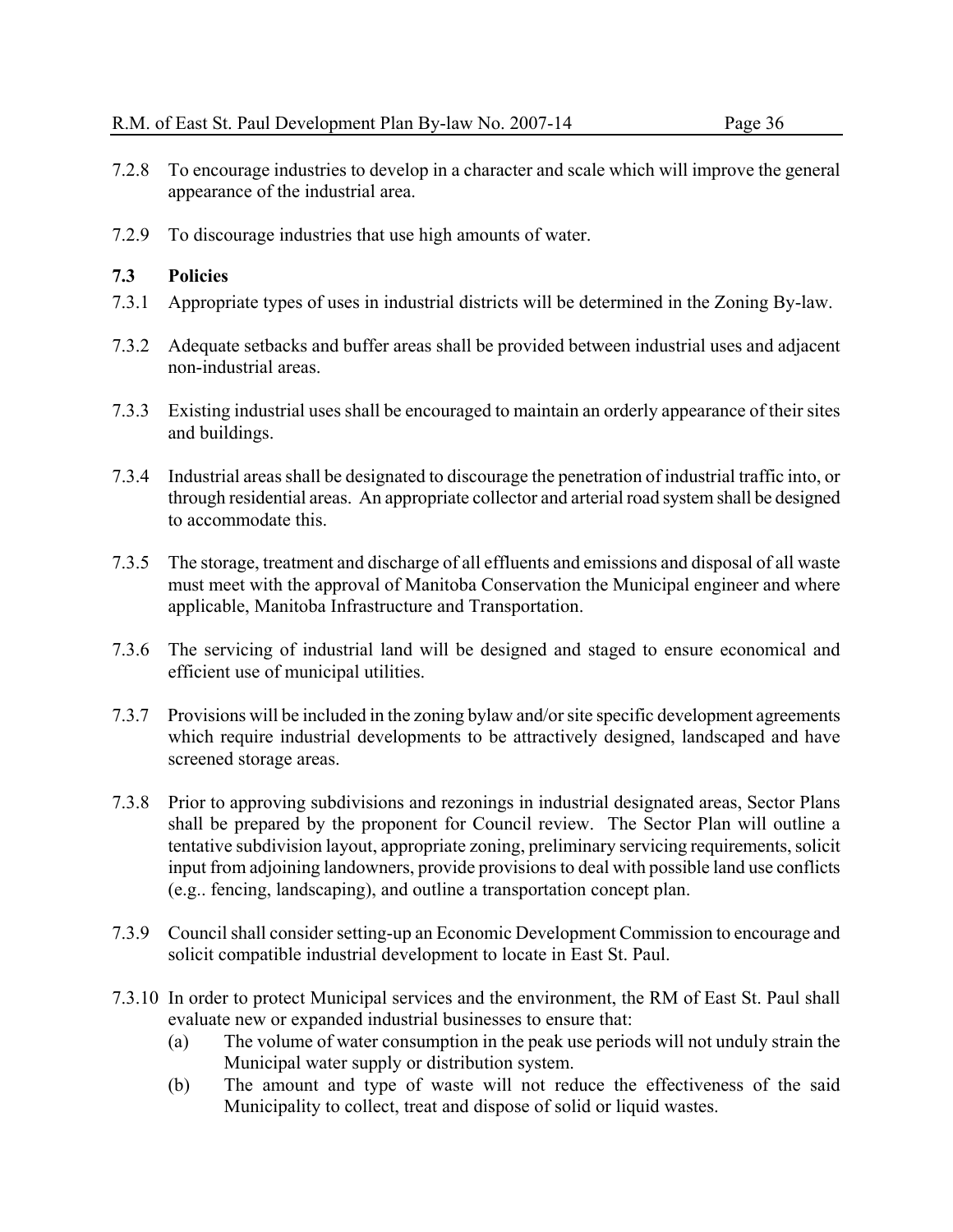- (c) The proposed development, particularly its gas, noise or light emissions, will neither disrupt adjacent areas nor diminish the quality of the environment beyond the site being used.
- (d) The proposed development incorporates berms, walls, fencing, landscaping, plantings or a combination thereof, between adjacent or incompatible land uses.
- 7.3.11 The development proponent shall provide an environmental impact study, if required by the Province of Manitoba or the Council of the Municipality in which the proposed development is located.
- 7.3.12 Industrial lot sizes shall be of a sufficient size to provide adequate space for the needs of the development, particularly with respect to exterior display, storage and service areas. This shall be regulated through the RM of East St. Paul Zoning By-law.
- 7.3.13 Council will consider financing or partially financing the extension of sanitary sewer and water lines to designated undeveloped industrial areas.

The municipality will investigate servicing infrastructure requirements and financing options. The municipality will also work with local residents and businesses in setting up an Economic Development Commission.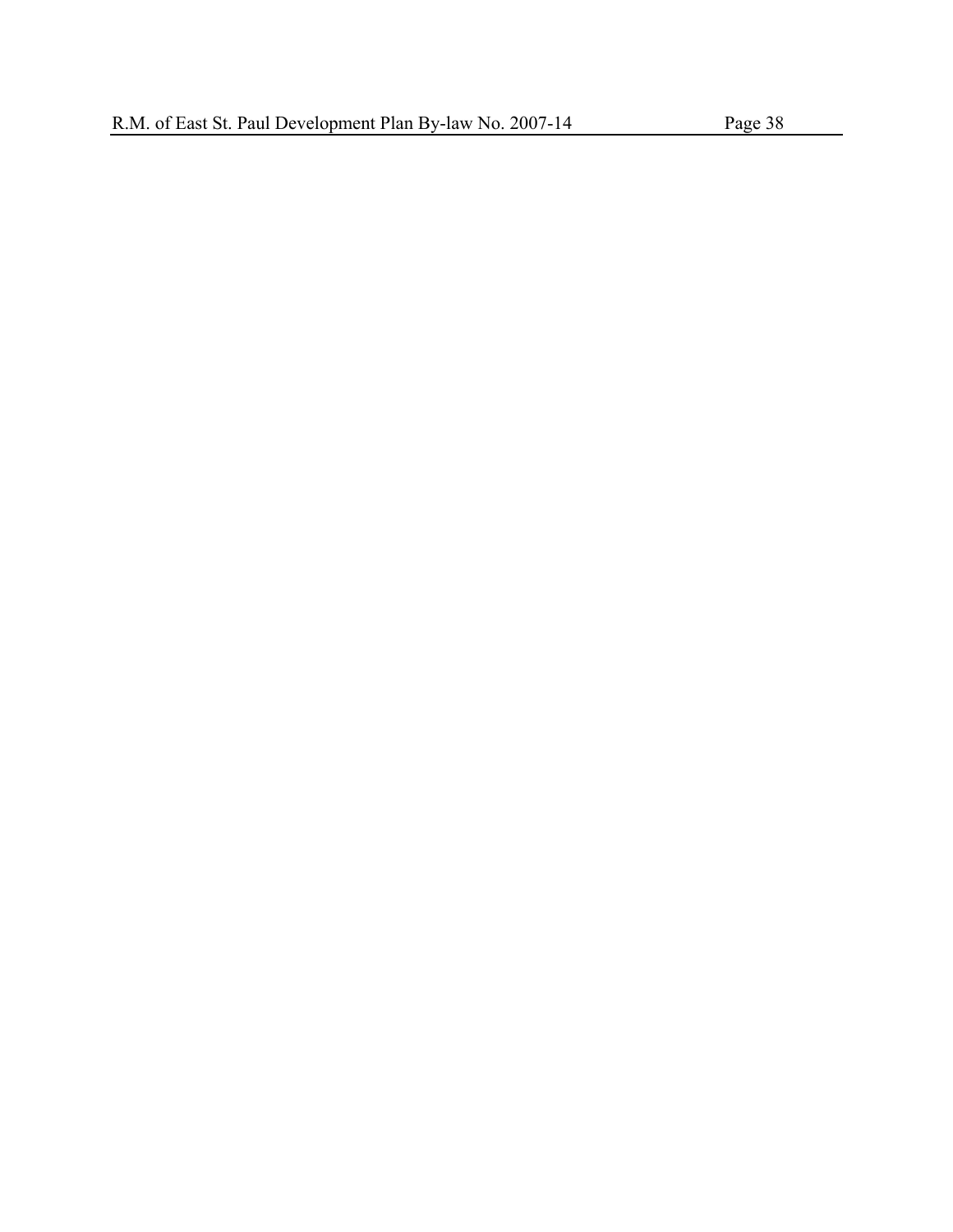# **8.0 PARKS, RECREATION AND OPEN SPACE**

# **8.1 Planning Strategy**

More and more people are recognizing the importance of recreation and leisure time to maintain mental and physical health. Recreation runs the gamut from passive open spaces to riverside walks to active sports facilities.

Figure 8 identifies recreational facilities in East St. Paul. These include various tennis courts, contact sport facilities and parks. The East St. Paul community is very proud of its recreation complex which includes a curling club, an arena, a senior's centre, a tot lot, 2 outdoor rinks, and a community building.

In terms of recreation areas/facilities, the municipality will concentrate on the following activities:

- a) Creating a linear park trail adjacent to the Manitoba Hydro Transmission line and abandoned railway lines.
- b) Promoting further development of the Silver Springs Fish and Wildlife Heritage Park.
- c) Undertaking further improvements and acquiring additional lands at the East St. Paul Recreation Complex site.
- d) Creating a community park south of the Manitoba Hydro Transmission Line.
- e) Investigating the merits of creating linear park trails within new residential areas, abandoned railway lines and along the Red River.

In addition to the above, the municipality will assess the need during the subdivision and rezoning processes whether or not small scale park developments are required to serve local needs.

East St. Paul also feels that the private sector should be encouraged and supported in developing recreation and leisure activities. This could include golf courses, fitness centres, and water slides. As these uses could create negative impacts for adjoining landowners, special care and consideration at the development approval stage will be required. These developments will be controlled through zoning and development agreements.

# **8.2 Objectives**

- 8.2.1 To provide residents with adequate open space to ensure a healthy and aesthetic environment.
- 8.2.2 To safeguard the health, convenience, and enjoyment of community residents and visitors by improving recreational facilities and services.
- 8.2.3 To improve the physical environment of the municipality by participating in or encouraging programs which improve physical services, facilities and streetscapes.
- 8.2.4 To encourage a variety of recreational opportunities.
- 8.2.5 To encourage the protection of healthy tree stands.
- 8.2.6 To protect the Red River shoreline from incompatible uses.
- 8.2.7 To ensure that recreation developments are designed in a manner that is in keeping with good land use practice and includes provisions for adequate open space and protection from incompatible land uses.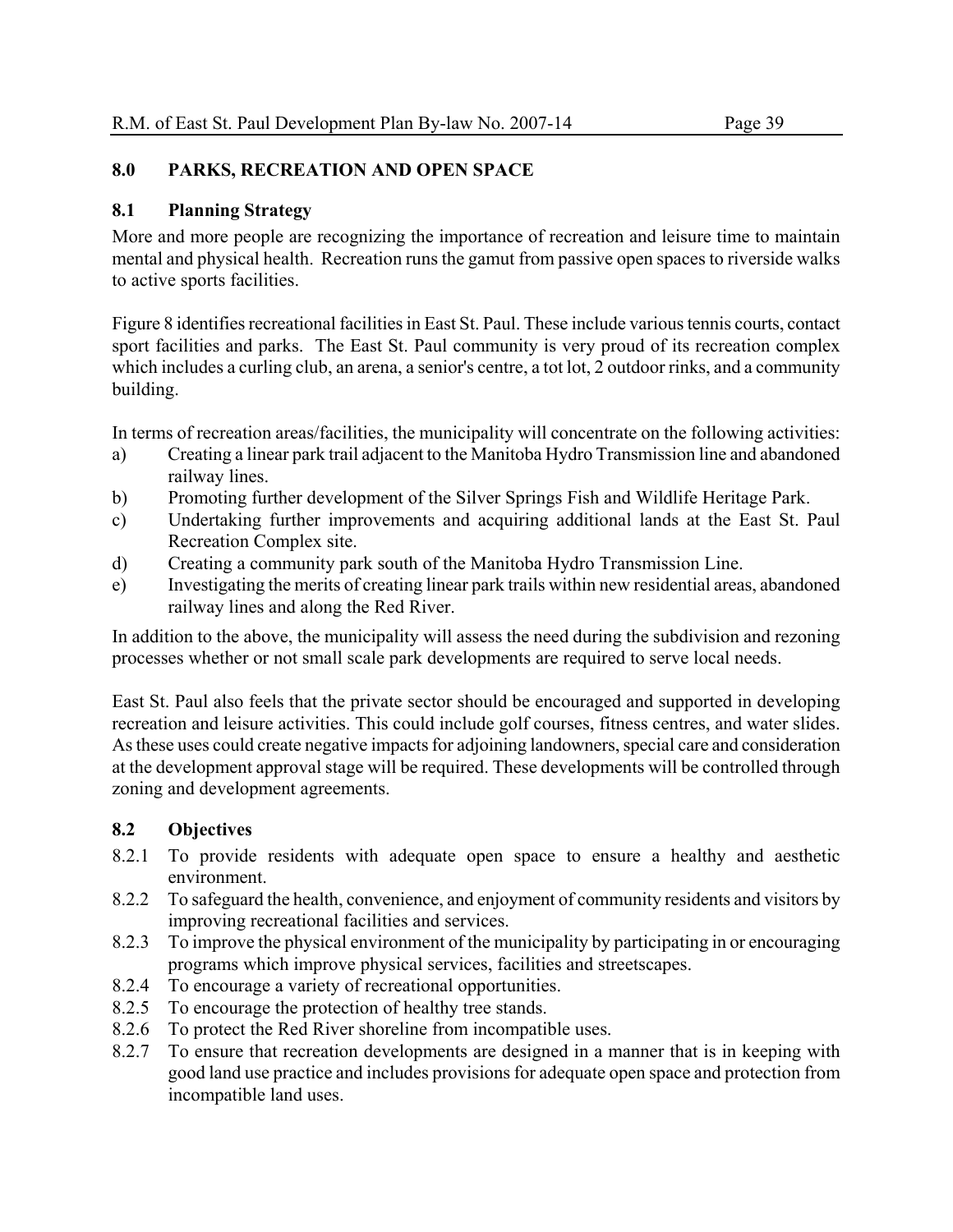#### **8.3 Policies**

- 8.3.1 Appropriate uses of lands in parks, recreation and open space areas are parks, recreational facilities, community facilities, curling clubs, arenas, schools and accessory buildings or structures as well as limited commercial uses.
- 8.3.2 It is intended that privately owned lands that have been designated for parks, recreation and open space will be acquired by the municipality either through the subdivision approval process, or outright purchase. Until the municipality acquires these sites, this policy does not imply that such areas are free and open to the general public.
- 8.3.3 Council shall either obtain land, money in lieu of land, or a combination thereof for new developments.
- 8.3.4 As trees are a vital component of the community, where possible, mature tree stands should be protected. Council may consider these "forest parks" as part of the parkland dedication requirement.
- 8.3.5 Council may require all developers to undertake extensive landscaping along any new street and entrance area.
- 8.3.6 For any residential development that backs onto arterial roads or highways, the developer may be required to construct an aesthetically attractive noise attenuation barrier as well as extensive landscaping.
- 8.3.7 Any proposed recreational trail systems should, where feasible, inter-connect residential neighbourhoods with commercial and community service areas.
- 8.3.8 The RM of East St. Paul shall continue to work with recreation stakeholder groups, service providers and various Provincial government agencies to encourage and promote a variety of recreation, cultural and leisure opportunities that respond to changing demographic trends.
- 8.3.8 The municipality will work with other interested parties in developing, if feasible, a proposed pedestrian and bicycle corridor along the abandoned Marconi rail line.

#### **8.4 Implementation Measures**

The municipality will consider retaining consultants to prepare a linear trail system along the Manitoba Hydro Transmission Line and abandoned railway lines. Council will also meet with the various groups involved in the Silver Springs Fish and Wildlife Heritage Park project and encourage them to continue their fine work. In addition, Council will meet with private landowners whose land has been designated as Recreation/Open Space in the Land Use Plan to discuss possible acquisition options.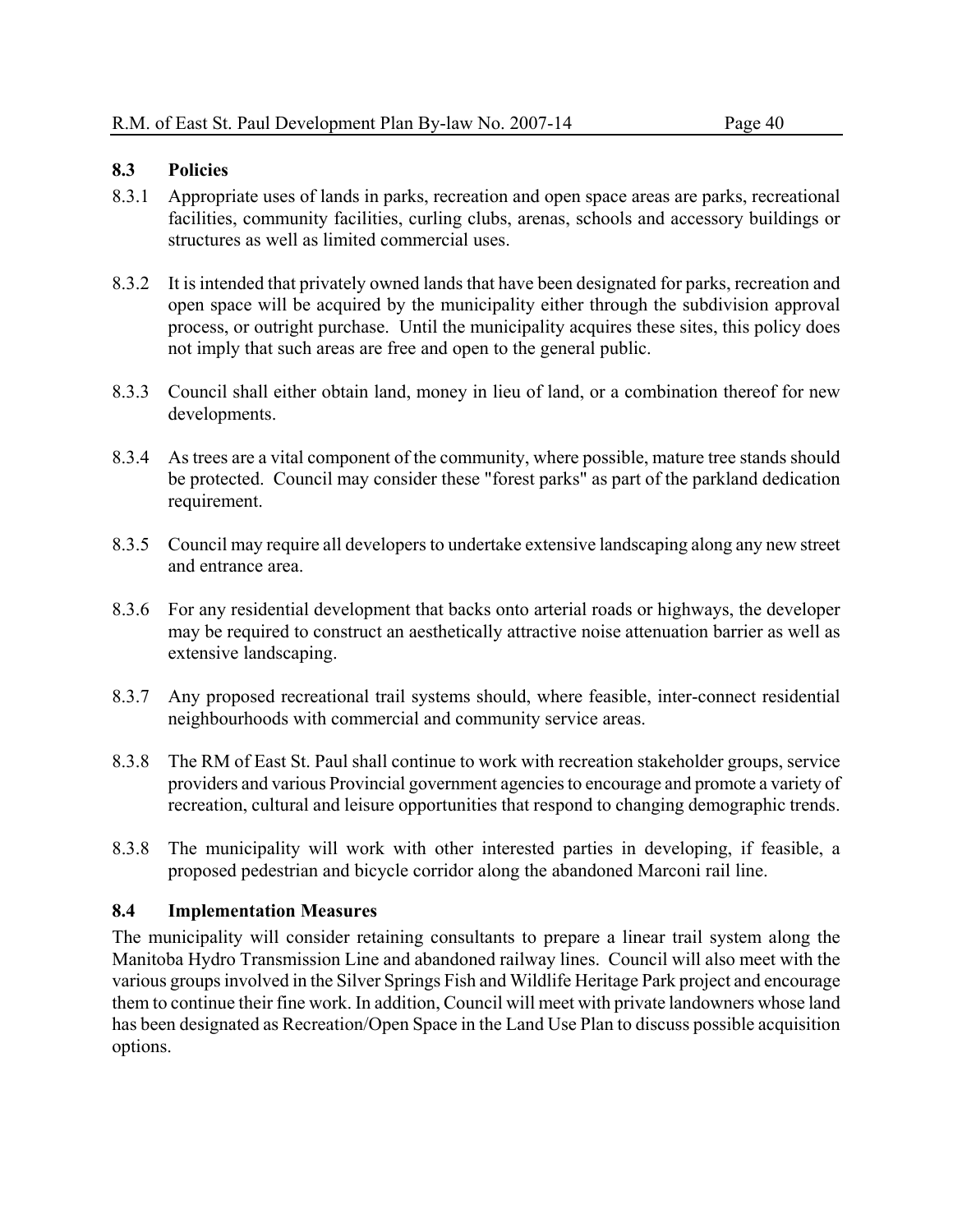# **9.0 TRANSPORTATION**

# **9.1 Planning Strategy**

The purpose of the municipal transportation system is to provide for the efficient, safe and economical movement of traffic. In order to achieve this, a hierarchy of road types has been developed. Figure 9 outlines the current road system in East St. Paul and identifies future roadway requirements. These future road rights-of-way for the most part, will be acquired through the planning approval process. These future roadway requirements have been designed with the long range growth of the municipality in mind. Even though it will be a number of years before they are required, plans should be made now before other forms of development preclude their use as future road rights-of-way. This will also help in avoiding costly land acquisition and reconstruction in the future.

Future intersection improvement areas have also been identified. Proposed developments within these intersection areas will be reviewed to obtain roadway dedications, assess the location of buildings, and review access points.

# **9.2 Objectives**

- 9.2.1 To allow for efficient vehicular movement throughout the community.
- 9.2.2 To direct large volumes of commercial and automobile traffic around residential areas.
- 9.2.3 To achieve an efficient transportation system with minimal disruption to local residents and the travelling public.
- 9.2.4 To ensure safe pedestrian movement.
- 9.2.5 To protect the main function of P.T.H. #59 and the Perimeter Highway (existing and future extension) to move traffic safely and efficiently.

#### **9.3 Policies**

9.3.1 Municipal standards for public road rights-of-way should generally be:

| Major Arterial Streets -        | 40 meters |
|---------------------------------|-----------|
| <b>Minor Arterial Streets -</b> | 32 metres |
| <b>Collector Streets</b>        | 24 metres |
| <b>Local Streets</b>            | 20 metres |

- 9.3.2 To improve the efficiency of arterial and collector streets, the municipality will discourage local streets from intersecting arterial streets, limit the number of collector intersections on arterial streets, and discourage driveway entrances onto collector or arterial streets.
- 9.3.3 Major new developments will be required to create their own collector road systems which connect with arterials, so as not to impose increased traffic on adjoining local streets.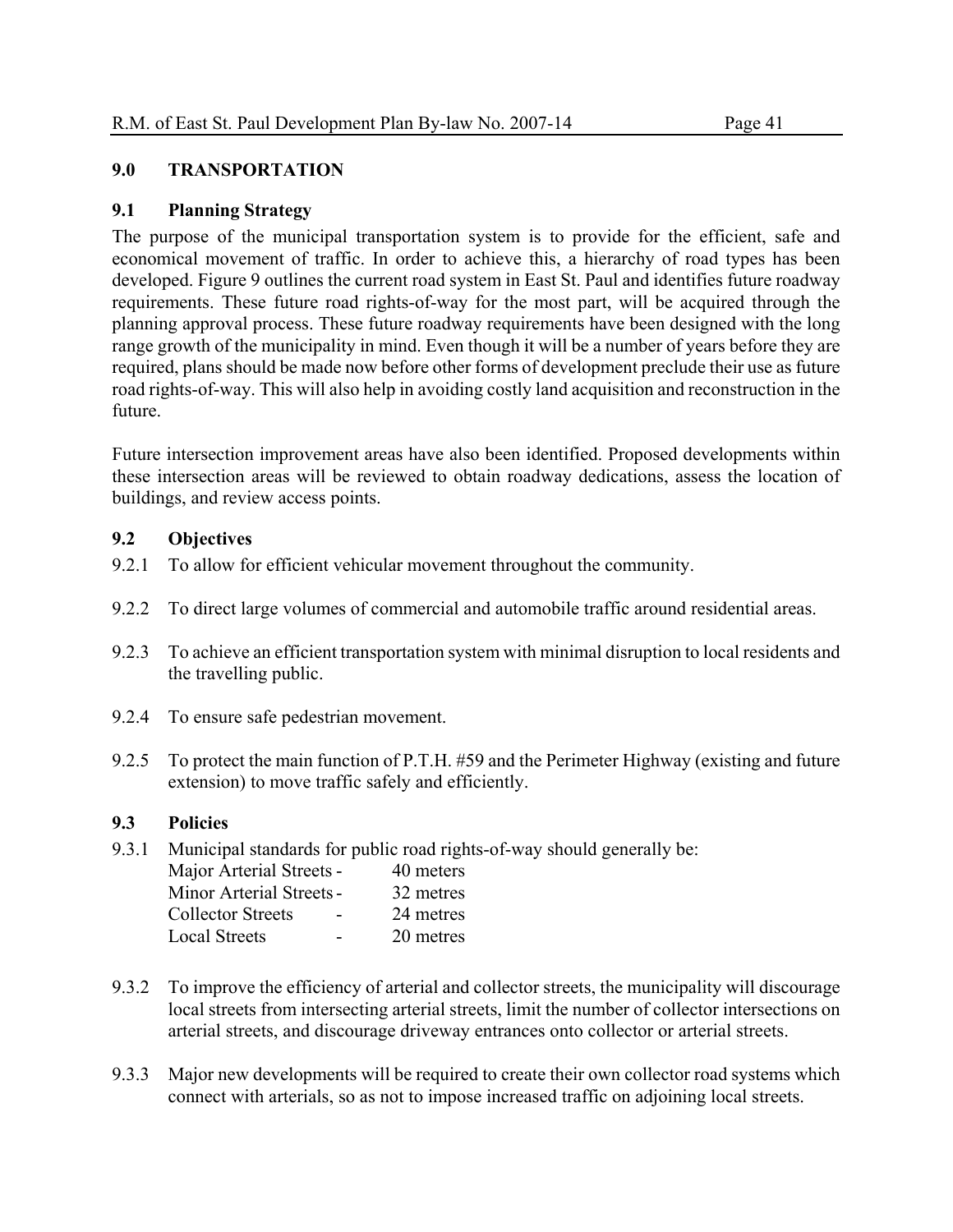- 9.3.4 Strip development along a PTH or PR, whereby direct connections to the roadway are continuously relied upon for providing access to abutting properties, shall not be permitted, unless approved by the Highway Traffic Board and Manitoba infrastructure and Transportation, respectively.
- 9.3.5 Developments which would generate traffic in an amount that would unduly impair the capability of adjoining highways to carry traffic safely and efficiently, shall not be permitted unless adequate measures are undertaken to remedy the problem.
- 9.3.6 The local road network shall be designed in accordance with both existing and planned road systems of neighbouring areas.
- 9.3.7 Major new developments, as determined by the RM of East St. Paul, and in consultation with it's Public Works Department and if applicable Manitoba Infrastructure and Transportation, shall:
	- (a) Provide through routes that are direct, safe and pleasant for residents to walk and cycle to neighbours, schools, shops and related community services.
	- (b) Provide mid-block crossing opportunities on major roads to make it easier for residents to access commercial and community service areas.
	- (c) Prepare transportation concept plans and traffic impact studies.
	- (d) Comply with any Manitoba Infrastructure and Transportation studies including the *PTH 59 North Functional Planning Study From PTH 101 to 1km North of PR 213*.
- 9.3.8 Following approval of this plan, Council will meet with various interest groups and the Provincial Government to review and designate hazardous goods transportation routes.
- 9.3.9 Any improvements required to upgrade the existing provincial highway system deemed necessary by Manitoba Infrastructure and Transportation, which are directly associated with a development, shall be the responsibility of the development proponent.
- 9.3.10 The separation of vehicular, cycle and pedestrian traffic along major traffic routes shall be promoted by the RM of East St. Paul in cooperation with Manitoba Infrastructure and Transportation, as appropriate.
- 9.3.11 Municipal roads shall be improved at the discretion of the RM of East St. Paul and cost sharing of the improvement of unimproved road allowances or upgrading of existing improved roads may be required.
- 9.3.12 The location and construction of accesses to Municipal roads shall be subject to the approval of the RM of East St. Paul.
- 9.3.13 Any development that is to occur within the control areas of PTH's and PR's under Provincial authority shall be subject to approval by the Highway Traffic Board and Manitoba Infrastructure and Transportation, respectively.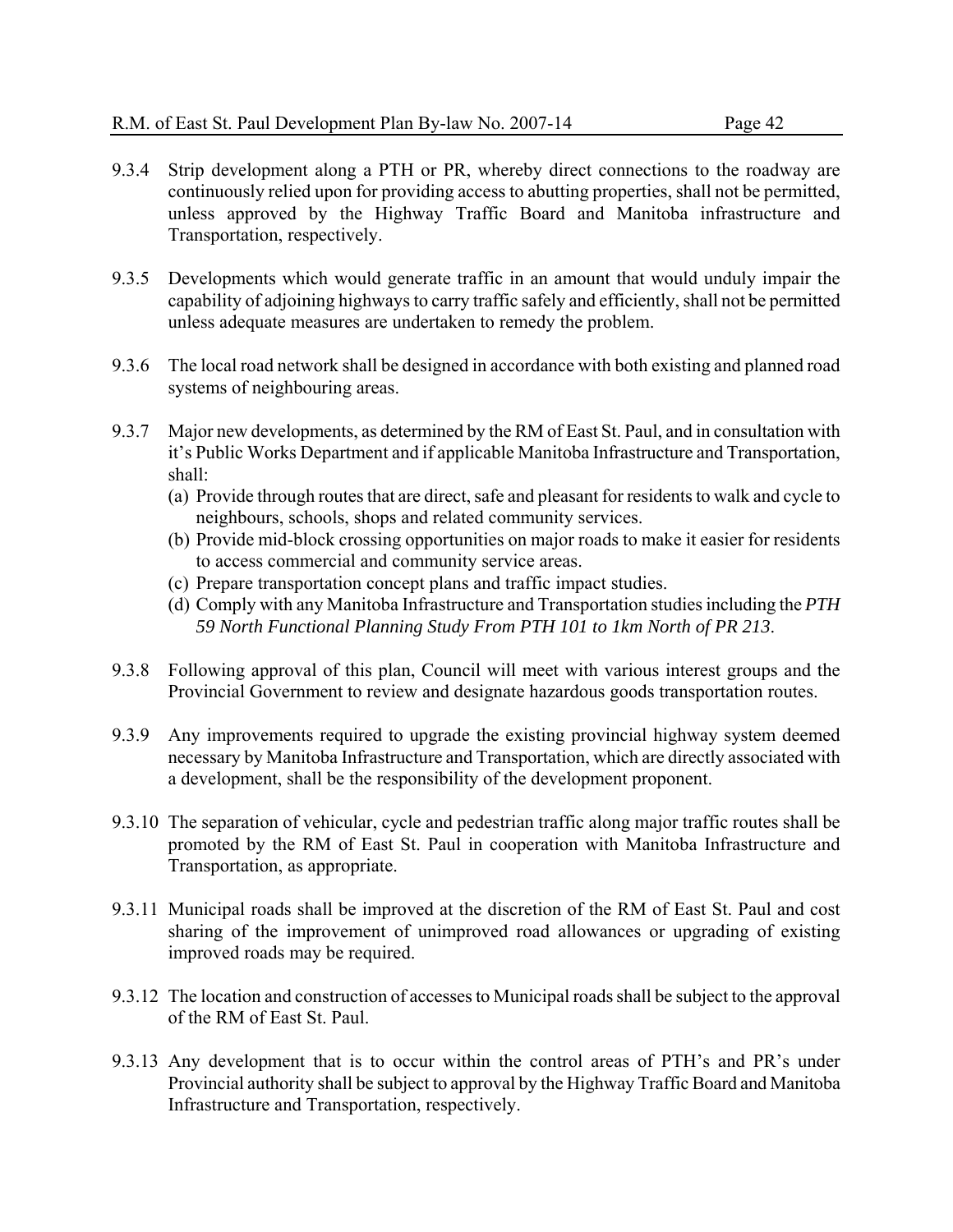- 9.3.14 The location and construction of an access: to a PR will be subject to approval by Manitoba Infrastructure and Transportation; and to a PTH will be subject to approval by the Highway Traffic Board.
- 9.3.15 Land uses which generate significant amounts of regional vehicle traffic and/or significant truck traffic shall be located in proximity to major roadways, including PR's and PTH's, if appropriate. Direct access to the Provincial highway system will be discouraged, whereby access to the Provincial highway system shall be via the Municipal road system.
- 9.3.16 New development, which has the potential to generate significant vehicle traffic, shall be directed away from those areas and land uses where such levels of traffic could endanger public safety. Proposed developments that may be adversely affected by noise, dust and fumes from roadways and railways shall be located where there is adequate separation from these corridors or shall incorporate measures such as sound barriers or landscaped buffers to mitigate the conflict.
- 9.3.17 The subdivision of land or development of existing land parcels in areas designated for highway widening or expansion shall incorporate provisions suitable to Manitoba Infrastructure and Transportation to accommodate future widening or expansion projects.

Council will monitor development plan amendments, rezoning, subdivision, conditional use and variance applications to ensure that future roadway requirements are met.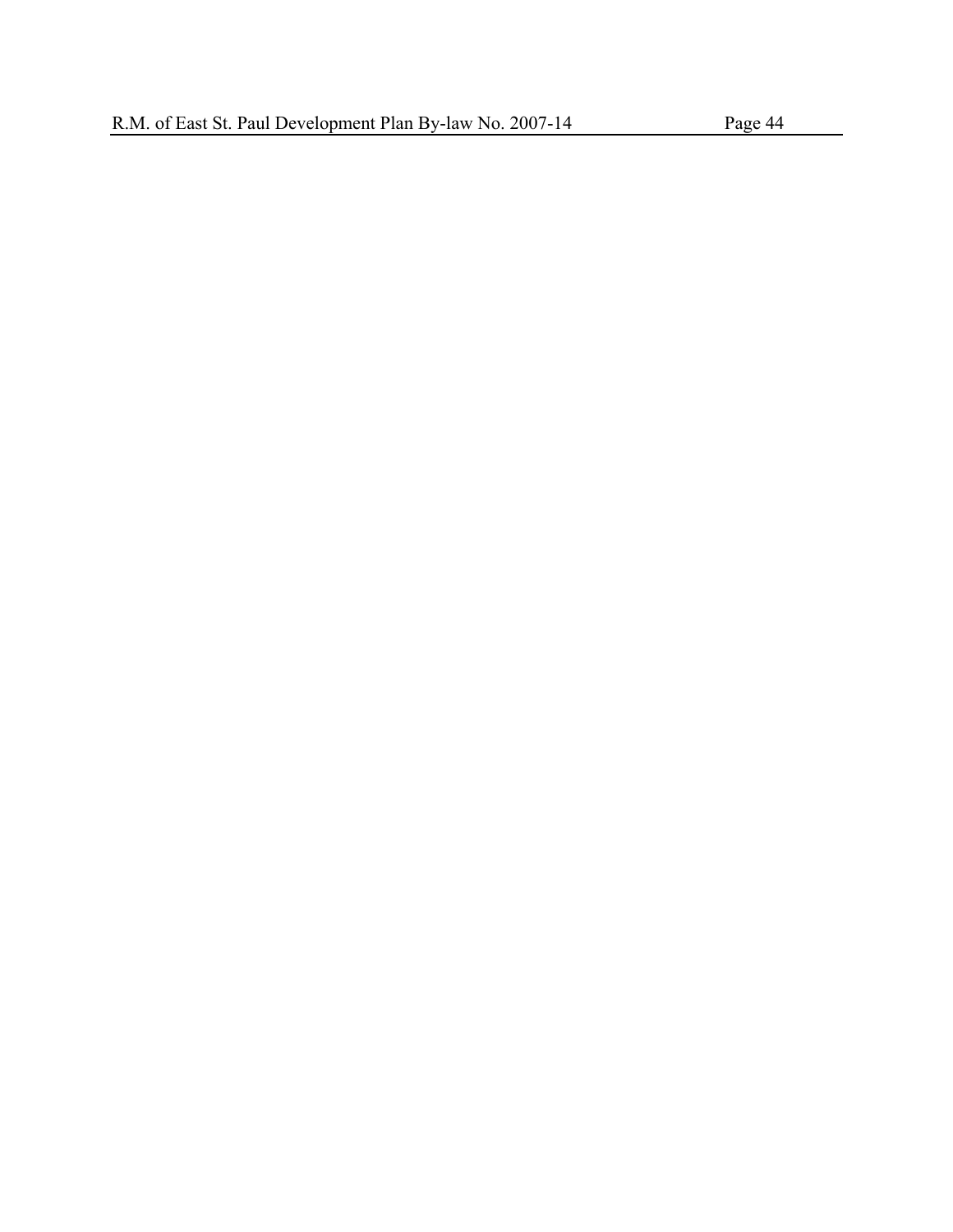# **10.0 INSTITUTIONAL**

# **10.1 Planning Strategy**

Institutional uses are a vital component of a community's "quality of life". Institutional uses include places of worship, schools, cemetaries, daycare facilities, libraries, personal care homes, and other similar uses. These facilities should be carefully integrated throughout the community and primarily developed at a neighbourhood oriented scale. Institutional uses should be so designated and designed so as to mitigate concerns from adjacent land uses.

# **10.2 Objectives**

- 10.2.1 To ensure adequate land is available in appropriate locations to meet the need for institutional designated land.
- 10.2.2 To encourage institutional developments to be designed in such a manner that they respect the character of the surrounding areas and provide a visually pleasing built form.

# **10.3 Policies**

- 10.3.1 Institutional uses which generate high volumes of traffic will not be allowed within residential areas. These types of uses should be located along major traffic routes or within mixed use or industrial designated areas.
- 10.3.2 Each subdivision application will be reviewed in conjunction with the School Board to determine if land should be set aside for school purposes.
- 10.3.3 Council will assess the need of creating a cemetery in East St. Paul.

#### **10.4 Implementation Measures**

Council will cooperate with the local School Board, church groups and other agencies that provide institutional facilities, to ensure that adequate land is available in appropriate locations to meet their needs.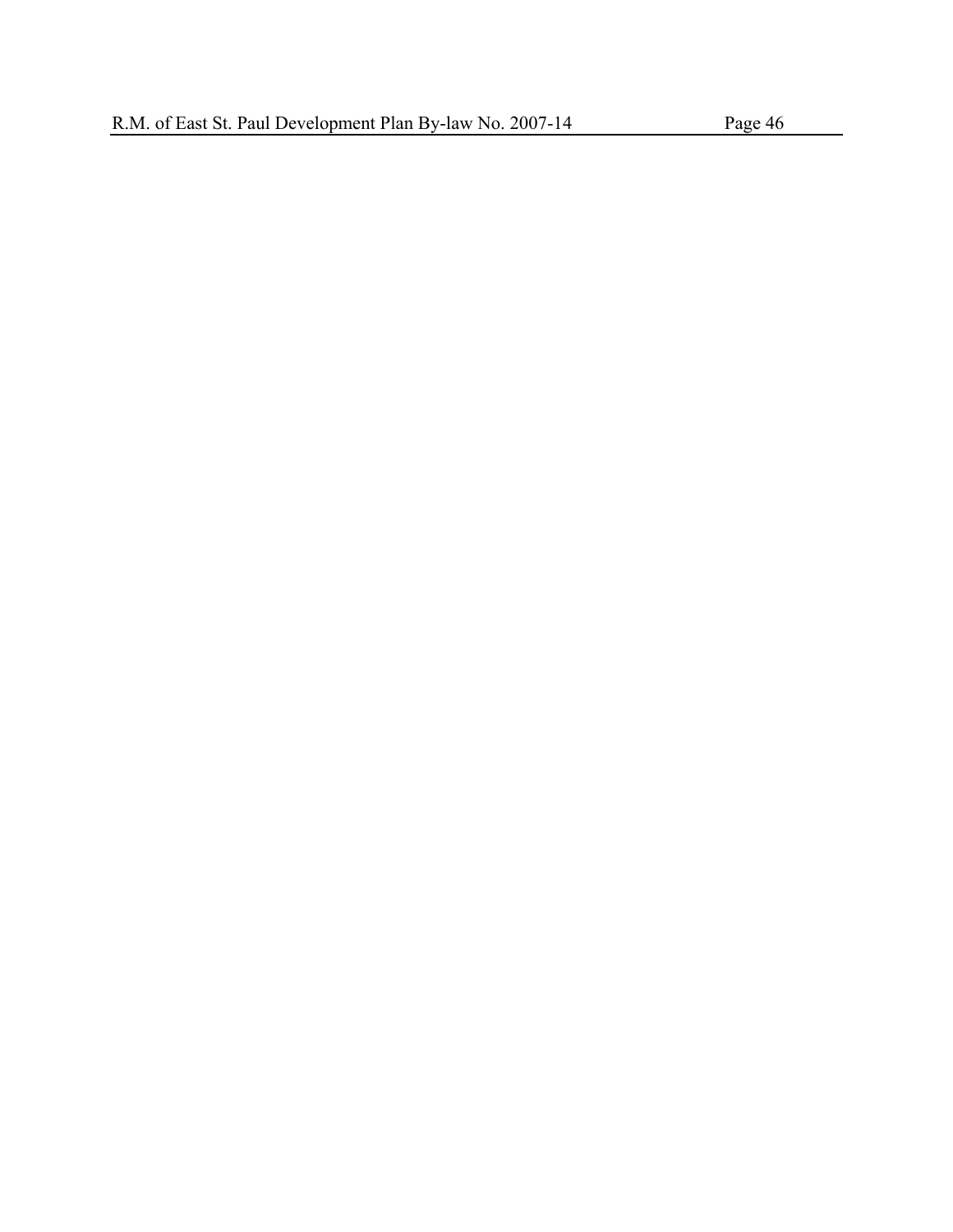# **11.0 MIXED USE**

# **11.1 Planning Strategy**

While in most instances it is advantageous to separate various land uses, in certain cases and with proper controls it is appropriate to allow mixed use developments. Areas in East St. Paul where mixed uses are preferred are shown on Figure 8. Four mixed use land use classifications have been proposed. These are: Townsite, Residential/Institutional, Business/Limited Residential, and Limited Commercial/Residential. Each of these classifications is discussed below.

Townsite Mixed Use: The intent of this designation is to allow a mixture of land uses including single family dwellings, duplexes, townhouses, walk-up apartments and a variety of commercial developments (e.g. grocery stores, restaurants), professional offices, and service uses such as printing establishments and dry-cleaning operations. Potential impact related land uses including walk-up apartments, townhouses and grocery stores should be classified as conditional uses to allow for greater scrutiny and the requirement for higher architectural and landscaping standards.

Residential/Institutional Mixed Use: The Residential/Institutional Mixed Use has been designated for lands adjacent to the Perimeter Highway. The types of uses, which are considered appropriate, include institutional facilities such as religious assemblies and extended medical treatment services, as well as multiple family housing, limited commercial uses and institutional residences. Single detached housing is allowed, however, special care and consideration should be taken to avoid future land use conflicts. Access to those designated sites adjacent to the Perimeter Highway should be provided by an internal road or service road.

Business/Limited Residential Mixed Use: The Business/Limited Residential area focuses on land to the north of Pritchard Farm Road between Gateway Road and Sperring Avenue. This area had at one time been designated for industrial, residential and agricultural related uses. Current land uses include single family homes, horse stables, general storage, equestrian centre, indoor horse arena, dog kennel with retail sales, trucking establishment, and light industrial establishments. In recognition of existing land uses and the Council's desire to encourage more business related development, the area has been designated as Business/Limited Residential. Residential related development will primarily be directed along Sperring Avenue.

Limited Commercial/Residential Mixed Use: This land use category has been identified for the area immediately south of the Perimeter Highway to the east of PTH No. 59. This land use category provides an area where small scale business operators can work and reside in the same location.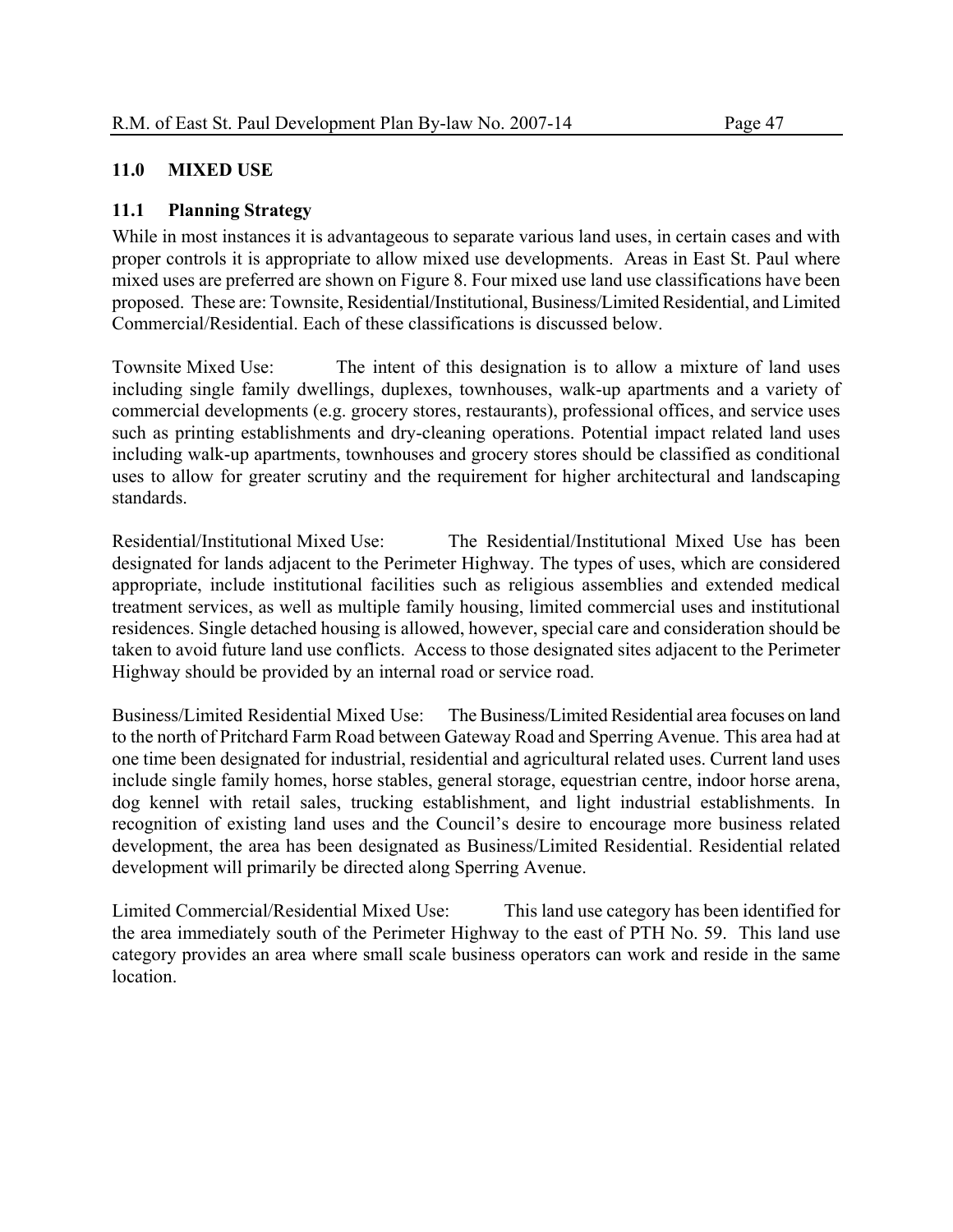# **11.2 Objectives**

11.2.1 To encourage different land uses to locate together if they are compatible and complimentary.

- 11.2.2 To allow for the joint use of facilities (e.g.; parking), by uses which cater to different markets/clients.
- 11.2.3 To respond to a demand for mixed use sites.

- 11.3.1 Appropriate types of uses in the Mixed Use Districts will be determined in the Zoning Bylaw.
- 11.3.2 Applicants in the Townsite Mixed Use, Business/Limited Residential Mixed Use and Residential/Institutional Mixed Use Districts may be required to undertake a site study to assess possible conflicts with local residences and the municipal and provincial transportation system. This study shall propose measures to mitigate any concerns raised by Council or Manitoba Infrastructure and Transportation.
- 11.3.3 Applications for rezonings in mixed use areas will be circulated to various government agencies, including Manitoba Infrastructure and Transportation, to assess the appropriateness of the development.
- 11.3.4 No direct access will be allowed onto the Perimeter Highway or PTH No. 59.
- 11.3.5 Institutional and residential uses within the Townsite Mixed Use, Business/Limited Residential Mixed Use and Residential/Institutional Mixed Use Districts should be serviced by municipal sewer and piped water from a remote source.
- 11.3.6 Lot sizes, density regulations and development standards for institutional residences and multiple family housing will be regulated through the Zoning Bylaw.
- 11.3.7 For any mixed use developments, the RM of East St. Paul should consider the following criteria:
	- (a) The development proponent's demonstration that the proposed development is in response to market demand and reflects the demographic and socio-economic characteristics of the area.
	- (b) Local impacts regarding building scale, street relationships, pedestrian safety, traffic volumes and movements as well as compatibility with surrounding developments.
	- (c) The adequacy of lighting, parking, universal access and noise attenuation measures.
	- (d) The cost and feasibility of providing Municipal services.
	- (e) Storm drainage patterns including the provincial highway drainage system.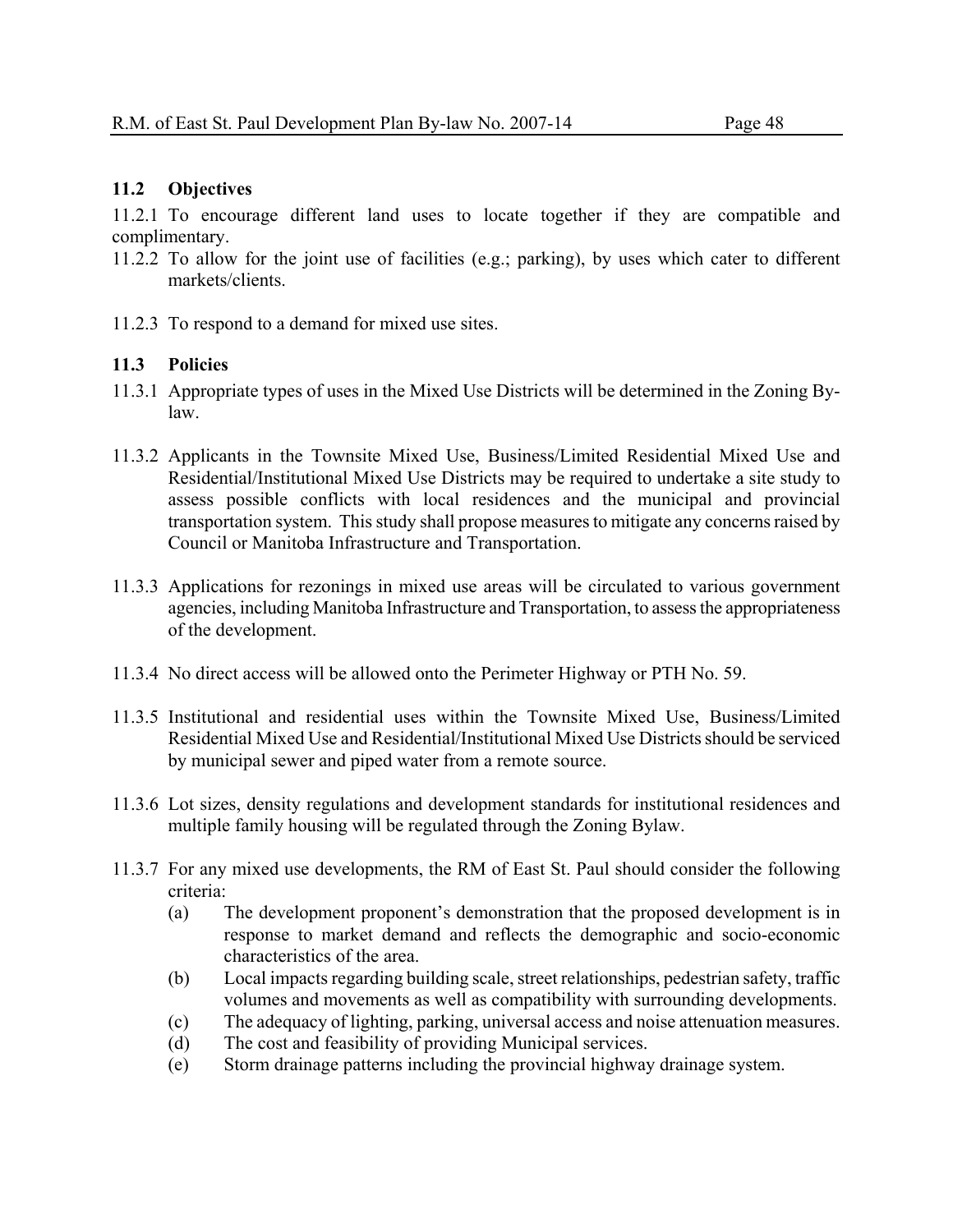- (f) The protection or enhancement of existing treed or natural areas.
- (g) The use of transition space, including berms, walls, fencing, landscaping, plantings or a combination thereof, between adjacent or incompatible land uses.
- 11.3.8 New commercial developments shall be designed to encourage safe pedestrian movements linking shopping, parking and recreation services.
- 11.3.9 Home occupations, subject to meeting the provisions of the zoning bylaw, are considered acceptable in mixed use areas.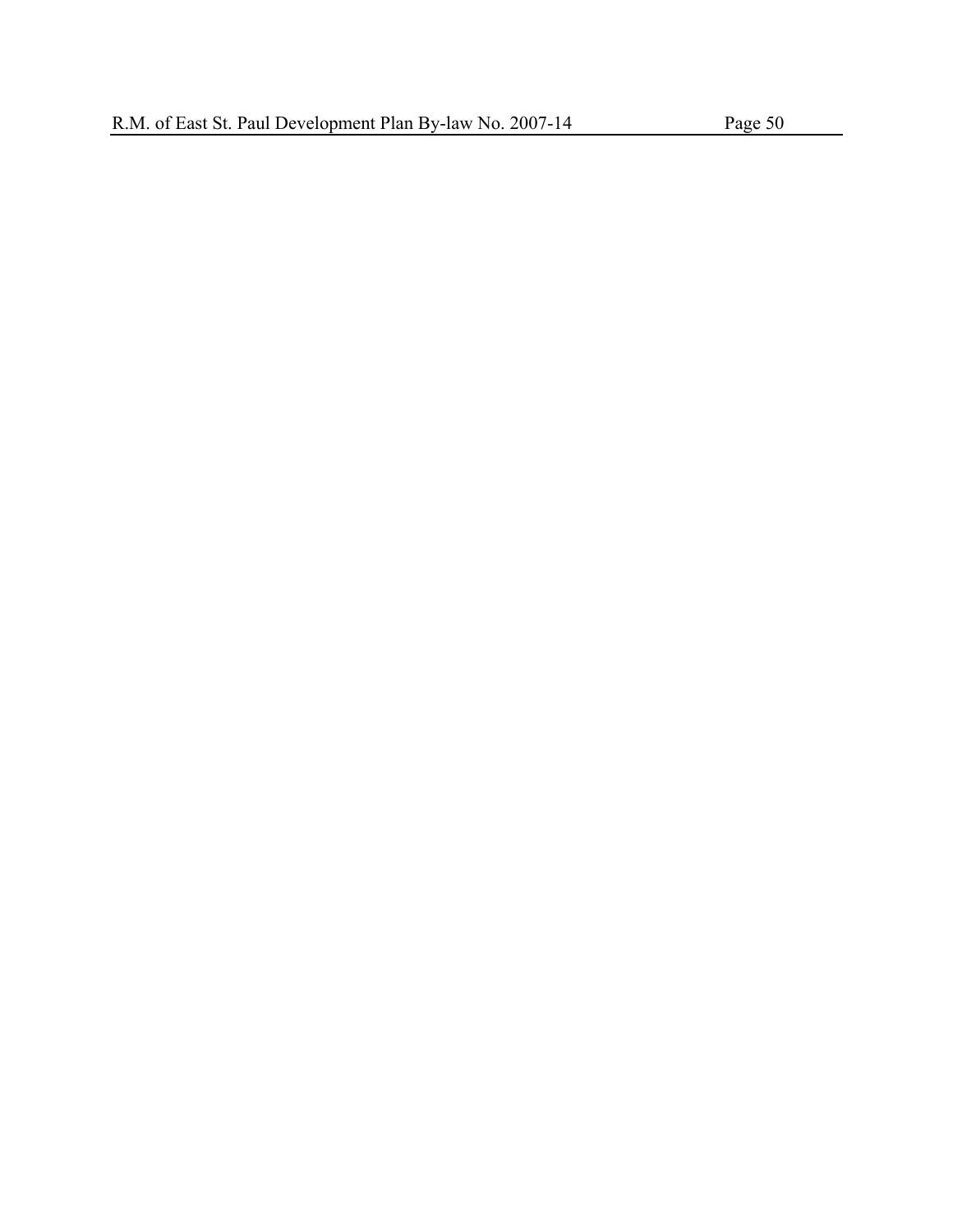# **12.0 URBAN DESIGN**

# **12.1 Planning Strategy**

The community of East St. Paul recognizes the importance of creating a well designed and attractive living environment. This includes not only residential areas, but in particular activity nodes, highway entrance areas and municipal buildings and facilities. Council also recognizes that there are costs involved in creating good urban design, but it is felt that the long term benefits of the initial expenditures will result in a sound investment for the landowner and the community

To demonstrate the municipality's commitment to good urban design, the municipality will undertake an extensive landscaping program at the East St. Paul recreation complex and municipal offices. The municipality will also consider creating attractive entrance features to identify/promote East St. Paul to the travelling public along Henderson Highway and Lagimodiere Boulevard.

# **12.2 Objectives**

- 12.2.1 To promote and maintain an attractive appearance of the municipality, particularly in the most visible areas such as along major transportation routes, the "Main Street" commercial area, civic buildings, and the recreation complex.
- 12.2.2 To recognize the long-term benefits of urban design as a sound investment for the development proponent, landowner, purchaser, tenant and general public.
- 12.2.3 To encourage flexibility in the application of the urban design policies so as not to stifle creativity in the development process.

- 12.3.1 The siting of buildings should accommodate, wherever possible, views of parks, as well as natural and landscaped areas both on and off-site.
- 12.3.2 Local environmental effects of new developments, particularly view blockage and sunshadow, should be minimized.
- 12.3.3 New or expanding seniors' housing and commercial development projects shall consider with the following design criteria:
	- (a) All exterior finishing materials should be of good quality, durable and attractive.
	- (b) Exterior finishing materials of exposed faces of the building(s) in a proposed development should be of compatible standard and appearance.
	- (c) Consideration should be given to whether the proposed building design maintains the character of the surrounding area.
	- (d) Where a proposed development is adjacent to existing residential areas, consideration should be given to the proposed location of mechanical equipment, outdoor storage and garbage collection areas to reduce any negative impacts to surrounding land uses.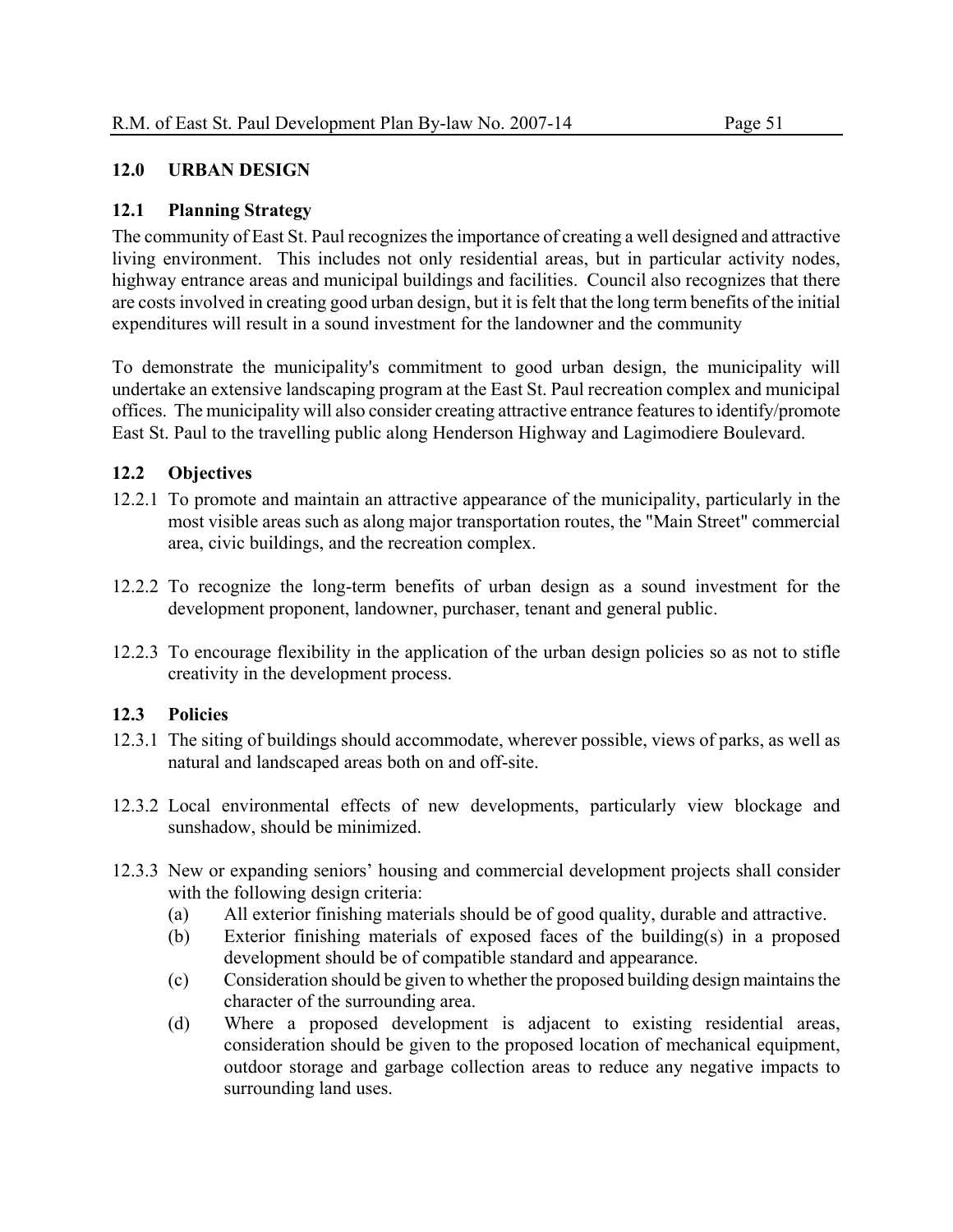- (e) The extent of the projection of a proposed building on a site should relate to neighbouring properties.
- (f) The building footprint should attempt, wherever possible, to preserve existing on-site trees or other natural features.
- (g) Building and site designs should incorporate features that address the functional needs of residents of all ages and abilities.
- (h) The appearance of a solid wall of buildings should be avoided by varying the street edge treatment through such means as the use of strategically placed open spaces and plantings, and varied building setbacks.
- (i) Major entrance points to proposed developments should be accentuated through landscaping, signage, lighting, and other design techniques in order to enhance security and reinforce a scale and rhythm to the street that is complimentary to local uses and pedestrian activities.
- (j) Signs should be compatible in scale and character with the building to which they relate.
- (k) All utilities should be underground, wherever possible.
- (l) Outdoor storage areas should be screened from adjacent streets by fencing or landscaping.
- 12.3.4 New or expanding industrial developments should comply with the following design criteria:
	- (a) All buildings should be constructed and finished with durable materials and designed to maintain the initial appearance of the development throughout the life of the project.
	- (b) Any exposed projections outside the building, such as mechanical and electrical equipment, should be screened from public view if such projections are inconsistent with the character and appearance of surrounding developments.
	- (c) Outdoor storage areas should be screened from adjacent streets by fencing and landscaping.
	- (d) Setbacks and building placements should be consistent with other buildings in the area.
- 12.3.5 New or expanding recreation facility developments should comply with the following design criteria:
	- (a) A diversity of tree species should be encouraged to increase the survival ratio of new landscaping.
	- (b) Indigenous or native trees should be used, wherever possible.
	- (c) New tree plantings should be clustered to divide open spaces into smaller, more intimate areas for residents, while avoiding heavily partitioned elements and may be subject to approval by Manitoba Infrastructure and Transportation.
- 12.3.6 Parking areas should incorporate appropriate landscaping, fencing and other treatments in order to improve the appearance of the lots and contribute to the continuity of the street edge.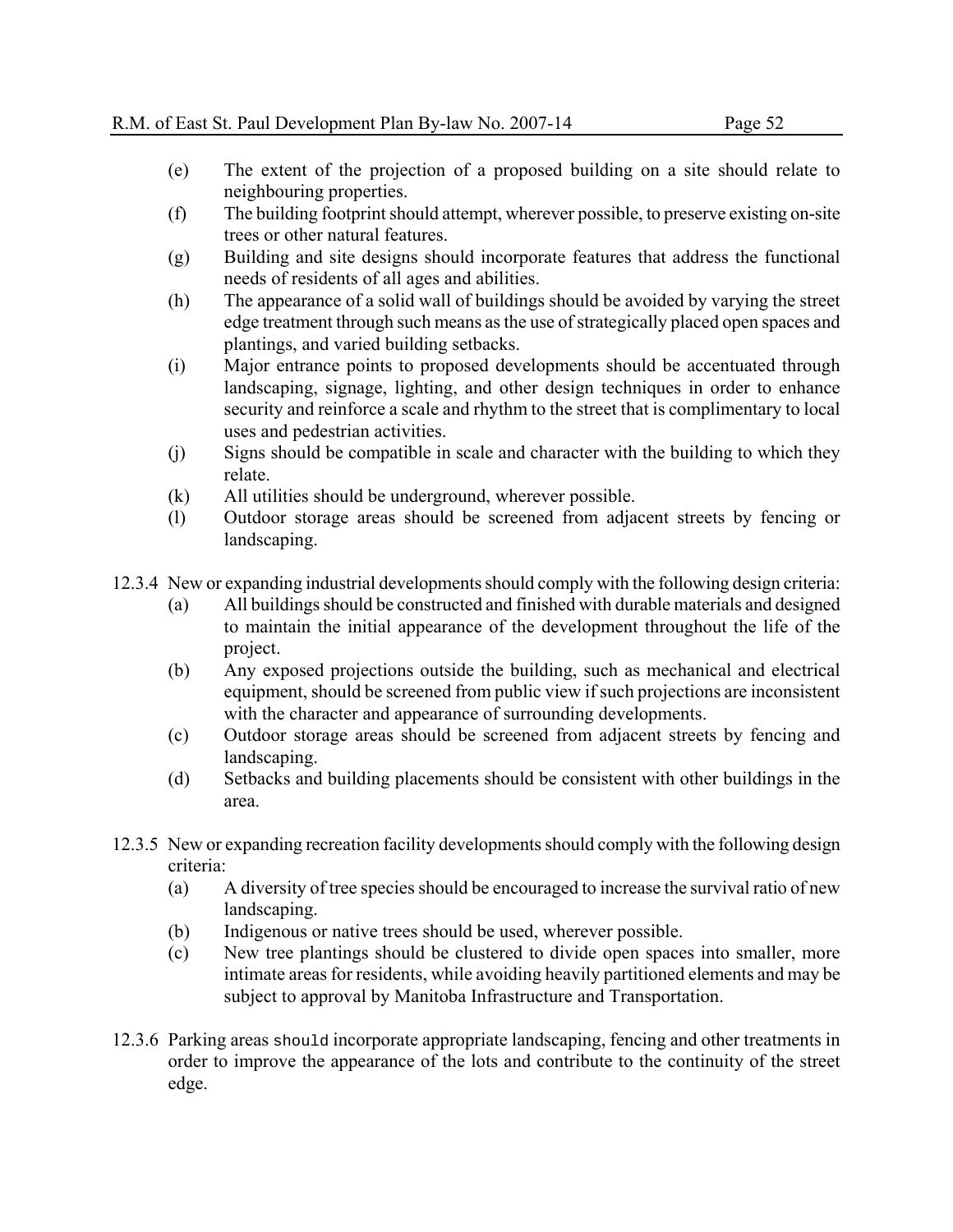The municipality will consider retaining consultants to prepare landscape design plans for the recreation center and highway entrance areas.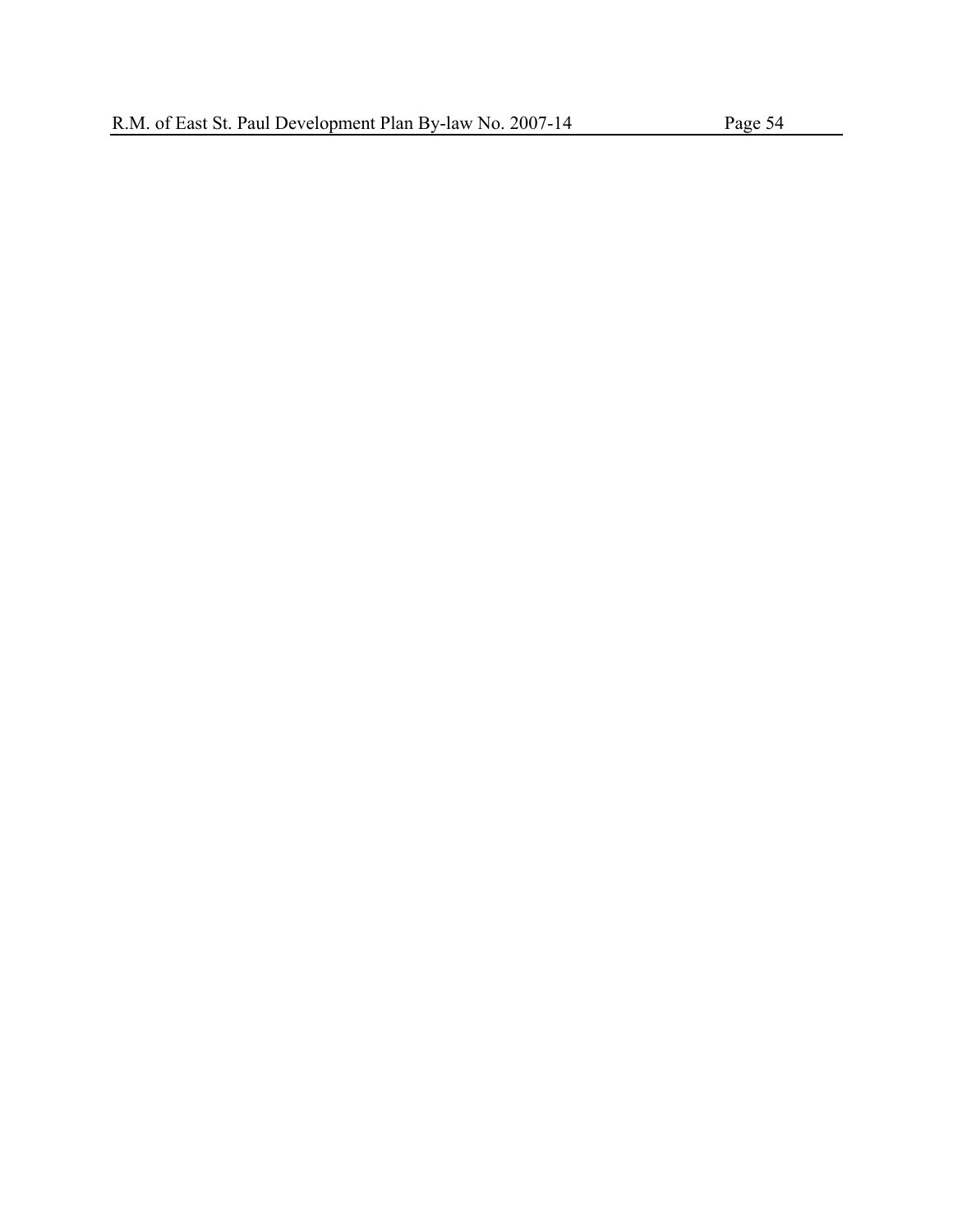# **13.0 RURAL LIMITED**

# **13.1 Planning Strategy**

East St. Paul once had a thriving agricultural industry that included market gardening, mink ranches and fox farms. The farm economy was labour intensive which provided significant job opportunities and provided tax revenues to the municipality. This however is not the case today. Due to fragmented land holdings and demand for non-farm residences, the farming community found it more profitable to subdivide or sell their land for non-farm development. As seen in the statistics outlined in Subsection 3.0 of the Development Plan, farming activities in East St. Paul are quite limited.

Areas within the northern and eastern portions of the municipality have been identified as Rural Limited areas as shown in Figure 8. The Rural Limited areas have been identified to accommodate rural residences and other compatible uses such as small scale commercial developments, greenhouses, and churches as identified in the East St. Paul Zoning By-law.

# **13.2 Objectives**

- 13.2.1 To ensure land uses are compatible with adjacent areas.
- 13.2.2 To ensure that the development of rural residential areas occurs in a logical manner and on an economically sound basis.
- 13.2.3 To encourage the efficient use of land resources.
- 13.2.4 To ensure that proposed developments can be service to an appropriate rural standard and in a cost-effective manner with respect to road access, water supply and wastewater disposal.

- 13.3.1 Any new livestock operations will not be permitted in the municipality as these operations will lead to land use conflicts with the semi-urban nature of the community.
- 13.3.2 Farming activities will be limited to the production of crops, specialized agricultural operations and hobby farms including market gardening, horticultural operations, tree nurseries, orchards and horse stables.
- 13.3.3 Rural residential development shall be planned in a manner that will not produce unacceptable social or economic costs.
- 13.3.4 Rural residential development shall accommodate adequate drainage, the proper function of a septic field or other acceptable method of domestic effluent disposal, and a potable water supply, pursuant to *The Environment Act, The Public Health Act and The Drinking Water Safety Act.*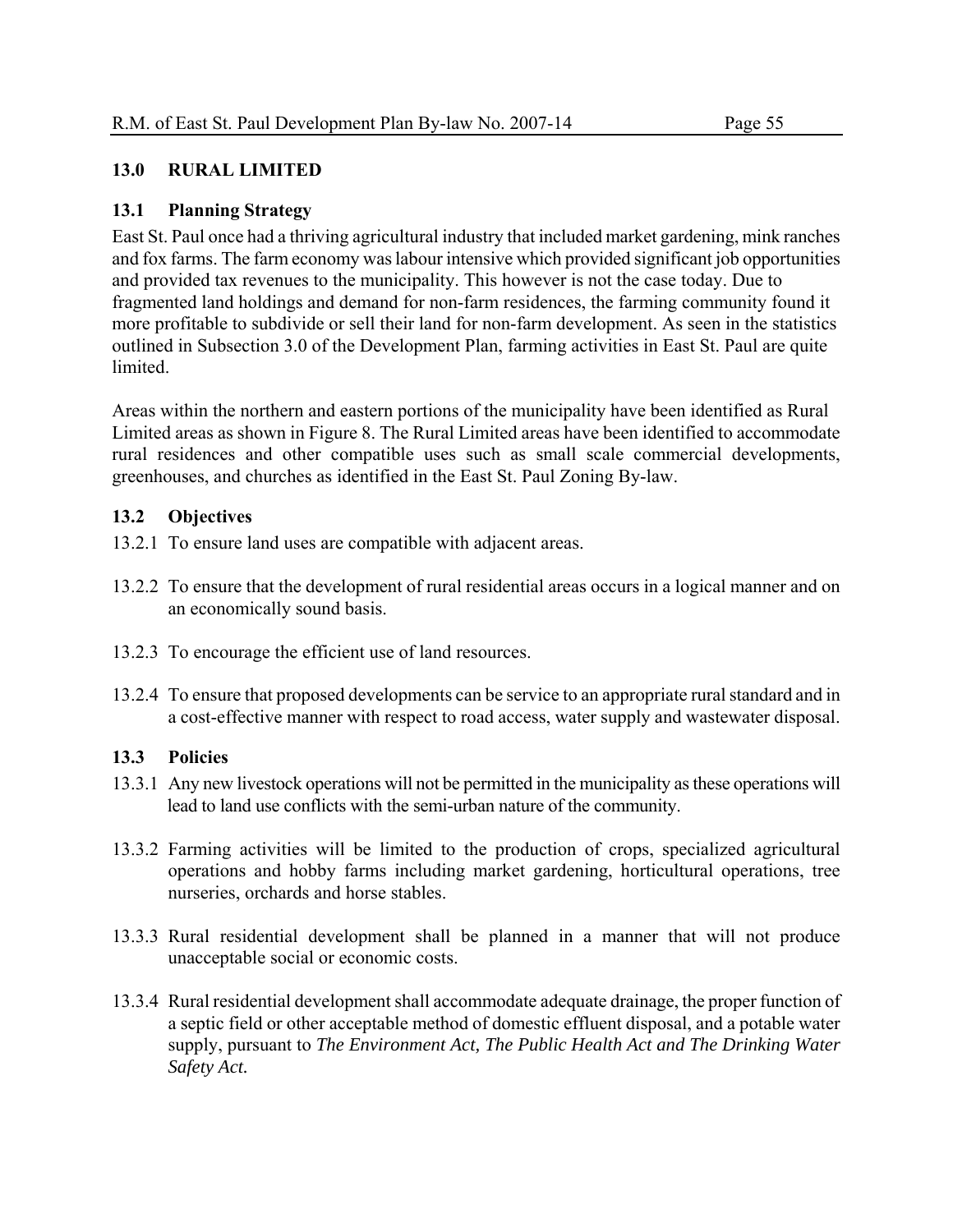- 13.3.5 It shall be the responsibility of the development proponent to demonstrate that:
	- (a) There is sufficient demand for developed lots to justify the subdivision of land.
	- (b) The proposed development is compatible with existing land uses and natural areas in proximity thereto.
- 13.3.6 Rural residential subdivisions shall be designed to accommodate urban-sized lots in the future. This policy will be implemented through concept plan, secondary plan, development agreement, and building permit measures and methods.
- 13.3.7 Residences shall not be permitted within 400.00 m. (1,312.00 ft.) of the decommissioned waste disposal ground unless approval has been given by Manitoba Conservation. Adequate buffering provisions should be provided so as to visually screen the landfill site from any adjoining residences.
- 13.3.8 The subdivision of land in the Rural Limited areas for residential purposes shall be subject to the following criteria:
	- (a) Municipal services such as roads, drainage, school busing, fire protection or other infrastructure services should be available to the proposed subdivision or can be provided without undue cost to the RM of East St. Paul.
	- (b) Residential lots shall be of such dimensions so as to maintain the rural character of the land and take into consideration physical and natural features.
	- (c) Proposed developments should protect or enhance existing treed acreage.
	- (d) Proposed development shall be directed away from the fringe or periphery of the urban areas unless the proper planning measures are put in place to accommodate semi-urban-sized lots in the future.
	- (e) If applicable, the subject property shall be rezoned to an appropriate zoning district.

(f) **The Minimum lot size should generally be 5.0 acres with the exception of those areas currently zoned for 1.0 acre or 2.0 acre lots, or, unless a conservation subdivision is employed that serves to increase development density on a smaller land base.** 

- **(i) A conservation subdivision means a subdivision designed to cluster housing development on smaller lots in order to preserve the surrounding natural area, wild life habitat or corridors, sensitive areas or farmland" (BL 209- 13).**
- 13.3.9 Home occupations, subject to meeting the provisions of the zoning bylaw, are considered acceptable in rural limited areas.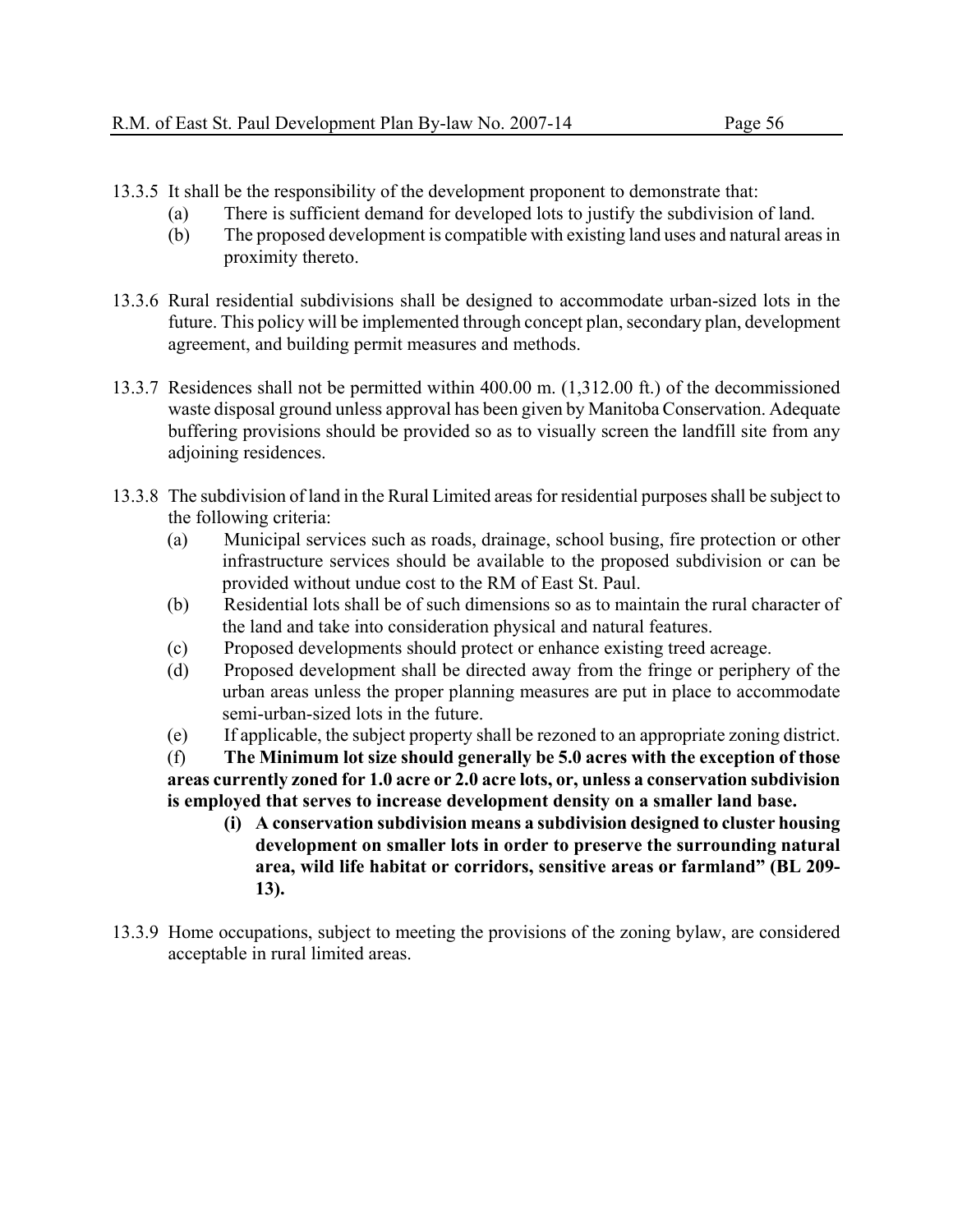# **14.0 MUNICIPAL SERVICES**

# **14.1 Planning Strategy**

The municipality has the overall responsibility to ensure that the necessary services to protect the health, safety and general welfare of its residents are provided. These services include the collection, treatment and disposal of wastes, water supply, land drainage, roads, fire and police protection, and ambulance service. The services should be provided in an efficient, economical and effective manner. As stated earlier, Figures 5 and 6 show areas within the RM of East St. Paul where Municipal wastewater and water services are provided, respectively. Currently, over 2,220 homes are connected to the Municipal sewer system with the remaining areas of the community being serviced with private septic fields or holding tanks. In terms of water services, approximately 618 homes are connected to the water system. The remaining areas of the community are served by private wells. Municipal water supply shortages has been an issue in the RM of East St. Paul in recent years. The RM of East St. Paul is currently undertaking a Municipal water management plan to address short-term and long-term water requirements. An important component of this plan is promoting and implementing water conservation programs throughout the community.

There will basically be two levels of service provided in East St. Paul. For the areas identified as serviced residential, commercial, industrial and institutional within the "Urban Centre Area", a fully piped underground sewer and water system will be required. In certain instances, Council may relax this requirement, however, any other systems will only be allowed as a short term interim measure. This will be regulated and controlled by agreements executed between the municipality and the developer.

The second level of services pertains to the areas identified as rural limited and limited commercial/residential mixed. For these areas, individual sanitary septic systems and private wells will be allowed. These systems will be subject to approval of Manitoba Conservation. Land drainage will generally be dealt with through surface ditching provisions.

Police, fire and ambulance protection will be expanded in response to growth and new technology in order to maintain effective and economical systems.

The current RM of East St. Paul transfer station which was previously used as a waste disposal site is highlighted on Figure 10. This landfill is being decommissioned. The RM of East St. Paul has recently entered into a third party contract to have domestic household waste removed to a Class 1 waste disposal facility. As part of this initiative, a weekly limit of three bags of domestic waste per household has been imposed for curbside collection, with extra bags disposed of on a 'pay-as-youdispose' basis. The RM of East St. Paul is also planning to expand its composting and recycling programs, thereby reducing waste and the tipping fees as part of the third party contract.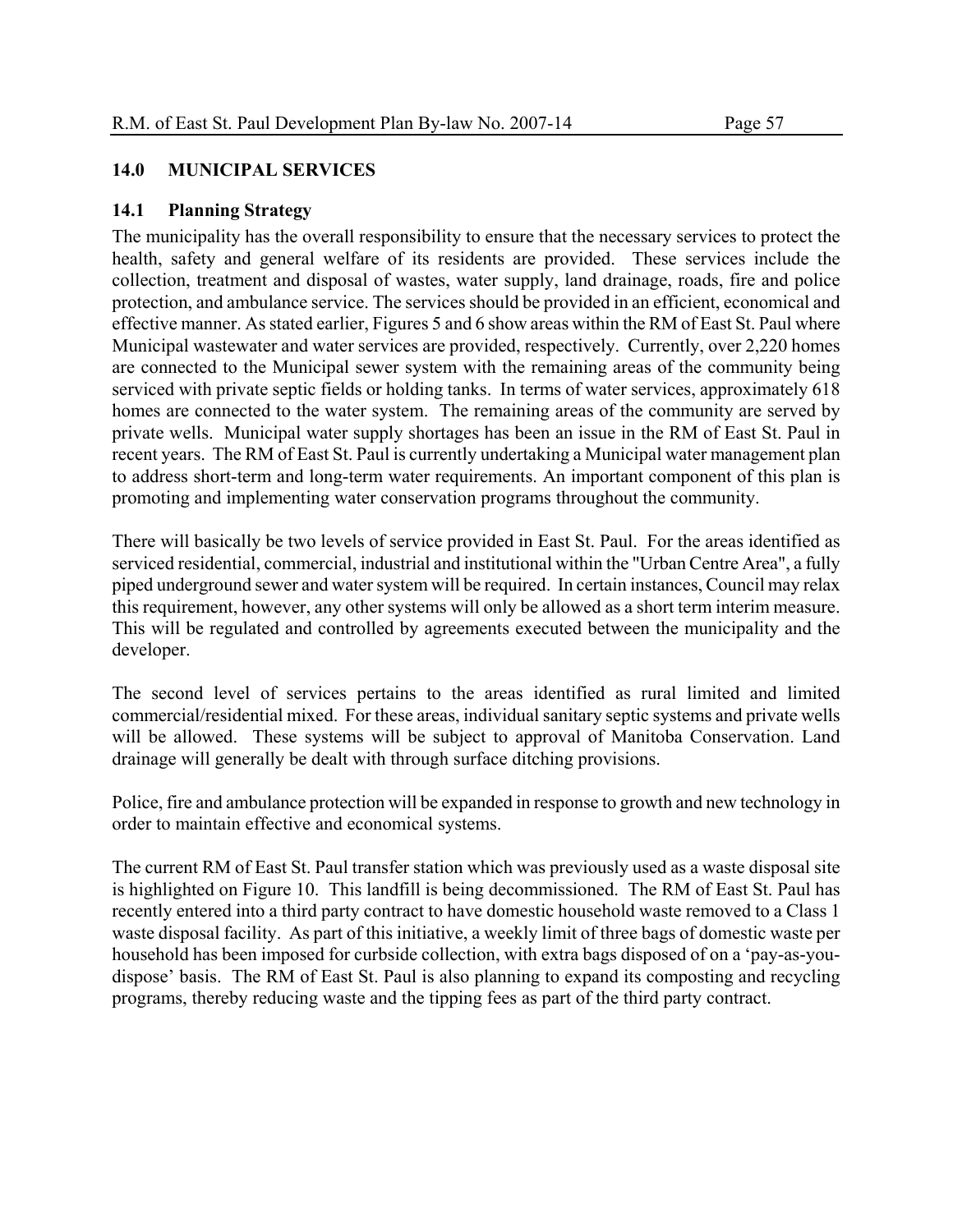#### **14.2 Objectives**

- 14.2.1 To provide a high level of municipal services in order to protect the health, safety and welfare of the community.
- 14.2.2 To provide an adequate level of service which does not negatively impact the environment.
- 14.2.3 To develop an efficient, effective and economical servicing system.
- 14.2.4 To ensure that developers pay their fair share of servicing costs and not to burden the taxpayers unfairly.
- 14.2.5 To recognize that proper stewardship of the Municipal water supply involves a partnership between the RM of East St. Paul and its residents.

- 14.3.1 Any costs to the municipality to undertake an up-to-date review of servicing in response to a proposed development will be passed on to the developer.
- 14.3.2 The installation of major facilities such as a lift station and forcemain should be appropriately designed to accommodate long term development. Where these costs are incurred by developer(s), the municipality will endeavour to collect funds in a reasonable time frame from future benefiting owners and repay the developer(s) who front ended the costs.
- 14.3.3 The municipality will regularly monitor the waste disposal grounds to ensure there is no groundwater or surface water contamination.
- 14.3.4 Residential, most institutional and commercial uses will not be allowed within 400.00 m. (1,312.00 ft.) of the decommissioned sanitary landfill site, which has been converted to a transfer station, unless permission has been granted by Manitoba Conservation.
- 14.3.5 As part of the development approval process, Council will ensure that there is adequate police and fire protection to meet the needs of future residents or businesses.
- 14.3.6 The RM of East St. Paul shall initiate public awareness programs and explore alternative water conservation measures as a means to assure an adequate future Municipal water supply.
- 14.3.7 All new developments requiring the construction of sewer and water facilities will be required to enter into a development agreement with the municipality.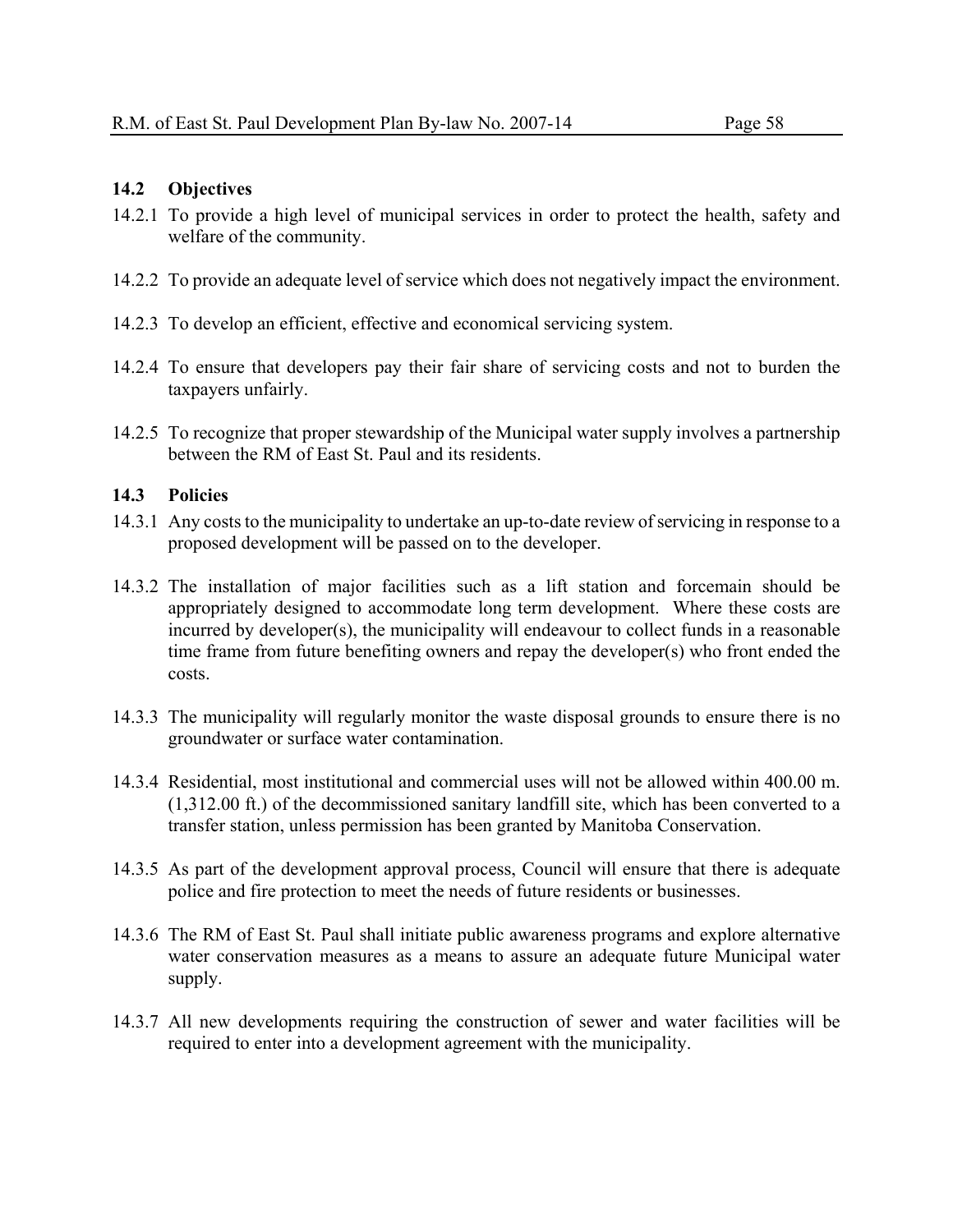# **15.0 CULTURAL/HERITAGE RESOURCES**

#### **15.1 Planning Strategy**

Architectural, archaeological, and cultural sites and buildings are of tremendous value to any community's sense of identity. In this light, Council intends to work towards the preservation and enhancement of significant heritage resources within East St. Paul. These actions will serve to develop a stronger appreciation of these assets within the overall community in addition to protecting these sites for future generations.

# **15.2 Objectives**

- 15.2.1 To preserve, protect, and enhance heritage resources within the municipality.
- 15.2.2 To encourage and promote the awareness and appreciation of East St. Paul's heritage resources.

# **15.3 Policies**

- 15.3.1 The municipality will encourage and facilitate the identification of heritage resources.
- 15.3.2 Significant heritage sites will be protected and where appropriate either Municipal or Provincial designation shall be pursued.
- 15.3.3 A heritage resource advisory committee may be established.
- 15.3.4 The subdivision or development of those areas or sites that either have been formally identified by the Historic Resources Branch, or are in the process of receiving Municipal or Provincial heritage designation, may be considered only after consultation with the Historic Resources Branch and an examination of the site or area to determine if the heritage resources would be endangered.
- 15.3.5 The development, designation and preservation of heritage resources shall be coordinated with other heritage and recreational resources in the RM of East St. Paul to maximize interpretive and tourism potential.

# **15.4 Implementation Measures**

The municipality in conjunction with the Manitoba Historic Resources Branch will undertake an inventory of all heritage sites. Applications for Municipal or Provincial designation should be taken out for all sites with a significant local or regional presence.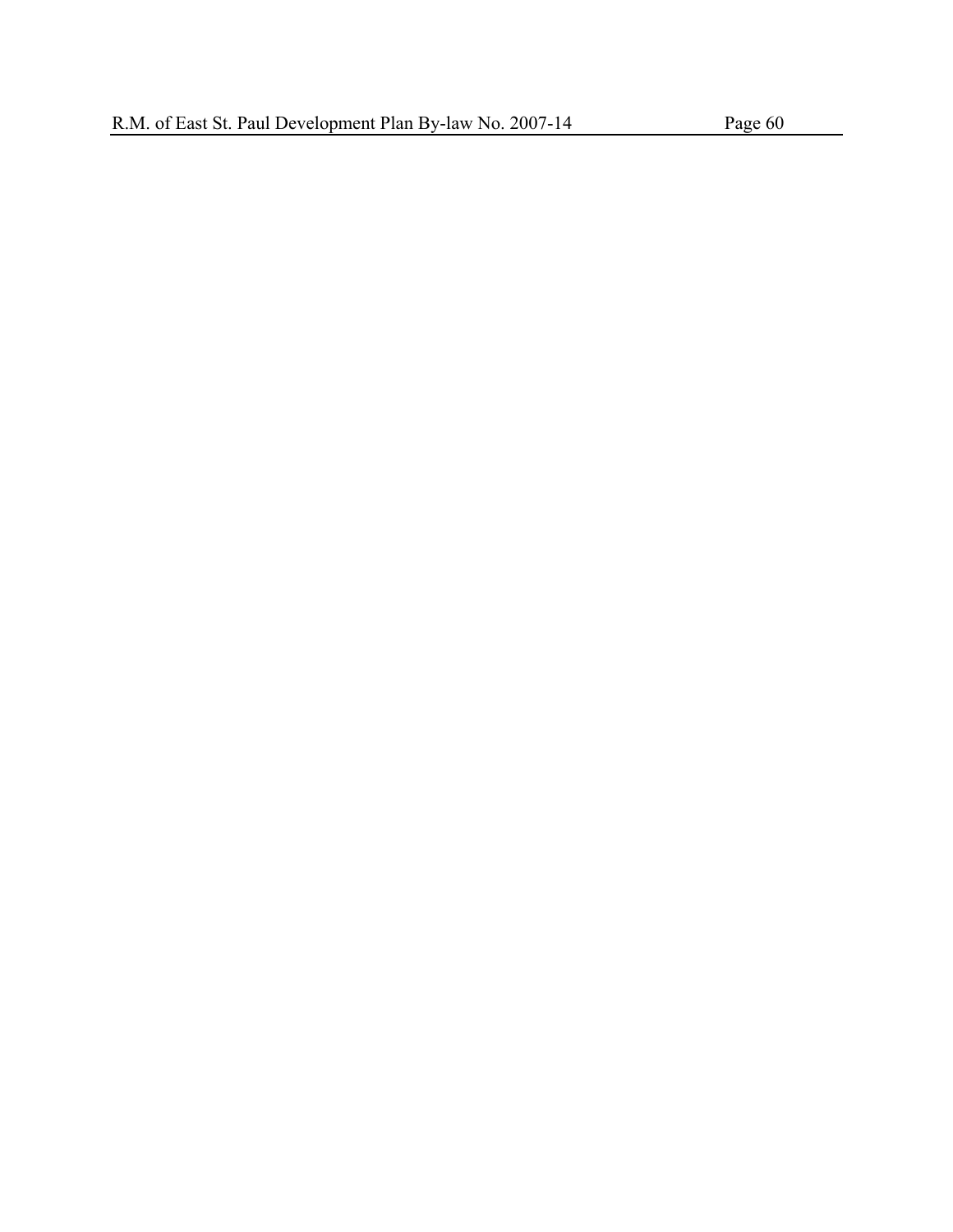# **16.0 SUSTAINABLE DEVELOPMENT AND WATER STEWARDSHIP**

# **16.1 Planning Strategy**

East St. Paul has an opportunity to benefit from the knowledge and experience of other rapidly growing municipalities with respect to the effects of this growth on the surrounding natural physical environment. Clearly, the emphasis should go beyond minimizing serious negative environmental consequences to the incorporation of broad sustainable development principles into all aspects and levels of everyday decision-making. Council intends to ensure that economic decisions properly address environmental impacts, and environmental measures consider economic consequences.

Council will examine the potential consequences of all development proposals on the surrounding environment as a means of identifying proactive courses of action that will both meet the needs of individual land owners and retain the integrity of natural ecological systems. In this light, special consideration shall be given to the effects of continuous development on the quality of the groundwater resource, the sustainability of natural wildlife habitats, and the overall suitability of the environment for present and future habitation.

# **16.2 Objectives**

- 16.2.1 To protect and enhance the integrity of the natural and built environment.
- 16.2.2 To promote and incorporate the concepts of environment and sustainable development within all aspects of municipal decision making and government.
- 16.2.3 To promote environmentally friendly business and resident practices.
- 16.2.4 To promote the concept of reduce, reuse and recover.
- 16.2.5 To promote the principle of thinking globally and acting locally.
- 16.2.6 When reviewing development applications, Council will consider efficiency, cost effectiveness, full cost accounting, and long term cost and benefit analysis.
- 16.2.7 To promote water conservation and water protection in cooperation with Manitoba Water Stewardship.
- 16.2.8 To protect rare or endangered flora and fauna that have received designation and protection under *The Manitoba Endangered Species Act* or the Federal government *The Species At Risk Act*.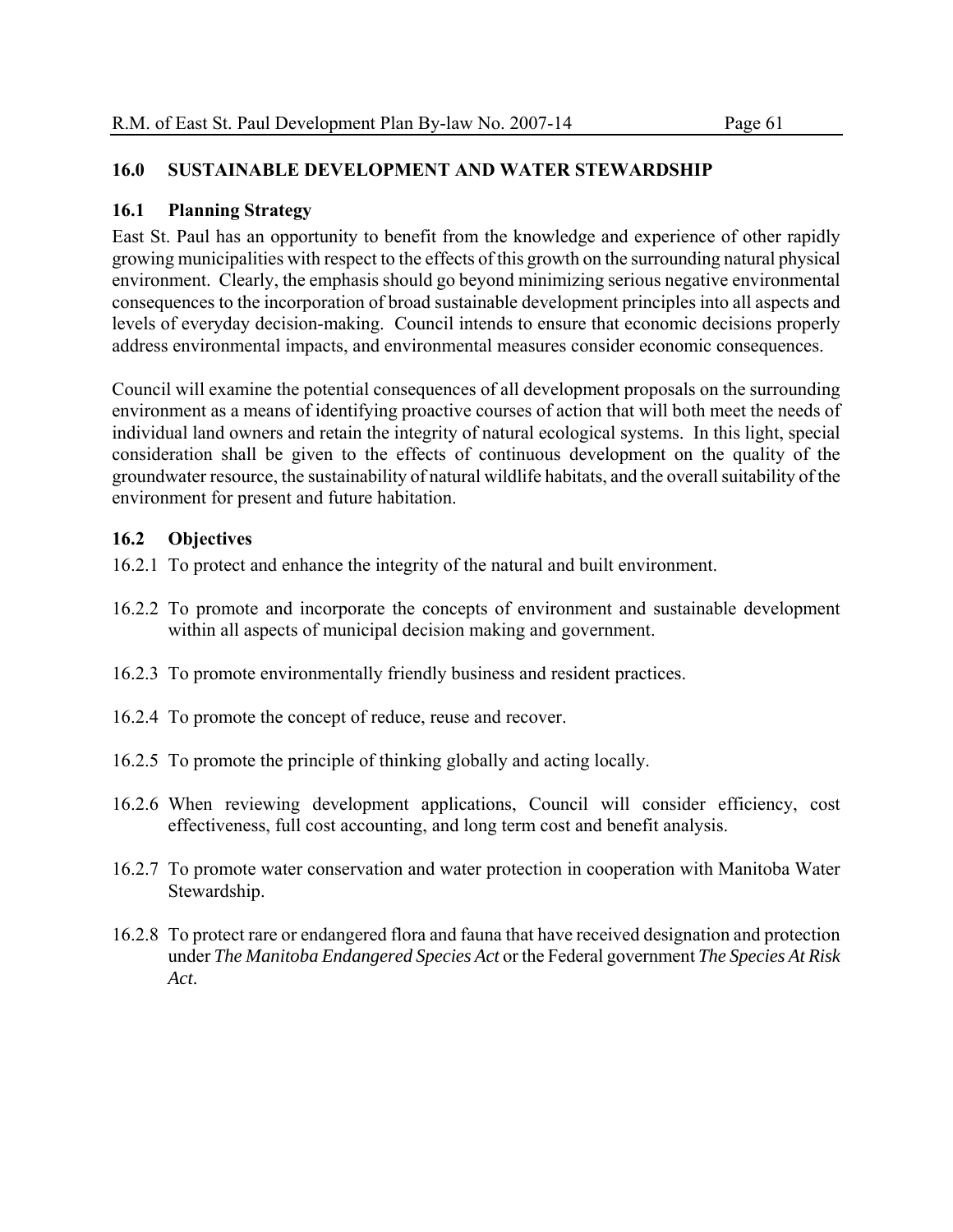# **16.3 Policies**

- 16.3.1 In consultation with Provincial government agencies, Council may require major development proposals to be accompanied by an environmental impact statement carried out by a qualified professional that explains the potential consequences of development on the surrounding site and municipality. This impact statement should include but not be limited to information on drainage effects, air quality, natural vegetation and habitat, human environmental changes, proper stewardship of land, and mitigative measures.
- 16.3.2 Council will evaluate existing environmental and economic concerns and develop a long range action plan for addressing these problems together with local businesses, landowners, and residents.
- 16.3.3 Council will maintain waste disposal and sewage treatment operations within acceptable environmental standards.
- 16.3.4 Council will assess the merits of instituting various recycling programs.
- 16.3.5 Developments will be encouraged in a manner, which ensures that waterways, water bodies, riparian areas and groundwater resources are sustained.
- 16.3.6 Proposed developments located near waterways or water bodies, within the Municipality, will be subject to review by Manitoba Water Stewardship and Department of Fisheries and Oceans.
- 16.3.7 The preservation and reintroduction of native vegetation will be encouraged in sensitive environmental areas and riparian areas along waterways to filter run-off and to maintain water quality.
- 16.3.8 Waterways, water bodies and riparian areas in the Municipality may require protection to limit impacts of development. This may be achieved through site-specific planning programs and cooperation with Manitoba Water Stewardship. The extent of protection required will be directly related to the characteristics of the local situation. The size and configuration of the waterway, water body or riparian areas; the need for public access; environmental characteristics; and economic potential will all have a bearing on the method of protection adopted. In order to provide protection, shoreland reserves may be created.
- 16.3.9 Land should not be cleared, cultivated or developed to the waters edge of creeks, streams, rivers, lakes or water supply reservoirs. A minimum 15.00 m. (49.21 ft.) wide buffer of undisturbed native vegetation should be retained to reduce erosion and sedimentation, protect water quality, fish habitat and provide wildlife cover. Developments near active erosion areas should be setback from the erosion scarpe by the expected erosion over a fifty year period.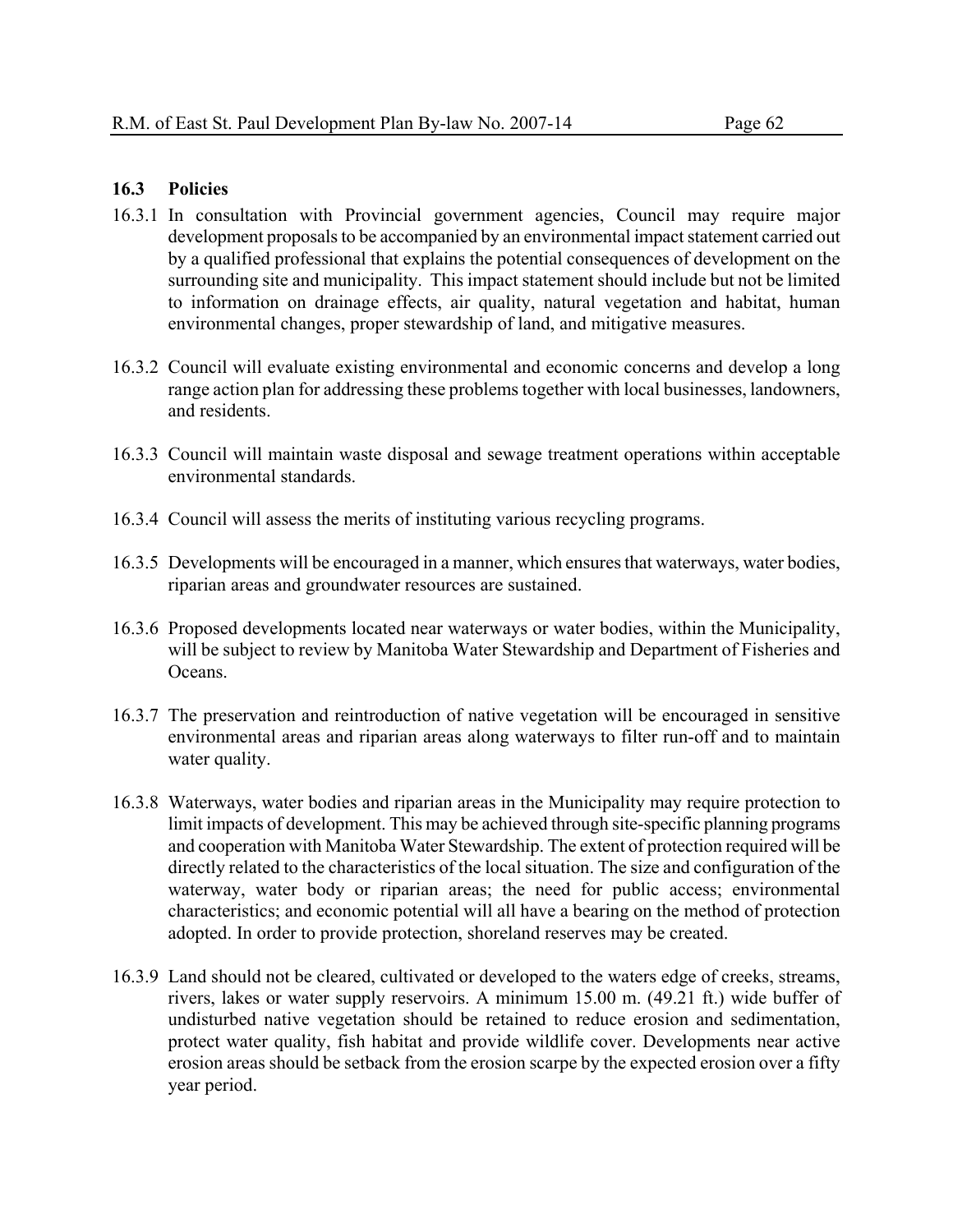- 16.3.10 For development proposals requiring the diversion of water, the proponent is required to investigate the need for a Water Rights Licence. Development approval may be withheld until such time as a development authorization or groundwater exploration permit is issued.
- 16.3.11 The preferred locations for major developments or activities that may cause pollution under normal operating conditions or by accident are outside sensitive environmental areas as defined by locations displaying soil characteristics associated with high risks for groundwater impacts and slope conditions where erosion risks have the high potential of surface water impacts.

# **16.4 Implementation Measures**

East St. Paul will consider retaining a consultant to investigate potential environmental problems within the municipality. An environmental advisory committee should be established to work with the consultant and Council in preparing a long range environmental plan for the municipality. This plan should propose various means of remediating or averting environmental hazards, presenting environmental standards for development that could be managed at the municipal level within the development control process, and reviewing options for recycling programs.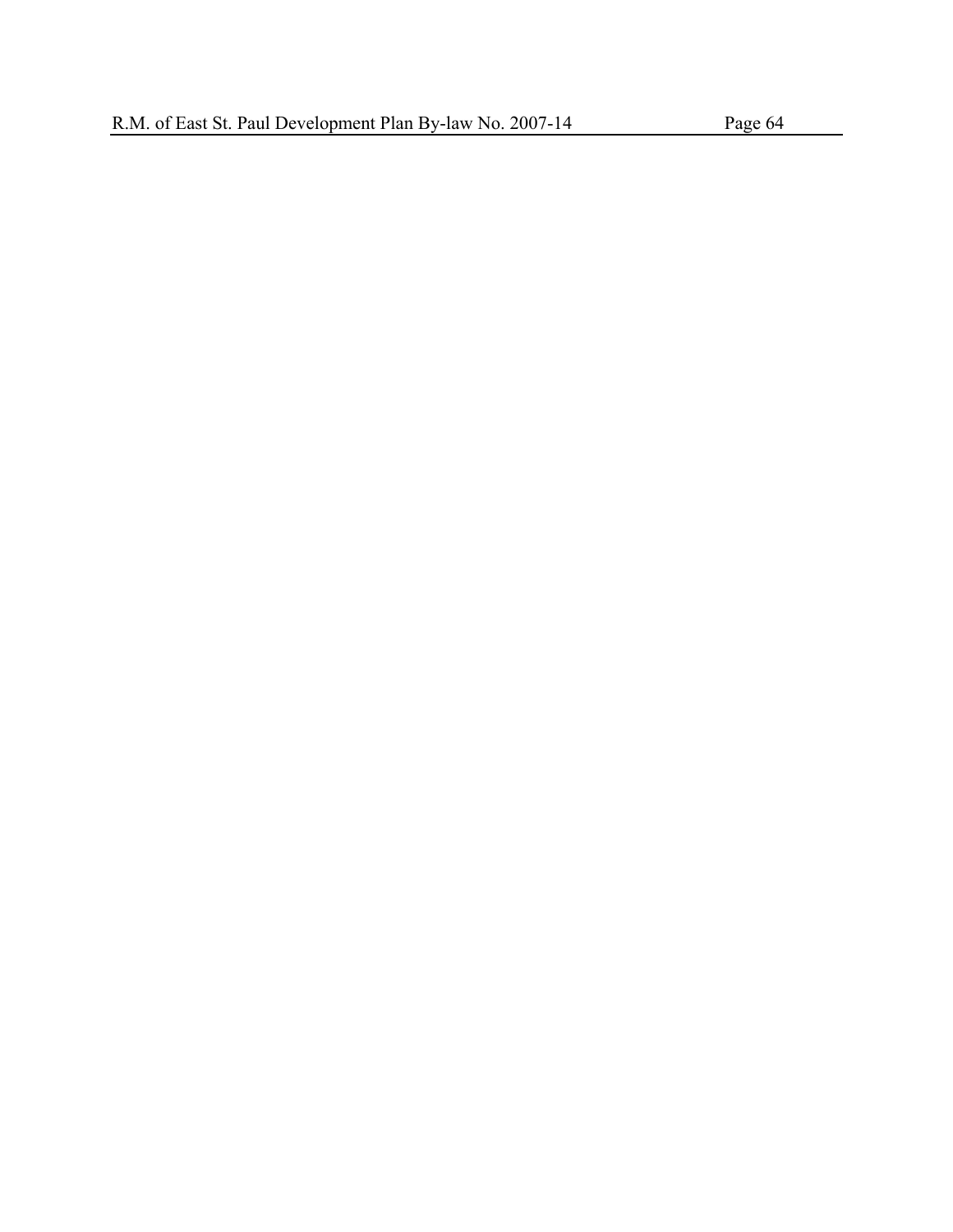### **17.0 HAZARD LANDS**

# **17.1 Planning Strategy**

Hazards lands are those lands along the Red River or other areas as identified by the RM or province subject to potential flooding, erosion and bank stability problems. In order to avoid personal loss and hardship it is necessary to avoid development of hazard lands or to ensure that adequate measures are taken to reduce or eliminate the hazard.

# **17.2 Objectives**

- 17.2.1 To control activities which may accelerate or promote damages arising from hazards such as flooding, erosion and/or bank instability.
- 17.2.2 To encourage the preservation of natural vegetation along the banks of the Red River.
- 17.2.3 To minimize property damage, personal hardship and public expenditure for relief and protection associated with development on hazard lands.
- 17.2.4 To maintain the natural capability of the river to convey flood flows.

# **17.3 Policies**

- 17.3.1 Development shall not be permitted on lands subject to bank instability, landslides or subsidence unless measures are taken to address the problem.
- 17.3.2 All structures and services shall be protected against damage and shall be functional under hazard conditions.
- 17.3.3 Activities such as dumping, excavation, or clearing which could accelerate or promote dangerous erosion or bank instability should be discouraged.
- 17.3.4 Developments within known hazard areas should be permitted only where a detailed analysis of the specific site by the developer has shown that the development is feasible and if Manitoba Water Stewardship approves such development. The developer shall be responsible for undertaking the study and any site improvements required.
- 17.3.5 Where erosion control or protection of the natural vegetation is required, Council through the zoning by-law or a development agreement shall designate an appropriate building setback from the high water mark and impose any other appropriate measures.
- 17.3.6 Stream alterations should not be undertaken without the approval of Manitoba Water Stewardship and the Department of Fisheries and Oceans.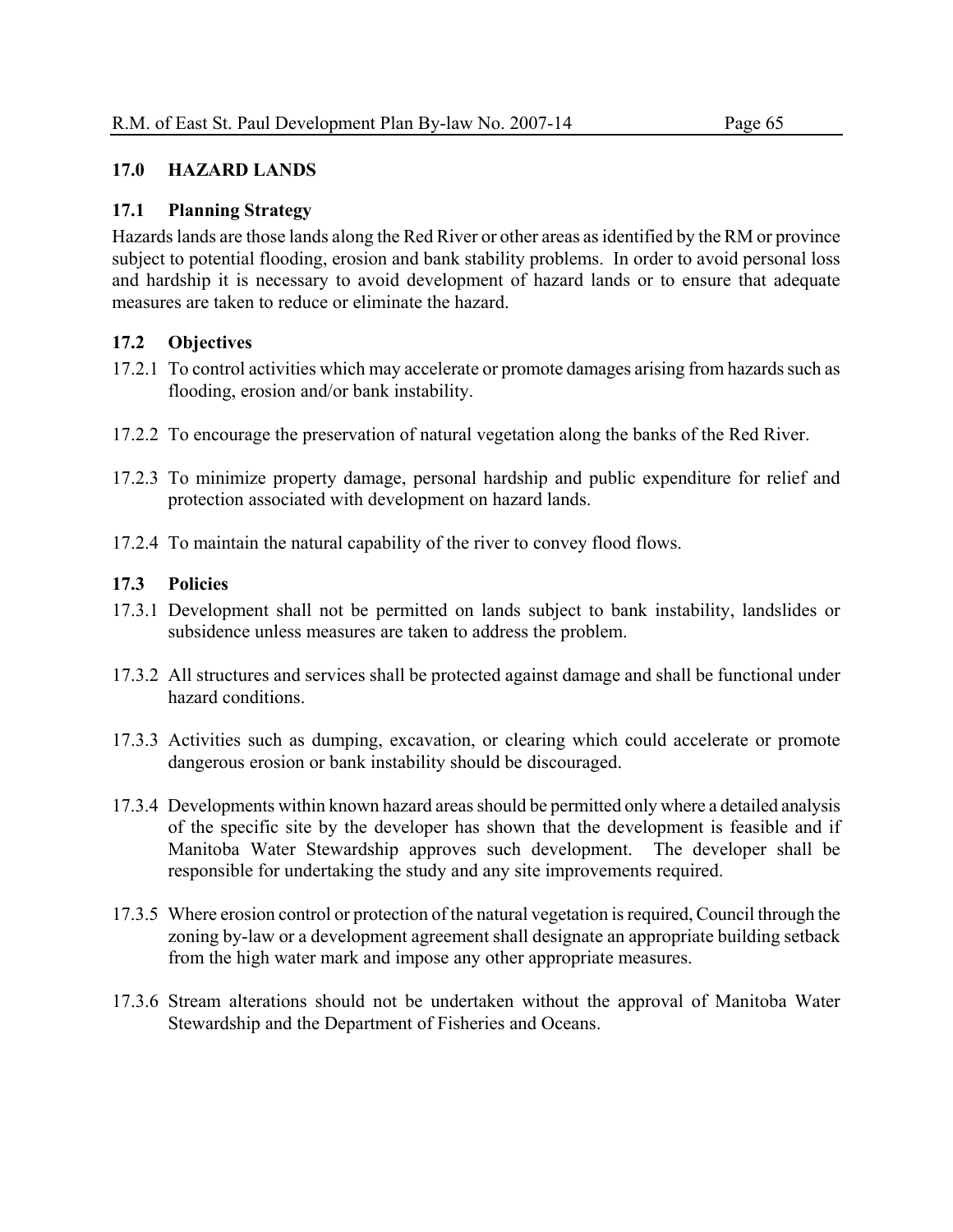# **17.4 Implementation**

Developments within hazard areas should be controlled through the zoning by-law, subdivision control procedures, development agreements, the issuance of development permits, and public works.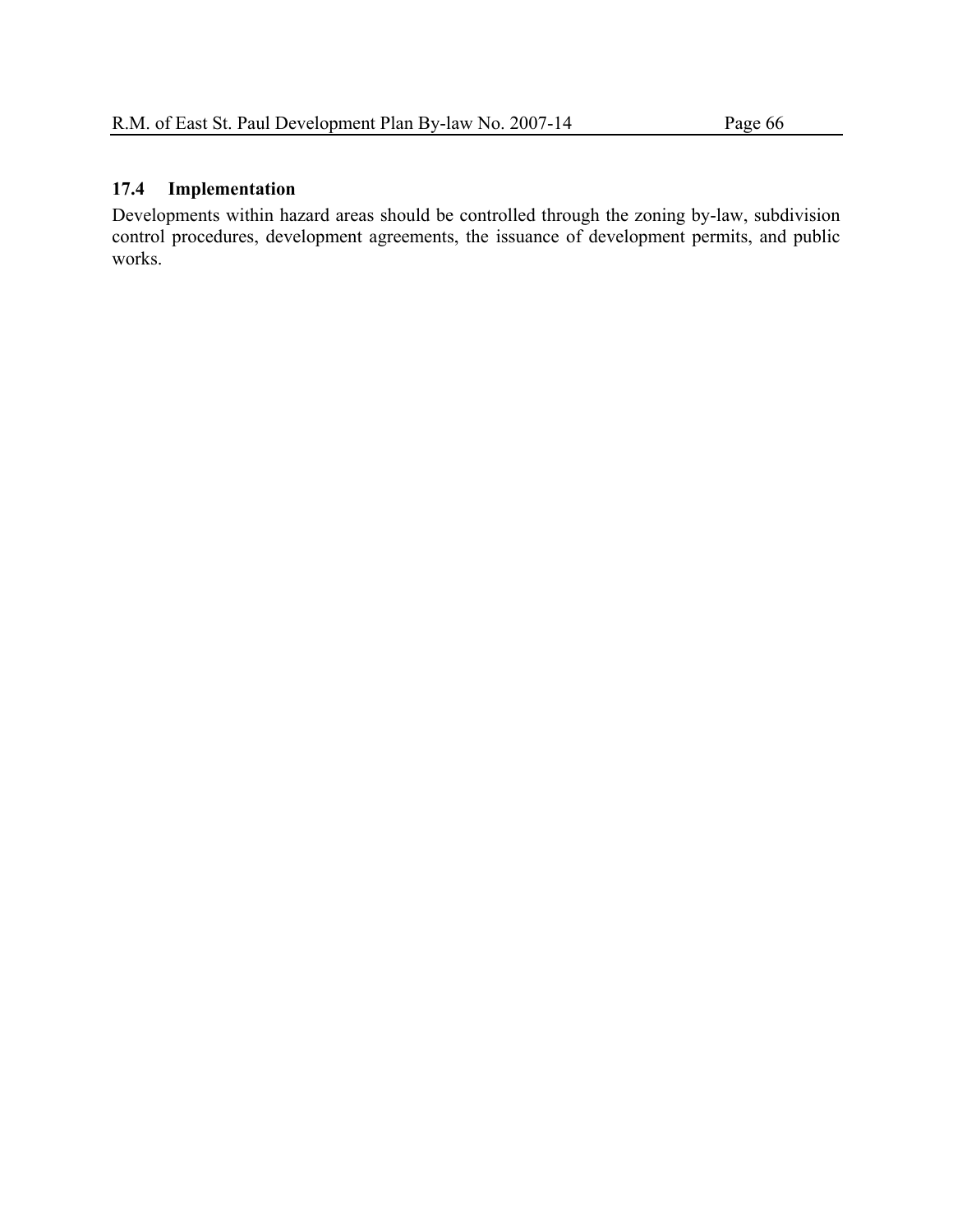# **18.0 IMPLEMENTATION AND ADMINISTRATION**

# **18.1 General**

This section of the Development Plan outlines the actions that are required in order to facilitate the overall community growth objectives and development policies of the Development Plan. The Development Plan is based on short and long range policies, regulations and criteria for the area to grow and prosper in a sustainable manner that reflects a diversity of interests and needs. However, a Development Plan does not in itself manage and control development. Rather, it is used in conjunction with other planning controls such as Zoning By-laws, development agreements, and subdivision plans. With this in mind, the policies outlined in the Development Plan will be implemented by the measures and methods provided below.

# **18.1.1 Adoption of the Development Plan**

Adoption of this Development Plan by the RM of East St. Paul by By-law will give the plan the force of law. Once adopted, no development or land use change may be carried out within the area affected by the Development Plan that is inconsistent or at variance with the proposals or policies set out in the Development Plan, pursuant to *The Planning Act*. *The Planning Act* also states that adoption of a Development Plan does not require the RM of East St. Paul to undertake any proposal suggested or outlined in the Development Plan.

The Development Plan should be reviewed periodically and revised if necessary to anticipate and respond to changing conditions within the RM of East St. Paul. The Development Plan may be amended at any time when considered appropriate or necessary by the RM of East St. Paul. Should it be necessary to amend the Development Plan, the public should be given adequate notice to respond to the proposed changes. *The Planning Act* provides notification procedures for informing the public regarding Development Plan amendments

# **18.1.2 Zoning By-law**

A major planning tool to implement Development Plans is Zoning By-laws. *The Planning Act* provides that communities can enact Zoning By-laws following the preparation and approval of a Development Plan. A Zoning By-law establishes various Zoning Districts, determines both permitted and conditional uses, and provides details regarding the appropriate development standards and applicable Zoning District regulations. This can include minimum lot sizes, maximum building heights, sign controls, landscaping, and home occupation regulations.

A Development Plan is used as a guide in preparing, amending or varying the regulations of the Zoning By-law. For instance, when dealing with a Zoning By-law amendment, the RM of East St. Paul should base its decision on the objectives, policies and development regulations as laid out in the Development Plan. However, the Development Plan outlines a long-term growth strategy and there are situations where the RM of East St. Paul may allow its Zoning By-law to reflect current uses and the existing zoning regulations until specific needs or demands change or if land use conflicts arise. Having stated this, any proposed Zoning By-law amendments should generally be in conformance with the Development Plan.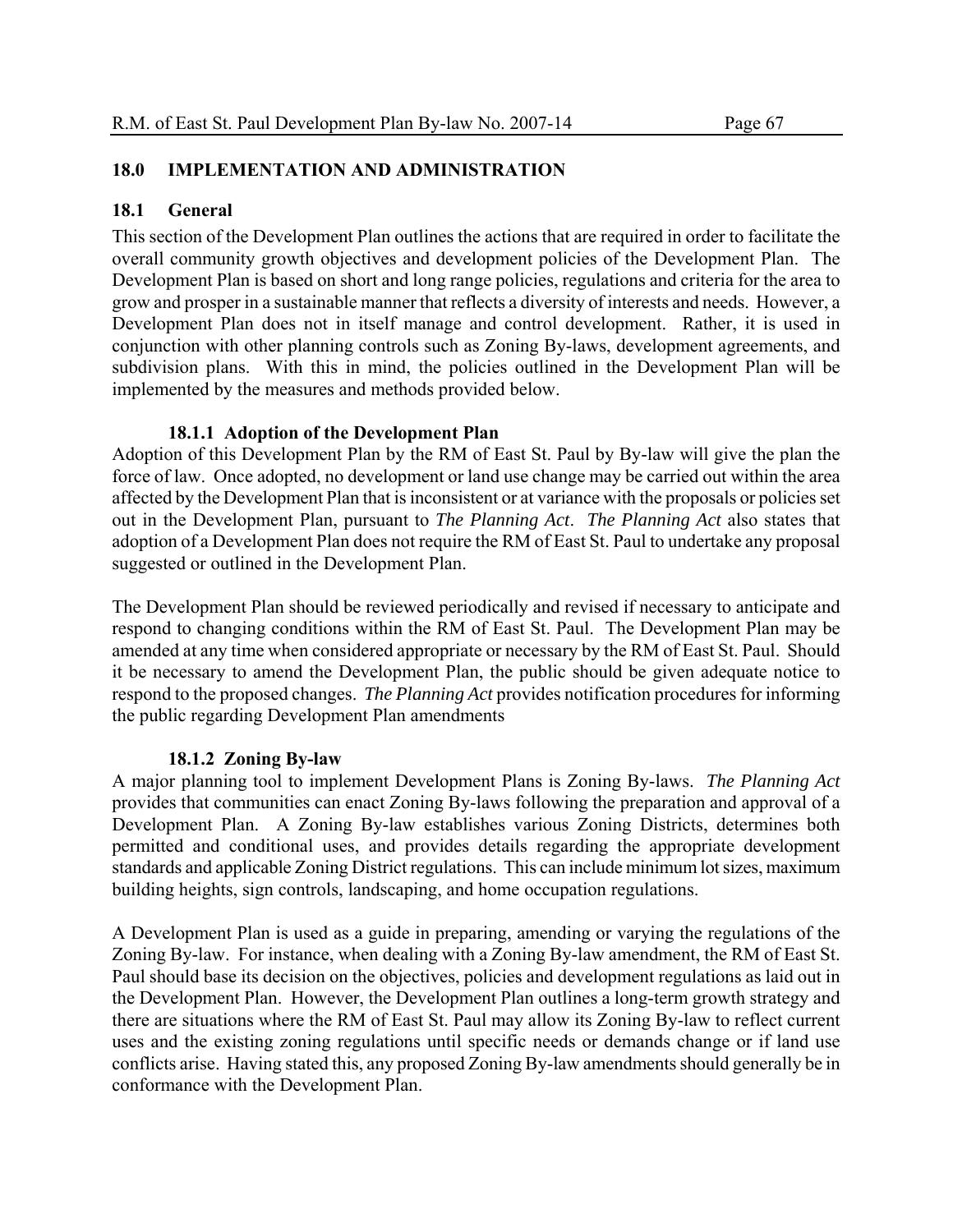#### **18.1.3 Subdivision Approvals**

Subdivision is the process of altering legal property boundaries. Proposals involving the subdivision of land for individual or multiple lot development will be subject to a review and approval process involving the RM of East St. Paul, utility companies and certain provincial government departments (Part VI of *The Planning Act*). This process provides an opportunity for development proposals to be evaluated in accordance with the provisions of the Development Plan. A subdivision proposal cannot proceed without the approval of the RM of East St. Paul and the approving authority. Council or the approving authority may attach conditions to a subdivision approval in accordance with *The Planning Act*.

#### **18.1.4 Concept Plans**

Development Plans primarily deal with general land use and development within the overall community, while concept plans show how specific areas may develop. Concept plans are required in primarily undeveloped areas that are experiencing development pressures where landowners have not developed a strategy for the long-term development of their properties. Concept plans provide general information dealing with road layout, lot structure, parkland dedication, and servicing and topographical features. Prior to new development taking place in a concept plan area, the landowner or developer has to subdivide his/her land holdings and meet Municipal and Provincial government regulations, including legal and site surveys as well as engineering studies.

#### **18.1.5 Secondary Plans**

Where appropriate, East St. Paul will consider preparing and adopting Secondary Plans as per the requirements of *The Planning Act*.

#### **18.1.6 Development Agreements**

Municipal approval of subdivisions and zoning amendments can be conditional on development agreements which will protect both the applicant and the Municipality. The development agreement on subdivisions deals with the responsibilities of the applicant and the Municipality in providing services to the land in question. A development agreement on a zoning amendment may deal with such issues as the use of the land, the location of buildings on the site, the installation of services and the provision of open space. In addition, with recent changes to *The Planning Act*, municipalities can now enter into development agreements as part of conditional use approvals and variances.

#### **18.1.7 Development Permits**

New development generally requires a development permit issued by the RM of East St. Paul. Before a permit is issued, proposals should be reviewed to determine their conformance with the Development Plan and the Zoning By-law.

#### **18.1.8 Development Officer**

The RM of East St. Paul may authorize its Development Officer to issue development permits, zoning memoranda, non-conforming certificates and other similar documents and allow minor variations to the requirements of the Zoning By-law.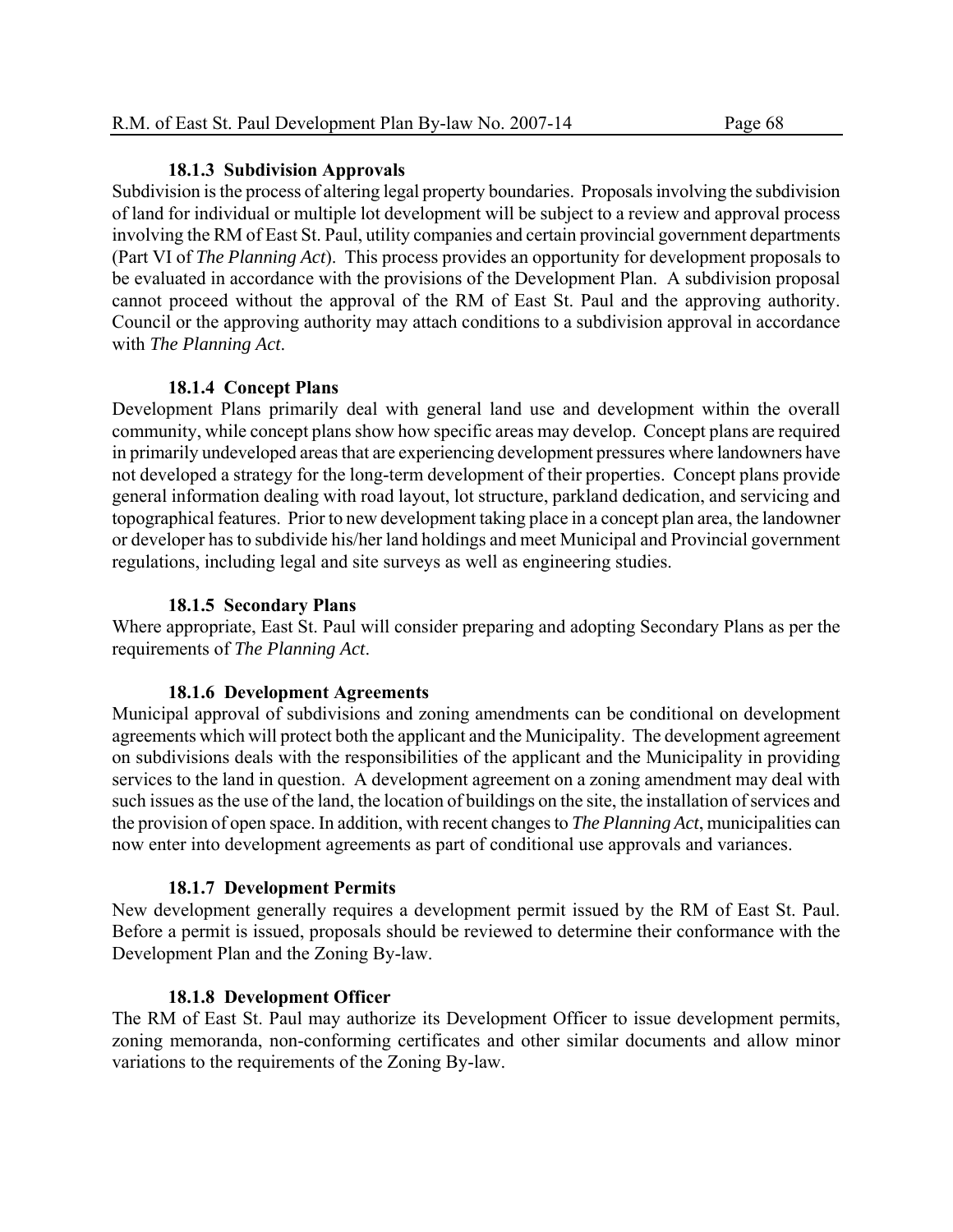#### **18.1.9 Conditional Use Approvals**

Within a Zoning By-law, there will be provisions for the approval of various types of development as a Conditional Use in each Zoning District. This will provide the RM of East St. Paul with the flexibility to review specific development proposals, to receive public input from nearby landowners, and to make decisions either approving or denying the proposals. In addition, this process provides the RM of East St. Paul with the opportunity to establish conditions of approval appropriate for each proposal. In utilizing the Conditional Use process, the RM of East St. Paul will have an opportunity to influence the location of certain types of development, as well as to implement measures to ensure that the development occurs in a manner that is acceptable to the community.

# **18.1.10 Variation Orders**

*The Planning Act* enables the RM of East St. Paul to issue Variation Orders for the purpose of varying or altering the application of the Zoning By-law. The various ways that a Zoning By-law may be varied are outlined in *The Planning Act*. The RM of East St. Paul may attach conditions to a Variation Order in order to maintain the intent and purpose of the Development Plan or the Zoning By-law. The RM of East St. Paul may authorize its Development Officer to grant or refuse a minor Variation Orders as set out in *The Planning Act*.

# **18.2 Additional Measures**

In addition to the measures outlined above, the RM of East St. Paul may also utilize the measures provided below.

# **18.2.1 Acquisition and Disposal of Land**

The RM of East St. Paul may acquire an interest in land or sell, lease or otherwise dispose of land for the purpose of implementing the Development Plan.

# **12.2.2 Adoption of Other By-laws**

The RM of East St. Paul may adopt and administer other by-laws concerning the use, development and maintenance of land. This would include measures such as the adoption of a building by-law, property maintenance by-laws, access approval by-laws, drainage by-laws and other types of bylaws affecting the use of land.

# **18.2.3 Special Studies**

While the RM of East St. Paul wants to encourage growth and development to provide opportunities for its residents, it also wants to ensure that consideration is given to the possible effects of a development proposal. For this reason, development proponents may be required to undertake and submit special studies as part of the approval process for certain types of development proposals, such as supply and demand studies. Engineering or other professional studies may be required for development proposals affected by traffic issues along Provincial highways and Municipal roads, flooding hazards, potential for groundwater and surface water pollution and general risks to public health and the environment.